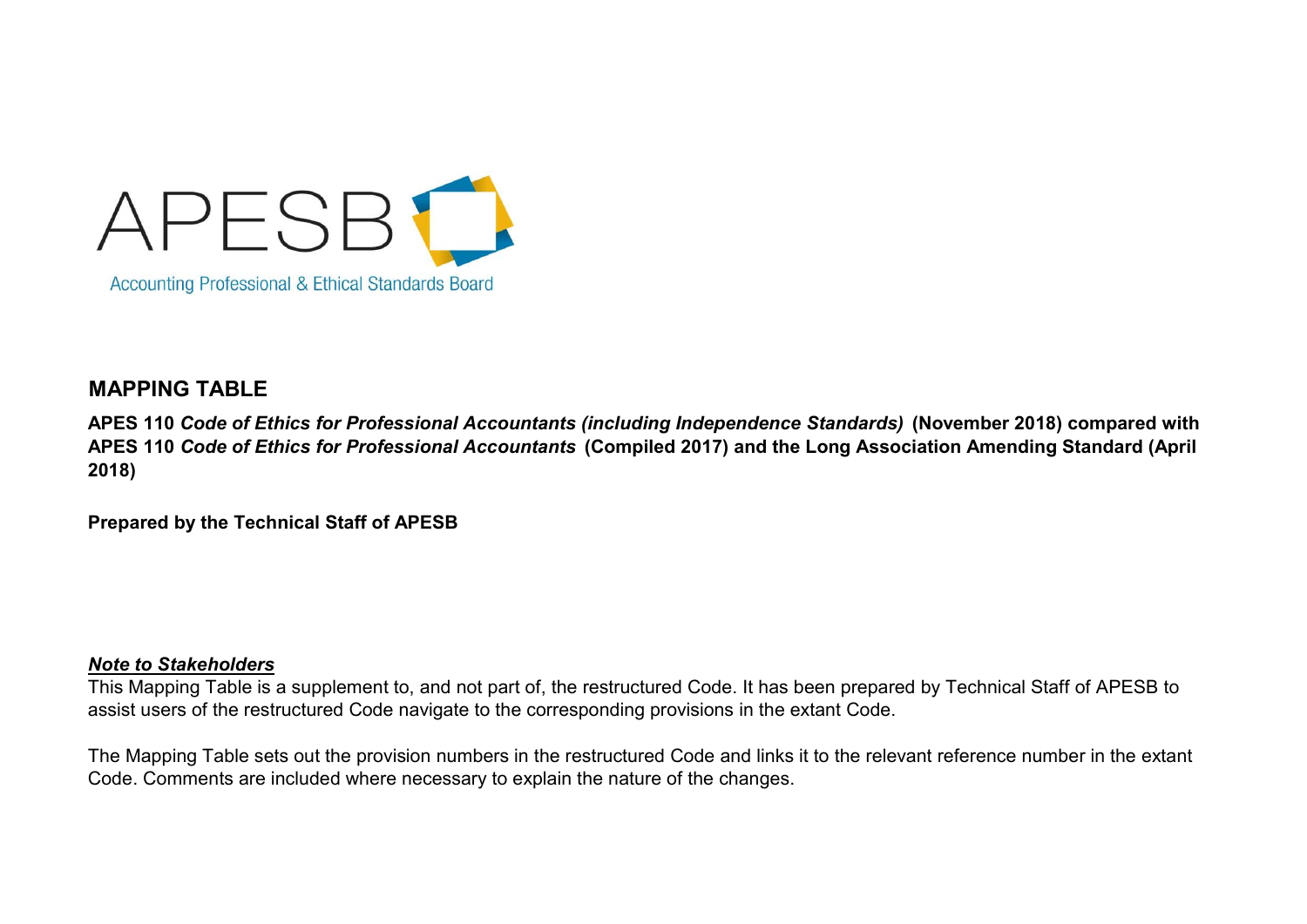| <b>APES 110</b><br>(restructured)                               | APES 110 (extant)              |                                                                                          |                                                                                                                                                                                                                                                                                                              |
|-----------------------------------------------------------------|--------------------------------|------------------------------------------------------------------------------------------|--------------------------------------------------------------------------------------------------------------------------------------------------------------------------------------------------------------------------------------------------------------------------------------------------------------|
| <b>APES 110</b><br>(Nov 2018)                                   | <b>Compiled</b><br>(Sept 2017) | <b>Long Association</b><br><b>Amending Standard</b><br>(Apr 2018)                        | <b>High level summary of changes</b>                                                                                                                                                                                                                                                                         |
|                                                                 |                                | Note that paragraphs are presented in the order of the restructured Code (November 2018) |                                                                                                                                                                                                                                                                                                              |
| <b>Guide to the Code</b>                                        |                                |                                                                                          |                                                                                                                                                                                                                                                                                                              |
| Purpose of the Code                                             |                                |                                                                                          |                                                                                                                                                                                                                                                                                                              |
|                                                                 | $\blacksquare$                 |                                                                                          |                                                                                                                                                                                                                                                                                                              |
| 2                                                               | $\sim$                         |                                                                                          | New paragraphs that provide an introduction to the Code, including comments about the fundamental<br>principles, application of the conceptual framework, and the Independence standards.                                                                                                                    |
| 3                                                               |                                |                                                                                          |                                                                                                                                                                                                                                                                                                              |
| How the Code is Structured                                      |                                |                                                                                          |                                                                                                                                                                                                                                                                                                              |
| 4                                                               |                                |                                                                                          | New paragraphs that provide overviews of key parts of the Code, and how each section of the Code is                                                                                                                                                                                                          |
| 5                                                               |                                |                                                                                          | structured.                                                                                                                                                                                                                                                                                                  |
| How to Use the Code                                             |                                |                                                                                          |                                                                                                                                                                                                                                                                                                              |
| 6                                                               |                                |                                                                                          |                                                                                                                                                                                                                                                                                                              |
| $\overline{7}$                                                  |                                |                                                                                          | New paragraphs that provide an overview of the conceptual framework and how it applies in the context of the<br>fundamental principles and Independence.                                                                                                                                                     |
| 8                                                               |                                |                                                                                          |                                                                                                                                                                                                                                                                                                              |
| 9                                                               |                                |                                                                                          | New paragraph which explains that compliance with the Code requires knowing, understanding and applying all<br>of the relevant provisions set out in the Code.                                                                                                                                               |
| 10                                                              |                                |                                                                                          | New paragraph which explains that requirements and application material in the Code should be read and<br>applied with the objective of complying with the fundamental principles, applying the conceptual framework and<br>being independent when performing audit, review and other assurance engagements. |
| 11                                                              |                                |                                                                                          | New paragraph which explains that requirements are designated with the letter 'R', denoted in bold-type, and in<br>most cases include the word 'shall'.                                                                                                                                                      |
| 12                                                              | $\sim$                         |                                                                                          | New paragraph which explains that exceptions to requirements will be in the form of a requirements paragraph<br>but uses the term 'may' or other conditional wording.                                                                                                                                        |
| 13                                                              | $\blacksquare$                 |                                                                                          | New paragraph that explains the use of the word 'may'.                                                                                                                                                                                                                                                       |
| 14                                                              |                                |                                                                                          | New paragraph that explains the use of the word 'might'.                                                                                                                                                                                                                                                     |
| 15                                                              |                                |                                                                                          | New paragraph which explains that application material paragraphs are designated with the letter 'A', and that<br>they provide context to applicable requirements and do not impose obligations.                                                                                                             |
| 16                                                              |                                |                                                                                          | New paragraph which explains that lists of examples in application material paragraphs are not exhaustive.                                                                                                                                                                                                   |
| 17                                                              |                                |                                                                                          | New paragraph that explains that Appendix 1 of the Guide to the Code provides an overview of the Code.                                                                                                                                                                                                       |
| The Code and other Professional Standards [Australian addition] |                                |                                                                                          |                                                                                                                                                                                                                                                                                                              |
| 18                                                              |                                |                                                                                          | New paragraph which provides an overview of the professional and ethical pronouncements issued by the<br>APESB.                                                                                                                                                                                              |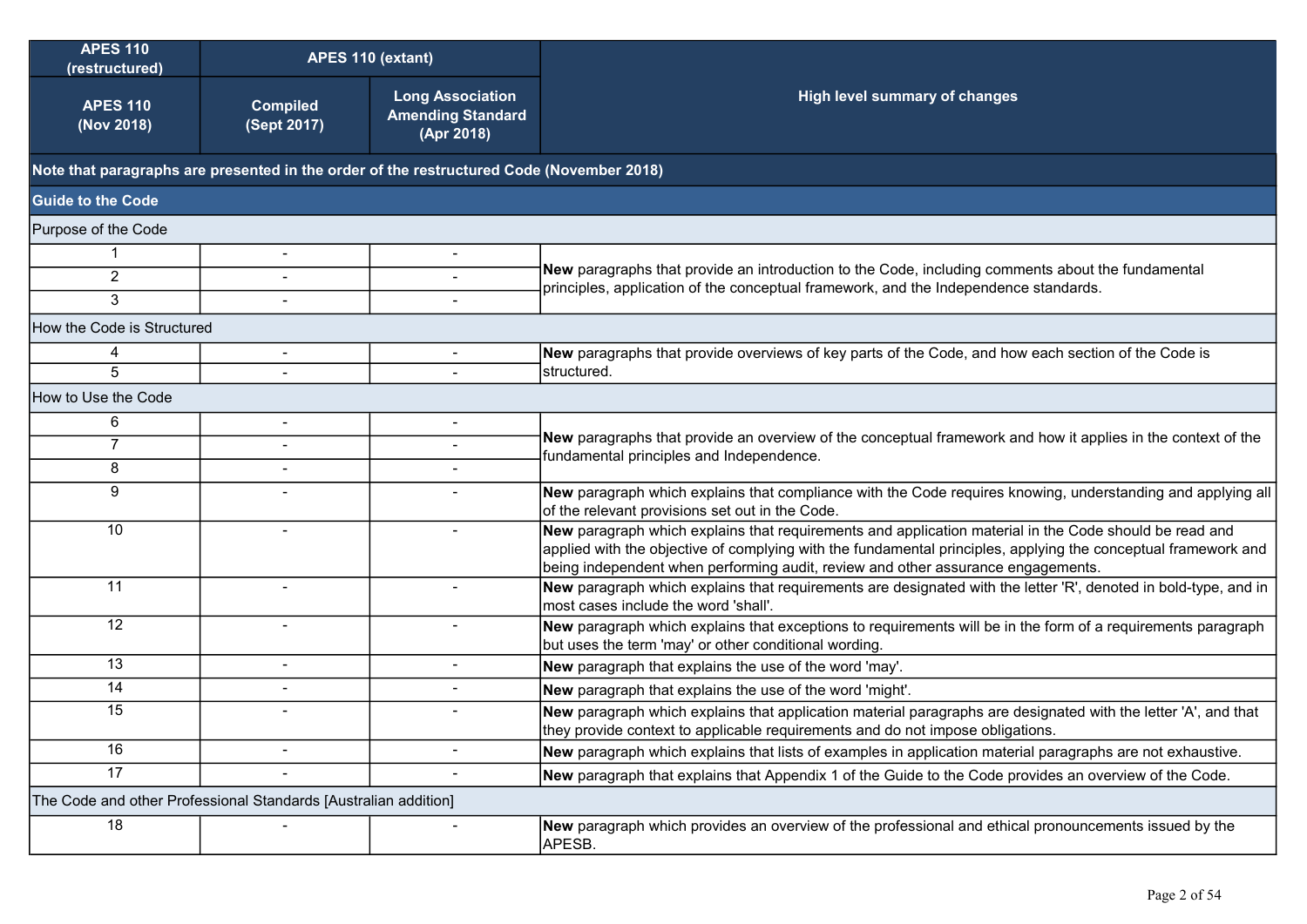| <b>APES 110</b><br>(restructured) | APES 110 (extant)                                                              |                                                                   |                                                                                                                                                                                                                 |
|-----------------------------------|--------------------------------------------------------------------------------|-------------------------------------------------------------------|-----------------------------------------------------------------------------------------------------------------------------------------------------------------------------------------------------------------|
| <b>APES 110</b><br>(Nov 2018)     | <b>Compiled</b><br>(Sept 2017)                                                 | <b>Long Association</b><br><b>Amending Standard</b><br>(Apr 2018) | High level summary of changes                                                                                                                                                                                   |
| 19                                | $\blacksquare$                                                                 |                                                                   | New paragraph which explains that Members are required to comply with the Code and relevant Professional<br>Standards, and to be familiar with guidance notes, when providing Professional Activities.          |
| 20                                | $\blacksquare$                                                                 |                                                                   | New paragraph that explains that Appendices 2 and 3 of the Guide to the Code provides an overview of the<br>structure of the APESB pronouncements and the pronouncements issued to date.                        |
| Appendices                        |                                                                                |                                                                   |                                                                                                                                                                                                                 |
| Appendix 1                        | $\overline{a}$                                                                 |                                                                   | New diagram of the layout of the Code.                                                                                                                                                                          |
| Appendix 2                        |                                                                                |                                                                   | New diagram of the structure of APESB pronouncements.                                                                                                                                                           |
| Appendix 3                        |                                                                                |                                                                   | New table of the issued APESB pronouncements.                                                                                                                                                                   |
|                                   | Code of Ethics for Professional Accountants (including Independence Standards) |                                                                   |                                                                                                                                                                                                                 |
| <b>Scope and Application</b>      |                                                                                |                                                                   |                                                                                                                                                                                                                 |
| 1.1                               | 1.1                                                                            | $\blacksquare$                                                    | Paragraph revised to refer to the new effective date and to update the references to the transitional provisions.                                                                                               |
| R <sub>1.2</sub>                  | 1.2                                                                            | $\blacksquare$                                                    |                                                                                                                                                                                                                 |
| R <sub>1.3</sub>                  | 1.3                                                                            |                                                                   |                                                                                                                                                                                                                 |
| R <sub>1.4</sub>                  | $\blacksquare$                                                                 |                                                                   | New paragraph which explains that Members are required, to comply with the Code and other applicable<br>Professional Standards, and to be familiar with guidance notes, when providing Professional Activities. |
| 1.5                               | 1.4                                                                            | $\overline{\phantom{0}}$                                          |                                                                                                                                                                                                                 |
| 1.6                               | 1.5                                                                            | $\overline{a}$                                                    |                                                                                                                                                                                                                 |
| 1.7                               | 1.6                                                                            |                                                                   |                                                                                                                                                                                                                 |
| 1.8                               | 1.7                                                                            | $\overline{a}$                                                    |                                                                                                                                                                                                                 |
|                                   | <b>Glossary</b> [compared to Definitions in extant APES 110]                   |                                                                   |                                                                                                                                                                                                                 |
| First introductory<br>paragraph   | First introductory<br>paragraph                                                | $\blacksquare$                                                    |                                                                                                                                                                                                                 |
| Second introductory<br>paragraph  |                                                                                |                                                                   | New paragraph which explains the general drafting convention in the Code for defined terms (named in bold-<br>type font with explanations in regular font) and described terms (in italics).                    |
| Third introductory<br>paragraph   | $\blacksquare$                                                                 |                                                                   | New paragraph which explains that defined terms are shown in the body of the Code in title case.                                                                                                                |
| [AUST] AASB                       | [AUST] AASB                                                                    |                                                                   |                                                                                                                                                                                                                 |
| <b>Acceptable Level</b>           | <b>Acceptable Level</b>                                                        |                                                                   | Definition revised to refer to the reasonable and informed third party test. The concept of the reasonable and<br>informed third party test was in the extant Code but the term was not described.              |
| [AUST] Administration             | [AUST] Administration                                                          | Ĭ.                                                                |                                                                                                                                                                                                                 |
| <b>Advertising</b>                | <b>Advertising</b>                                                             | $\overline{a}$                                                    |                                                                                                                                                                                                                 |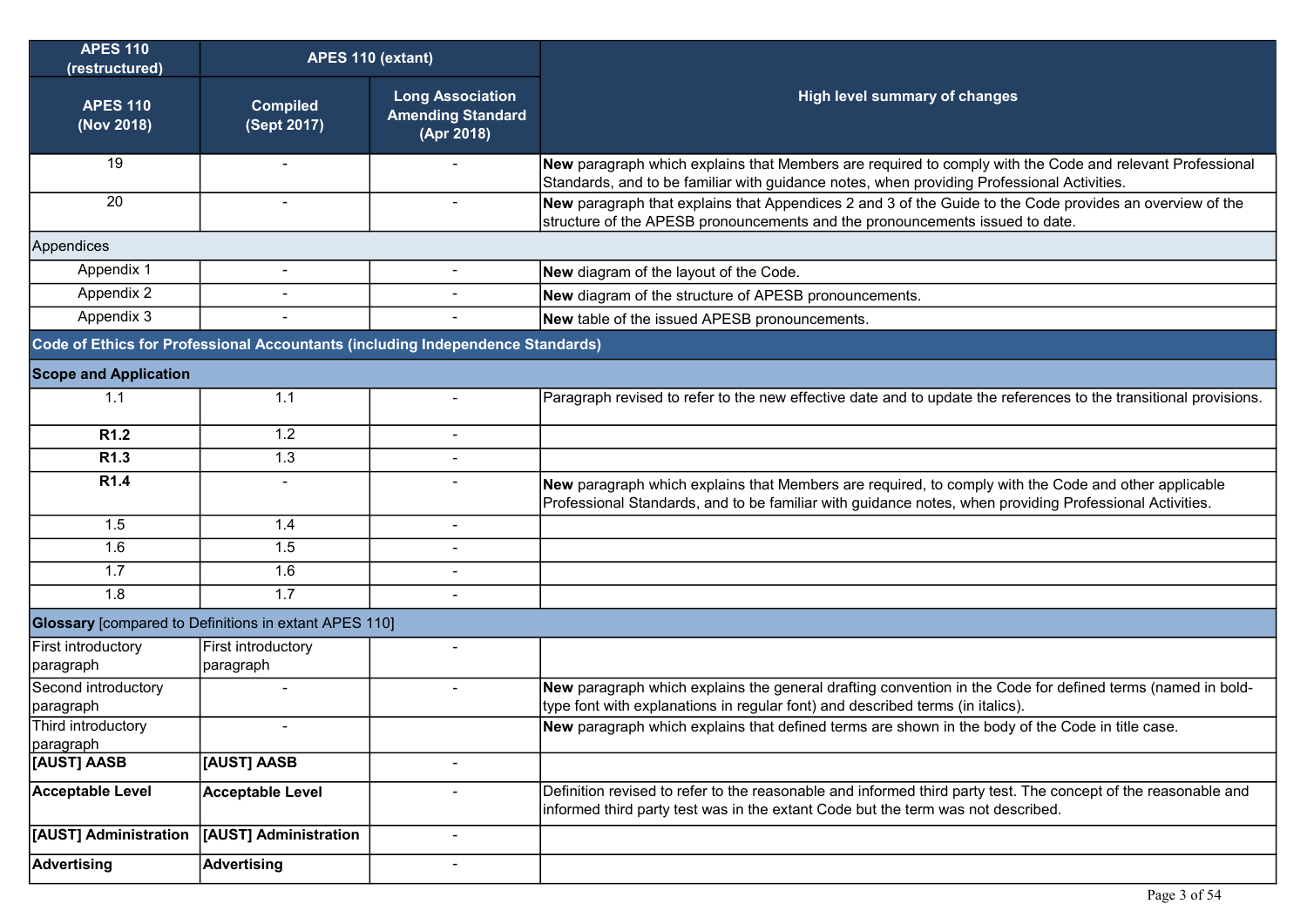| <b>APES 110</b><br>(restructured)                | APES 110 (extant)                                 |                                                                   |                                                                                                                                                                                                                                                                               |
|--------------------------------------------------|---------------------------------------------------|-------------------------------------------------------------------|-------------------------------------------------------------------------------------------------------------------------------------------------------------------------------------------------------------------------------------------------------------------------------|
| <b>APES 110</b><br>(Nov 2018)                    | <b>Compiled</b><br>(Sept 2017)                    | <b>Long Association</b><br><b>Amending Standard</b><br>(Apr 2018) | <b>High level summary of changes</b>                                                                                                                                                                                                                                          |
| Appropriate reviewer                             |                                                   |                                                                   | New term that is used throughout the Code and described in detail in paragraph 300.8 A4.                                                                                                                                                                                      |
| <b>Assurance Client</b>                          | <b>Assurance Client</b>                           |                                                                   |                                                                                                                                                                                                                                                                               |
| Assurance<br>Engagement                          | <b>Assurance</b><br>Engagement                    |                                                                   | Definition revised to align with the IAASB definition which includes a reference to obtaining sufficient<br>appropriate evidence.<br>New explanation paragraph included with the definition which refers to specific pronouncements for guidance<br>on Assurance Engagements. |
| Assurance Team                                   | <b>Assurance Team</b>                             | $\blacksquare$                                                    |                                                                                                                                                                                                                                                                               |
|                                                  | [AUST] AuASB                                      |                                                                   | This definition is no longer required and being phased out of all APESB pronouncements.                                                                                                                                                                                       |
| <b>[AUST] AUASB</b>                              | [AUST] AUASB                                      |                                                                   |                                                                                                                                                                                                                                                                               |
| Audit                                            | (290.3)                                           |                                                                   | New explanation paragraph that explains that in Part 4A 'audit' applies equally to 'review'.                                                                                                                                                                                  |
| <b>Audit Client</b>                              | <b>Audit Client</b><br>(290.3)                    | $\blacksquare$                                                    | New explanatory comments included in the definition that explains that in Part 4A 'Audit Client' applies equally<br>to 'Review Client' and provides a cross-reference to a relevant section in the Code.                                                                      |
| Audit Engagement                                 | <b>Audit Engagement</b><br>(290.3)                |                                                                   | New explanation paragraph that explains that in Part 4A 'Audit Engagement' applies equally to 'Review<br>Engagement'.                                                                                                                                                         |
| Audit report                                     | (290.3)                                           |                                                                   | New explanation paragraph that explains that in Part 4A 'audit report' applies equally to 'review report'.                                                                                                                                                                    |
| <b>Audit Team</b>                                | <b>Audit Team</b><br>(290.3)                      | $\blacksquare$                                                    | New explanation paragraph that explains that in Part 4A 'Audit Team' applies equally to 'Review Team'.                                                                                                                                                                        |
| [AUST] Auditing and<br>Assurance Standards       | [AUST] Auditing and<br><b>Assurance Standards</b> |                                                                   | Definition revised to remove the reference to the AuASB which is being phased out of all APESB<br>pronouncements.                                                                                                                                                             |
| [AUST] Australian<br><b>Accounting Standards</b> | [AUST] Australian<br><b>Accounting Standards</b>  | $\blacksquare$                                                    |                                                                                                                                                                                                                                                                               |
| <b>Close Family</b>                              | <b>Close Family</b>                               | $\blacksquare$                                                    |                                                                                                                                                                                                                                                                               |
| Conceptual framework                             | $\blacksquare$                                    | $\blacksquare$                                                    | New explanation that the conceptual framework is described in Section 120.                                                                                                                                                                                                    |
| <b>Contingent Fee</b>                            | <b>Contingent Fee</b>                             |                                                                   |                                                                                                                                                                                                                                                                               |
| Cooling-off period                               |                                                   | -                                                                 | New explanation paragraph which provides a cross-reference to the paragraph that describes this term and<br>where it applies in the Code.                                                                                                                                     |
| Direct Financial<br>Interest                     | <b>Direct Financial</b><br>Interest               |                                                                   |                                                                                                                                                                                                                                                                               |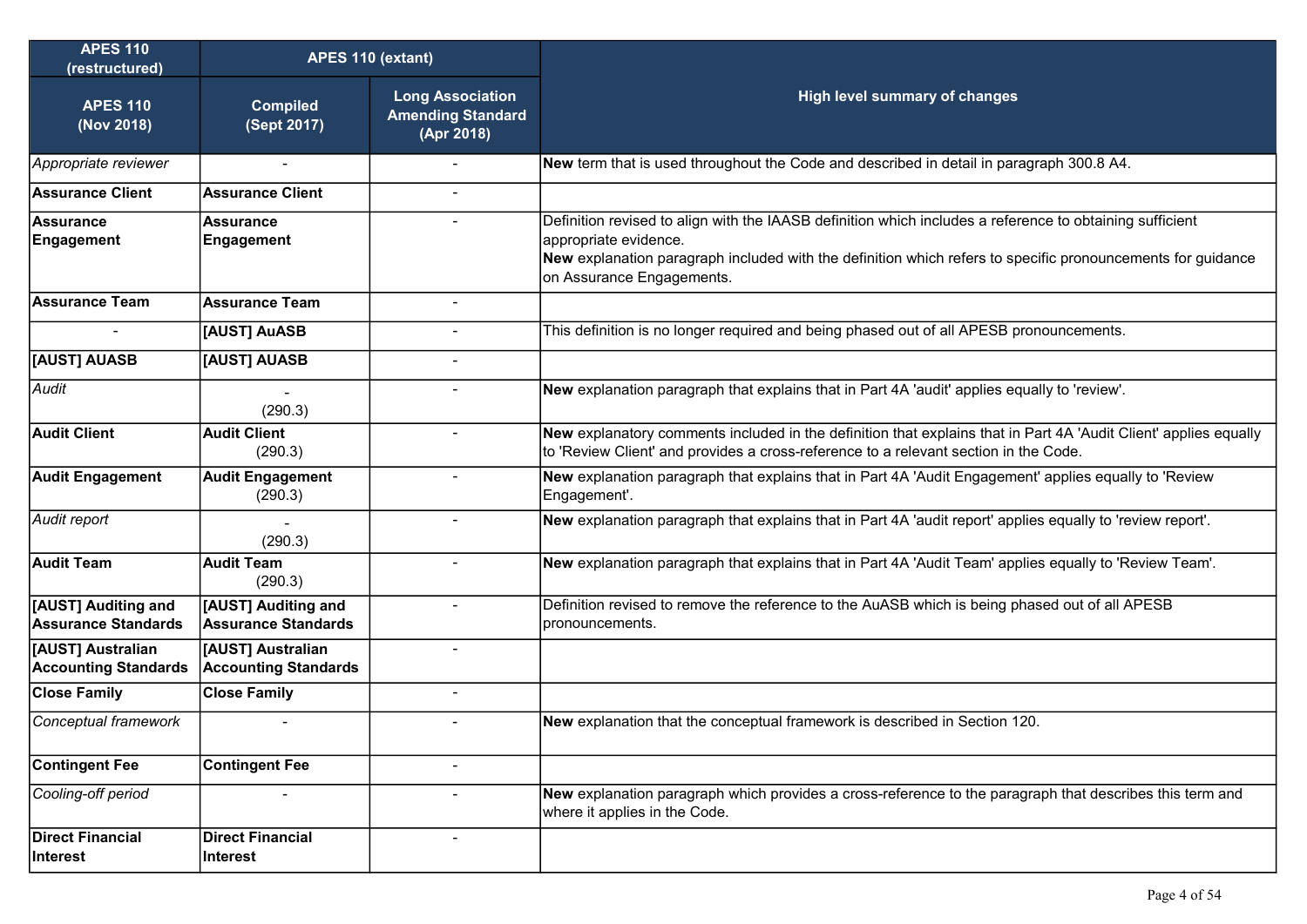| <b>APES 110</b><br>(restructured)                                                                           | APES 110 (extant)                                                           |                                                                   |                                                                                                                                                                                                                                                                                          |
|-------------------------------------------------------------------------------------------------------------|-----------------------------------------------------------------------------|-------------------------------------------------------------------|------------------------------------------------------------------------------------------------------------------------------------------------------------------------------------------------------------------------------------------------------------------------------------------|
| <b>APES 110</b><br>(Nov 2018)                                                                               | <b>Compiled</b><br>(Sept 2017)                                              | <b>Long Association</b><br><b>Amending Standard</b><br>(Apr 2018) | <b>High level summary of changes</b>                                                                                                                                                                                                                                                     |
| Director or Officer                                                                                         | Director or Officer                                                         |                                                                   | Definition revised to include a reference to the Corporations Act 2001.                                                                                                                                                                                                                  |
| <b>Eligible Audit</b><br>Engagement                                                                         | $\overline{\phantom{a}}$                                                    | $\blacksquare$                                                    | New explanation paragraph which provides a cross-reference to the paragraph that describes this term.                                                                                                                                                                                    |
| Eligible Assurance<br>Engagement                                                                            | $\blacksquare$                                                              | $\blacksquare$                                                    | New explanation paragraph which provides a cross-reference to the paragraph that describes this term.                                                                                                                                                                                    |
| <b>Engagement Partner</b>                                                                                   | <b>Engagement Partner</b>                                                   | $\sim$                                                            |                                                                                                                                                                                                                                                                                          |
| <b>Engagement Period</b><br>(Audit and Review<br>Engagements)                                               | (290.30)                                                                    |                                                                   | New definition which is based on content in the extant Code.                                                                                                                                                                                                                             |
| <b>Engagement Period</b><br>(Assurance<br>Engagements Other than<br><b>Audit and Review</b><br>Engagements) | (291.30)                                                                    | $\overline{a}$                                                    | New definition which is based on content in the extant Code.                                                                                                                                                                                                                             |
| <b>Engagement Quality</b><br><b>Control Review</b>                                                          | <b>Engagement Quality</b><br><b>Control Review</b>                          | $\overline{a}$                                                    |                                                                                                                                                                                                                                                                                          |
| <b>Engagement Team</b>                                                                                      | <b>Engagement Team</b>                                                      | $\blacksquare$                                                    | Definition revised to refer to 'assurance procedures' rather than 'procedures'.<br>The associated footnote draws the user's attention to the specific prohibition in Australia in respect of the<br>client's internal audit team providing direct assistance to the external audit team. |
| <b>Existing Accountant</b>                                                                                  | <b>Existing Accountant</b>                                                  | $\blacksquare$                                                    |                                                                                                                                                                                                                                                                                          |
| <b>External Expert</b>                                                                                      | <b>External Expert</b>                                                      | $\blacksquare$                                                    |                                                                                                                                                                                                                                                                                          |
| <b>Financial Interest</b>                                                                                   | <b>Financial Interest</b>                                                   |                                                                   |                                                                                                                                                                                                                                                                                          |
| <b>Financial Statements</b>                                                                                 | <b>Financial Statements</b>                                                 | $\blacksquare$                                                    |                                                                                                                                                                                                                                                                                          |
| <b>Financial Statements</b><br>on which the Firm will<br>express an Opinion                                 | <b>Financial Statements</b><br>on which the Firm will<br>express an Opinion |                                                                   |                                                                                                                                                                                                                                                                                          |
| Firm                                                                                                        | <b>Firm</b><br>(290.3)                                                      | $\sim$                                                            | New explanation added which provides a cross-reference to paragraphs that describe how the term is used in<br>Parts 4A and 4B.                                                                                                                                                           |
| <b>Fundamental principles</b>                                                                               | (100.5)                                                                     |                                                                   | New explanation which provides cross-references to paragraphs that describe this term.                                                                                                                                                                                                   |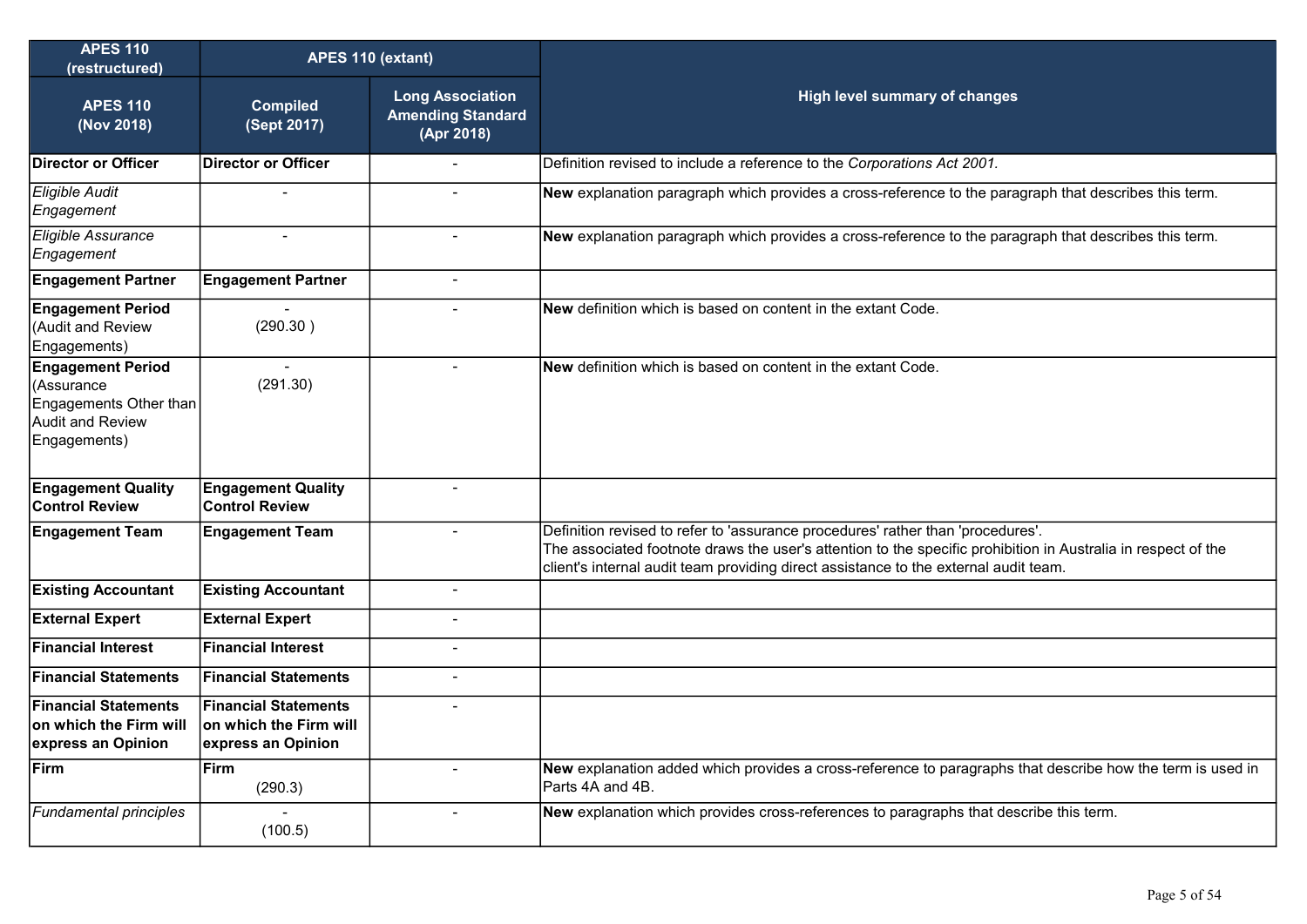| <b>APES 110</b><br>(restructured)                                              | APES 110 (extant)                                 |                                                                   |                                                                                                                                                                                                                                    |
|--------------------------------------------------------------------------------|---------------------------------------------------|-------------------------------------------------------------------|------------------------------------------------------------------------------------------------------------------------------------------------------------------------------------------------------------------------------------|
| <b>APES 110</b><br>(Nov 2018)                                                  | <b>Compiled</b><br>(Sept 2017)                    | <b>Long Association</b><br><b>Amending Standard</b><br>(Apr 2018) | <b>High level summary of changes</b>                                                                                                                                                                                               |
| <b>Historical Financial</b><br>Information                                     | <b>Historical Financial</b><br><b>Information</b> |                                                                   |                                                                                                                                                                                                                                    |
| <b>Immediate Family</b>                                                        | <b>Immediate Family</b>                           |                                                                   |                                                                                                                                                                                                                                    |
| Independence                                                                   | Independence                                      |                                                                   | Definition revised to remove the words 'weighing all the specific facts and circumstances' from (b)<br>Independence in appearance, as these words are now included in the described term 'reasonable and informed<br>third party'. |
| <b>Indirect Financial</b><br><b>Interest</b>                                   | <b>Indirect Financial</b><br><b>Interest</b>      |                                                                   |                                                                                                                                                                                                                                    |
| Inducement                                                                     | (350.1)                                           | $\blacksquare$                                                    | New definition including examples of Inducements based on content in the extant Code.                                                                                                                                              |
| <b>Key Audit Partner</b>                                                       | <b>Key Audit Partner</b>                          | $\blacksquare$                                                    |                                                                                                                                                                                                                                    |
| <b>Listed Entity</b>                                                           | <b>Listed Entity</b>                              | $\overline{a}$                                                    |                                                                                                                                                                                                                                    |
| May                                                                            |                                                   | $\blacksquare$                                                    | New explanation of how this term is used in the Code.                                                                                                                                                                              |
| [AUST] Member                                                                  | [AUST] Member                                     | $\overline{a}$                                                    | New explanation paragraphs added which explain how this term is used in the different parts of the Code.                                                                                                                           |
| <b>Member in Business</b>                                                      | <b>Member in Business</b>                         |                                                                   | Definition revised to provide clarity on the different roles a Member in Business may hold.                                                                                                                                        |
| Member in Public<br><b>Practice</b>                                            | <b>Member in Public</b><br><b>Practice</b>        | $\overline{a}$                                                    | Definition revised for editorial amendments (to replace 'e.g.' with 'for example').                                                                                                                                                |
| Might                                                                          |                                                   |                                                                   | New explanation of how this term is used in the Code.                                                                                                                                                                              |
| <b>Network</b>                                                                 | <b>Network</b>                                    |                                                                   |                                                                                                                                                                                                                                    |
| <b>Network Firm</b>                                                            | <b>Network Firm</b>                               | $\blacksquare$                                                    | New explanation paragraph which provides cross-references to paragraphs that describe this term.                                                                                                                                   |
| Non-compliance with<br>laws and regulations<br>(Members in Business)           |                                                   | -                                                                 | New explanation of the term which is also described in detail in paragraph 260.5 A1.                                                                                                                                               |
| Non-compliance with<br>laws and regulations<br>(Members in Public<br>Practice) |                                                   |                                                                   | New explanation of the term which is also described in detail in paragraph 360.5 A1.                                                                                                                                               |
| <b>Office</b>                                                                  | <b>Office</b>                                     | $\blacksquare$                                                    |                                                                                                                                                                                                                                    |
| Predecessor<br><b>Accountant</b>                                               |                                                   | $\blacksquare$                                                    | New definition to describe the circumstance where an accountant has recently ceased to provide Professional<br>Services to a client.                                                                                               |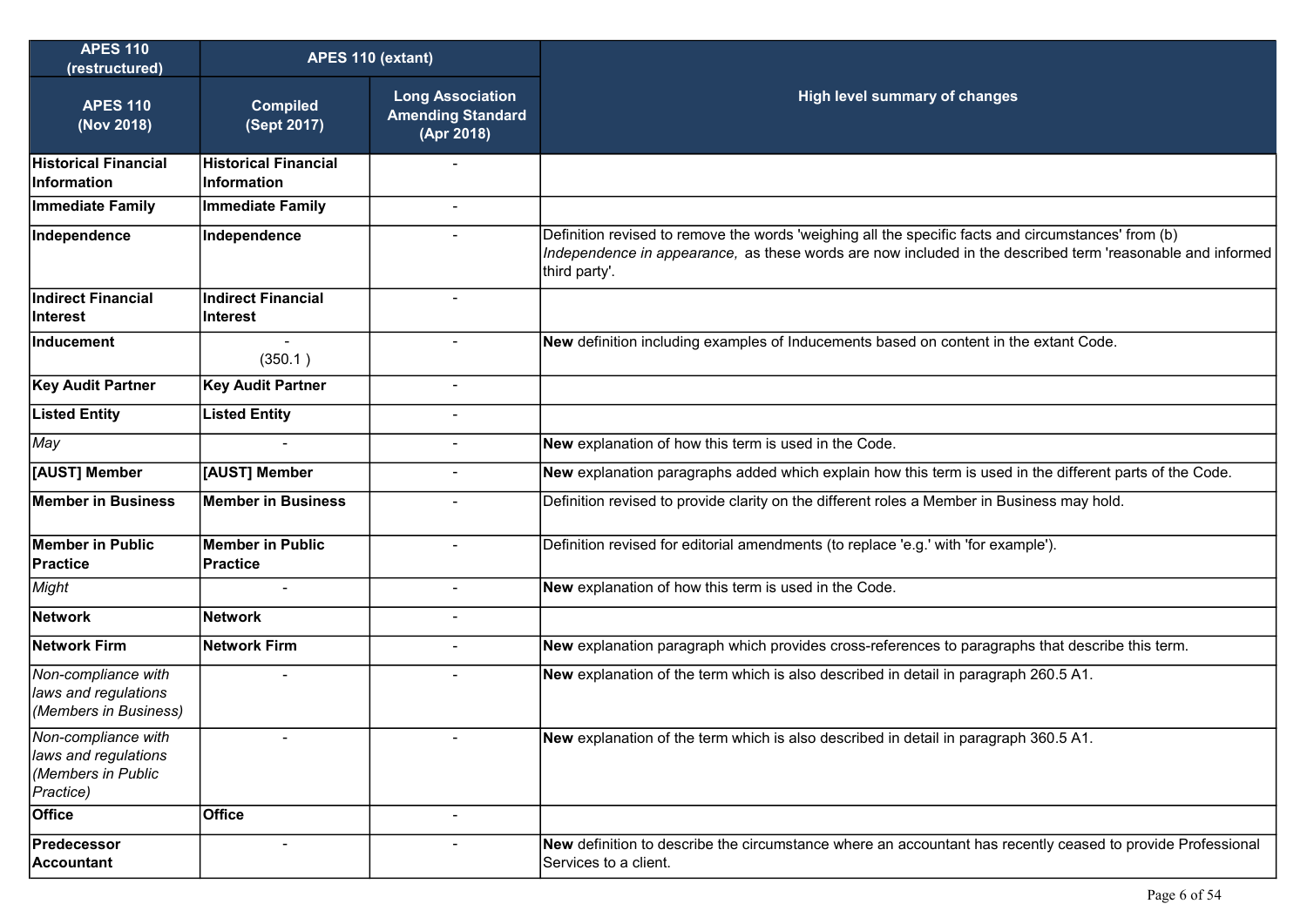| <b>APES 110</b><br>(restructured)                                                       | APES 110 (extant)                                     |                                                                   |                                                                                                                                                                                                                                                                      |
|-----------------------------------------------------------------------------------------|-------------------------------------------------------|-------------------------------------------------------------------|----------------------------------------------------------------------------------------------------------------------------------------------------------------------------------------------------------------------------------------------------------------------|
| <b>APES 110</b><br>(Nov 2018)                                                           | <b>Compiled</b><br>(Sept 2017)                        | <b>Long Association</b><br><b>Amending Standard</b><br>(Apr 2018) | High level summary of changes                                                                                                                                                                                                                                        |
| <b>Professional Activity</b>                                                            | <b>Professional Activity</b>                          |                                                                   | Definition revised for editorial amendments (to replace 'taxation' with 'tax').                                                                                                                                                                                      |
| [AUST] Professional<br><b>Bodies</b>                                                    | [AUST] Professional<br><b>Bodies</b>                  | Ē,                                                                |                                                                                                                                                                                                                                                                      |
| <b>Professional Services</b>                                                            | <b>Professional Services</b>                          | $\blacksquare$                                                    |                                                                                                                                                                                                                                                                      |
| [AUST] Professional<br>Standards                                                        |                                                       | $\blacksquare$                                                    | Definition used in other APESB pronouncements now included in the Code.                                                                                                                                                                                              |
| <b>Proposed Accountant</b>                                                              |                                                       |                                                                   | New definition to describe the circumstance where an accountant is considering accepting an engagement to<br>perform Professional Services.                                                                                                                          |
| <b>Public Interest Entity</b>                                                           | <b>Public Interest Entity</b>                         | $\blacksquare$                                                    | Definition revised to include a reference to the Listed Entity definition in the Corporations Act 2001.<br>New explanation paragraph which provides a cross-reference to paragraphs that explain other entities may be<br>considered to be Public Interest Entities. |
| Reasonable and<br>informed third party /<br>Reasonable and<br>informed third party test |                                                       | $\blacksquare$                                                    | New explanation of the concept of a reasonable and informed third party and the test, and how this would be<br>applied by a Member. The explanation also provides a cross-reference to a paragraph which describes these<br>terms in the Code.                       |
| <b>Related Entity</b>                                                                   | <b>Related Entity</b>                                 | L,                                                                |                                                                                                                                                                                                                                                                      |
| <b>Review Client</b>                                                                    | <b>Review Client</b>                                  |                                                                   |                                                                                                                                                                                                                                                                      |
| <b>Review Engagement</b>                                                                | <b>Review Engagement</b>                              |                                                                   | Definition revised to reorder extant wording to improve clarity in the meaning of the definition.                                                                                                                                                                    |
| <b>Review Team</b>                                                                      | <b>Review Team</b>                                    | $\blacksquare$                                                    |                                                                                                                                                                                                                                                                      |
| Safeguards                                                                              | $\blacksquare$                                        | $\overline{\phantom{0}}$                                          | New explanation of the term which is also described in detail in paragraph 120.10 A2.                                                                                                                                                                                |
| Senior Member in<br><b>Business</b>                                                     |                                                       |                                                                   | New explanation of the term which is also described in detail in paragraph 260.11 A1.                                                                                                                                                                                |
| Substantial harm                                                                        |                                                       | $\blacksquare$                                                    | New explanation which provides cross-references to paragraphs that describe this term.                                                                                                                                                                               |
| <b>Special Purpose</b><br><b>Financial Statements</b>                                   | <b>Special Purpose</b><br><b>Financial Statements</b> |                                                                   |                                                                                                                                                                                                                                                                      |
| Those Charged with<br><b>Governance</b>                                                 | <b>Those Charged With</b><br>Governance               |                                                                   |                                                                                                                                                                                                                                                                      |
| <b>Threats</b>                                                                          |                                                       | $\blacksquare$                                                    | New explanation which provides cross-references to the paragraph that describe this term and the categories of<br>threats.                                                                                                                                           |
| Time-on period                                                                          |                                                       | -                                                                 | New explanation which provides a cross-reference to a paragraph that describes this term.                                                                                                                                                                            |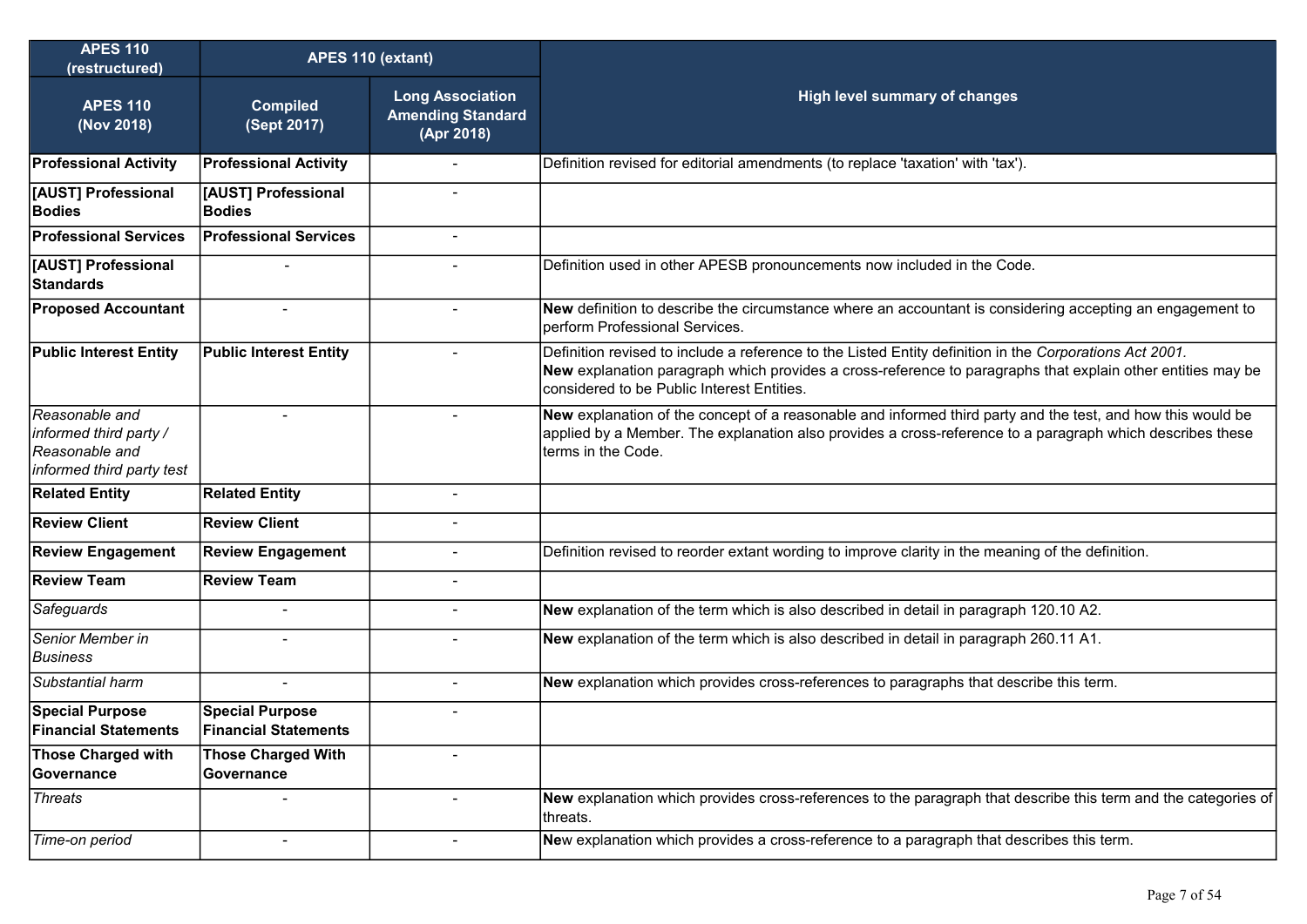| <b>APES 110</b><br>(restructured)      | APES 110 (extant)                                                                 |                                                                   |                                                                                                                                                                                                                                                                                                                                                                  |  |  |  |  |
|----------------------------------------|-----------------------------------------------------------------------------------|-------------------------------------------------------------------|------------------------------------------------------------------------------------------------------------------------------------------------------------------------------------------------------------------------------------------------------------------------------------------------------------------------------------------------------------------|--|--|--|--|
| <b>APES 110</b><br>(Nov 2018)          | <b>Compiled</b><br>(Sept 2017)                                                    | <b>Long Association</b><br><b>Amending Standard</b><br>(Apr 2018) | <b>High level summary of changes</b>                                                                                                                                                                                                                                                                                                                             |  |  |  |  |
|                                        | Part 1 - Complying with the Code, Fundamental Principles and Conceptual Framework |                                                                   |                                                                                                                                                                                                                                                                                                                                                                  |  |  |  |  |
| Section 100 Complying with the Code    |                                                                                   |                                                                   |                                                                                                                                                                                                                                                                                                                                                                  |  |  |  |  |
| 100.1 A1                               | 100.1                                                                             | $\overline{\phantom{0}}$                                          |                                                                                                                                                                                                                                                                                                                                                                  |  |  |  |  |
| 100.2 A1                               |                                                                                   |                                                                   | New paragraph which explains that requirements in the Code are designated with an 'R', denoted in bold-type<br>and impose obligations.                                                                                                                                                                                                                           |  |  |  |  |
| 100.2 A2                               |                                                                                   | $\overline{a}$                                                    | New paragraph which explains that application material paragraphs in the Code are designated with an 'A',<br>provide context to applicable requirements and do not impose obligations.                                                                                                                                                                           |  |  |  |  |
| R100.3                                 | 100.1, 100.4, 1.3, 1.4                                                            | $\blacksquare$                                                    |                                                                                                                                                                                                                                                                                                                                                                  |  |  |  |  |
| 100.3 A1                               | 1.3                                                                               |                                                                   | New application material which explains that Members should deal with differences between the Code and laws<br>and regulations by complying with the more stringent provisions.                                                                                                                                                                                  |  |  |  |  |
| 100.3 A2                               | 100.11                                                                            | $\blacksquare$                                                    |                                                                                                                                                                                                                                                                                                                                                                  |  |  |  |  |
| R100.4                                 | 100.10                                                                            | $\blacksquare$                                                    |                                                                                                                                                                                                                                                                                                                                                                  |  |  |  |  |
| 100.4 A1                               | 100.10                                                                            |                                                                   |                                                                                                                                                                                                                                                                                                                                                                  |  |  |  |  |
|                                        | 100.4                                                                             |                                                                   | Extant paragraph 100.4 sets out the meaning of the word 'shall' as indicating a requirement or an obligation.<br>There is no equivalent paragraph in the restructured Code as the method of highlighting requirements has<br>changed (refer to paragraph 100.2 A1). However, the use of the word shall is discussed in paragraph 11 of the<br>Guide to the Code. |  |  |  |  |
| $\overline{\phantom{a}}$               | 100.18                                                                            | $\blacksquare$                                                    | Extant paragraph 100.18 provided a reference to other Parts of the Code on conflicts of interest. This is<br>addressed in other provisions and this cross-reference is no longer required.                                                                                                                                                                       |  |  |  |  |
| Section 110 The Fundamental Principles |                                                                                   |                                                                   |                                                                                                                                                                                                                                                                                                                                                                  |  |  |  |  |
| 110.1 A1                               | 100.5                                                                             | $\overline{a}$                                                    |                                                                                                                                                                                                                                                                                                                                                                  |  |  |  |  |
| R110.2                                 | 100.5                                                                             | $\blacksquare$                                                    |                                                                                                                                                                                                                                                                                                                                                                  |  |  |  |  |
| 110.2 A1                               | 100.2, 100.5                                                                      |                                                                   |                                                                                                                                                                                                                                                                                                                                                                  |  |  |  |  |
| 110.2 A2                               | 100.19, 100.20, 100.21,<br>100.23, 100.24                                         |                                                                   | The restructured Code includes regulatory bodies as one of the parties an accountant should consider<br>consulting with when facing conflicts in complying with multiple fundamental principles.                                                                                                                                                                 |  |  |  |  |
| 110.2 A3                               | 100.22                                                                            | $\blacksquare$                                                    |                                                                                                                                                                                                                                                                                                                                                                  |  |  |  |  |
| <b>Subsection 111 - Integrity</b>      |                                                                                   |                                                                   |                                                                                                                                                                                                                                                                                                                                                                  |  |  |  |  |
| R111.1                                 | 110.1                                                                             | $\blacksquare$                                                    |                                                                                                                                                                                                                                                                                                                                                                  |  |  |  |  |
| 111.1 A1                               | 110.1                                                                             | $\overline{\phantom{a}}$                                          |                                                                                                                                                                                                                                                                                                                                                                  |  |  |  |  |
| R111.2                                 | 110.2                                                                             | $\overline{\phantom{a}}$                                          |                                                                                                                                                                                                                                                                                                                                                                  |  |  |  |  |
| 111.2 A1                               | 110.3                                                                             | $\blacksquare$                                                    |                                                                                                                                                                                                                                                                                                                                                                  |  |  |  |  |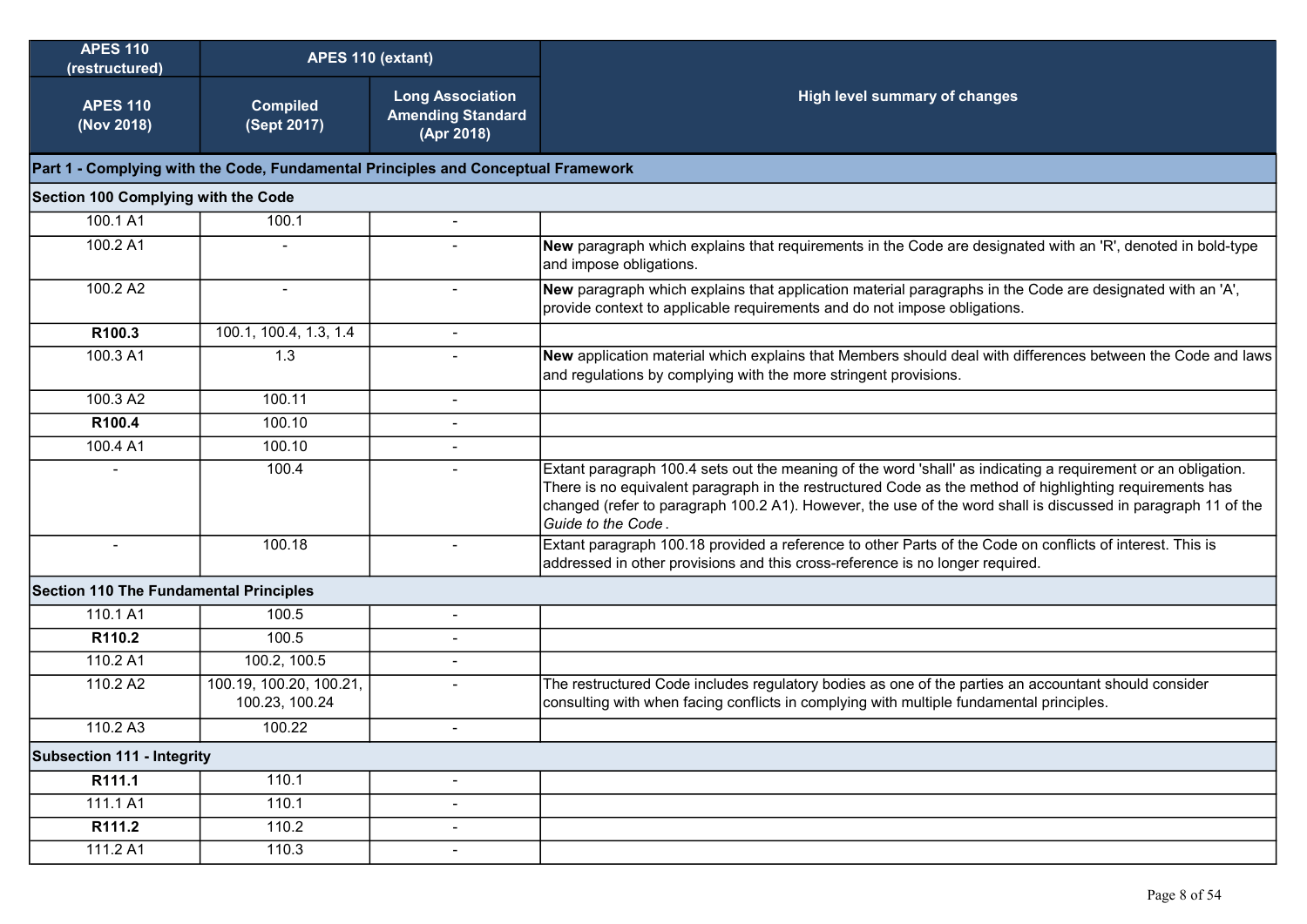| <b>APES 110</b><br>(restructured)                     | APES 110 (extant)                           |                                                                   |                                                                                                                                                                                                                                                                         |
|-------------------------------------------------------|---------------------------------------------|-------------------------------------------------------------------|-------------------------------------------------------------------------------------------------------------------------------------------------------------------------------------------------------------------------------------------------------------------------|
| <b>APES 110</b><br>(Nov 2018)                         | <b>Compiled</b><br>(Sept 2017)              | <b>Long Association</b><br><b>Amending Standard</b><br>(Apr 2018) | High level summary of changes                                                                                                                                                                                                                                           |
| R <sub>111.3</sub>                                    | 110.2                                       |                                                                   |                                                                                                                                                                                                                                                                         |
| <b>Subsection 112 - Objectivity</b>                   |                                             |                                                                   |                                                                                                                                                                                                                                                                         |
| R112.1                                                | 120.1, Section 280                          | $\blacksquare$                                                    | Extant Section 280 Objectivity - All Services has been removed as it is considered to be addressed by the new<br>subsection on Objectivity.                                                                                                                             |
| R112.2                                                | 120.2, Section 280                          | $\blacksquare$                                                    |                                                                                                                                                                                                                                                                         |
| Subsection 113 - Professional Competence and Due Care |                                             |                                                                   |                                                                                                                                                                                                                                                                         |
| R113.1                                                | 130.1, 130.2                                | $\blacksquare$                                                    |                                                                                                                                                                                                                                                                         |
| 113.1A1                                               | 130.2                                       | $\blacksquare$                                                    |                                                                                                                                                                                                                                                                         |
| 113.1 A2                                              | 130.3                                       | $\blacksquare$                                                    |                                                                                                                                                                                                                                                                         |
| 113.1 A3                                              | 130.4                                       | $\overline{a}$                                                    |                                                                                                                                                                                                                                                                         |
| R113.2                                                | 130.5                                       | $\overline{a}$                                                    |                                                                                                                                                                                                                                                                         |
| R113.3                                                | 130.6                                       | $\mathbf{r}$                                                      |                                                                                                                                                                                                                                                                         |
| Subsection 114 - Confidentiality                      |                                             |                                                                   |                                                                                                                                                                                                                                                                         |
| R114.1                                                | 140.1, 140.2, 140.3,<br>140.4, 140.5, 140.6 | $\overline{a}$                                                    |                                                                                                                                                                                                                                                                         |
| 114.1 A1                                              | 140.7                                       | $\blacksquare$                                                    |                                                                                                                                                                                                                                                                         |
| AUST 114.1 A1.1                                       | AUST 140.7.1                                | $\blacksquare$                                                    |                                                                                                                                                                                                                                                                         |
| 114.1 A2                                              | 140.8                                       | ÷.                                                                |                                                                                                                                                                                                                                                                         |
| R114.2                                                | 140.6                                       | $\overline{a}$                                                    |                                                                                                                                                                                                                                                                         |
| Subsection 115 - Professional Behaviour               |                                             |                                                                   |                                                                                                                                                                                                                                                                         |
| R115.1                                                | 150.1, 200.2                                | $\blacksquare$                                                    |                                                                                                                                                                                                                                                                         |
| 115.1A1                                               | 150.1                                       | $\overline{a}$                                                    | The words 'weighing all the specific facts and circumstances available to the Member at the time' in the extant<br>paragraph is not included in paragraph 115.1 A1. This element is now included in the definition of the term<br>reasonable and informed third party'. |
| R115.2                                                | 150.2, 250.2                                | $\mathbf{r}$                                                      |                                                                                                                                                                                                                                                                         |
| 115.2 A1                                              | 250.2                                       | $\sim$                                                            | Extant paragraph 250.2 requires Members to consider consulting with a Professional Body if the Member is in<br>doubt on whether a form of advertising or marketing is appropriate. In the restructured Code, this has become<br>guidance.                               |
| $\blacksquare$                                        | 250.1                                       | -                                                                 | In general, extant Section 250 Marketing Professional Services is addressed in Subsection 115 Professional<br>Behaviour.                                                                                                                                                |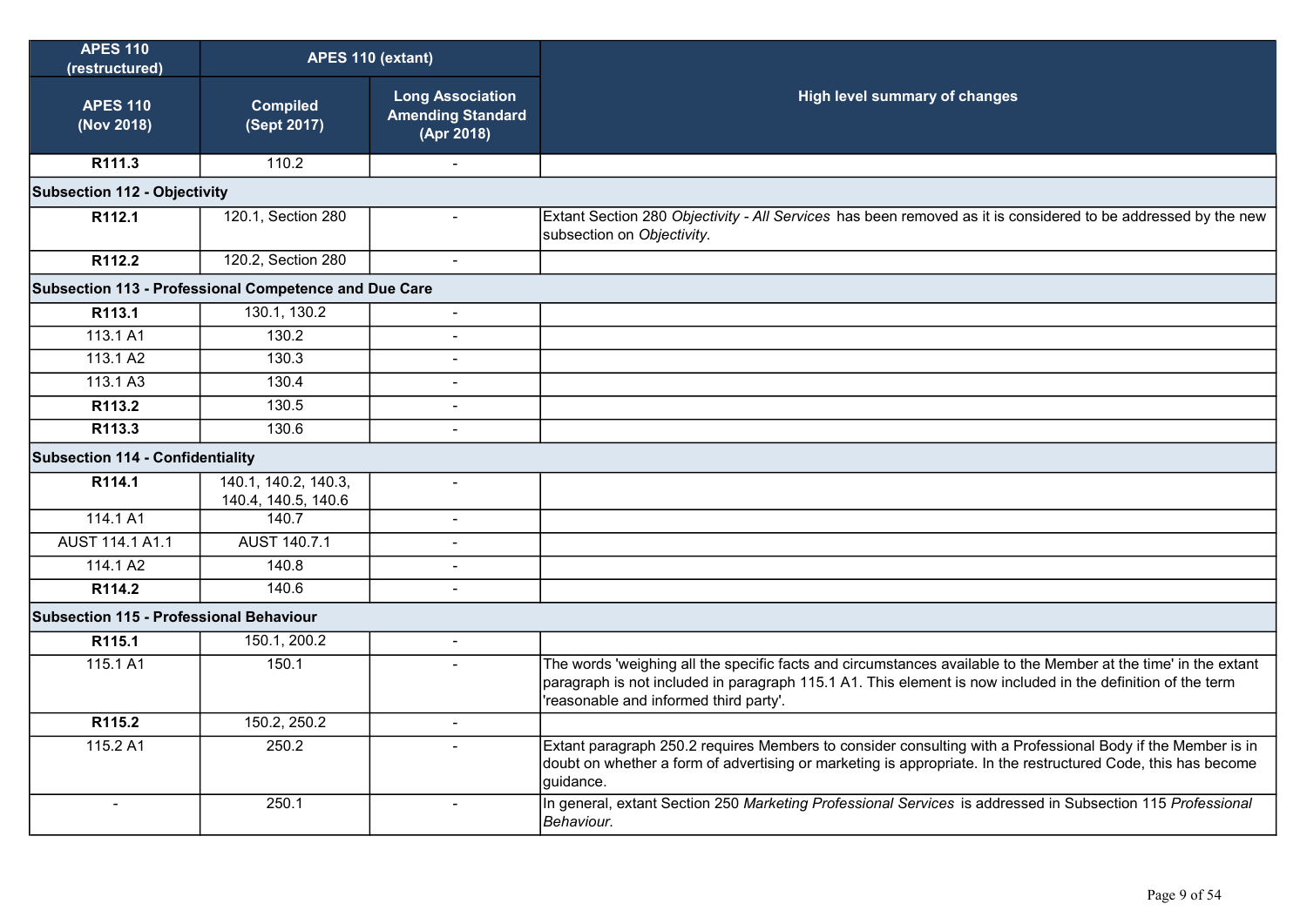| <b>APES 110</b><br>(restructured)           | APES 110 (extant)                                            |                                                                   |                                                                                                                                                                                                                                                                                                                                                     |
|---------------------------------------------|--------------------------------------------------------------|-------------------------------------------------------------------|-----------------------------------------------------------------------------------------------------------------------------------------------------------------------------------------------------------------------------------------------------------------------------------------------------------------------------------------------------|
| <b>APES 110</b><br>(Nov 2018)               | <b>Compiled</b><br>(Sept 2017)                               | <b>Long Association</b><br><b>Amending Standard</b><br>(Apr 2018) | <b>High level summary of changes</b>                                                                                                                                                                                                                                                                                                                |
| <b>Section 120 The Conceptual Framework</b> |                                                              |                                                                   |                                                                                                                                                                                                                                                                                                                                                     |
| 120.1                                       | 100.6, 290.8, 290.100,<br>291.7, 291.100                     | $\blacksquare$                                                    | New guidance material which provides an overview of the section, including the conceptual framework and<br>applicable requirements and application material.                                                                                                                                                                                        |
| 120.2                                       | 100.6, 100.2, 290.8,<br>291.7                                | $\blacksquare$                                                    |                                                                                                                                                                                                                                                                                                                                                     |
| R120.3                                      | Derived from 100.2,<br>100.6, 100.7, 200.10,<br>290.7, 291.6 | $\sim$                                                            |                                                                                                                                                                                                                                                                                                                                                     |
| 120.3 A1                                    | 100.3, 100.15                                                | $\sim$                                                            |                                                                                                                                                                                                                                                                                                                                                     |
| R120.4                                      | 100.12                                                       |                                                                   | Elevation of guidance to a requirement for Members in Public Practice to apply Part 2 provisions applicable to<br>Members in Business if an ethical matter arises that relates to their employment with a Firm.                                                                                                                                     |
| R120.5                                      | 100.2, 100.7, 200, 10,<br>290.7, 291.6                       | $\sim$                                                            |                                                                                                                                                                                                                                                                                                                                                     |
| 120.5 A1                                    |                                                              | $\blacksquare$                                                    |                                                                                                                                                                                                                                                                                                                                                     |
| 120.5 A2                                    |                                                              |                                                                   | New paragraphs that provide guidance on exercising professional judgement.                                                                                                                                                                                                                                                                          |
| 120.5 A3                                    |                                                              | $\blacksquare$                                                    |                                                                                                                                                                                                                                                                                                                                                     |
| 120.5 A4                                    | 100.7                                                        | $\sim$                                                            | Paragraph 120.5 A4 includes an expanded explanation of the reasonable and informed third party test.                                                                                                                                                                                                                                                |
| R120.6                                      | 100.2, 100.6, 290.8,<br>291.6                                |                                                                   |                                                                                                                                                                                                                                                                                                                                                     |
| 120.6 A1                                    | 100.8,100.16                                                 | $\blacksquare$                                                    |                                                                                                                                                                                                                                                                                                                                                     |
| 120.6 A2                                    | 100.6, 100.12                                                |                                                                   |                                                                                                                                                                                                                                                                                                                                                     |
| 120.6 A3                                    | 100.12                                                       |                                                                   |                                                                                                                                                                                                                                                                                                                                                     |
| 120.6 A4                                    | 100.12                                                       |                                                                   |                                                                                                                                                                                                                                                                                                                                                     |
| R120.7                                      | 100.7, 100.8, 220.3,<br>280.4                                |                                                                   |                                                                                                                                                                                                                                                                                                                                                     |
| 120.7 A1                                    | Definition of Acceptable<br>Level                            |                                                                   | The words 'weighing all the specific facts and circumstances available to the Member at the time' in the extant<br>paragraph is not included in paragraph 120.7 A1. This element is now included in the definition of the term<br>'reasonable and informed third party'.                                                                            |
| 120.8 A1                                    | 100.9, 290.11, 291.10                                        |                                                                   | The extant paragraphs required Members to consider qualitative and quantitative factors in the evaluation of the<br>significance of a threat. In the restructured Code, the extant requirement has become application material on<br>factors relevant in evaluating the level of threats. This change will not impact how Members evaluate threats. |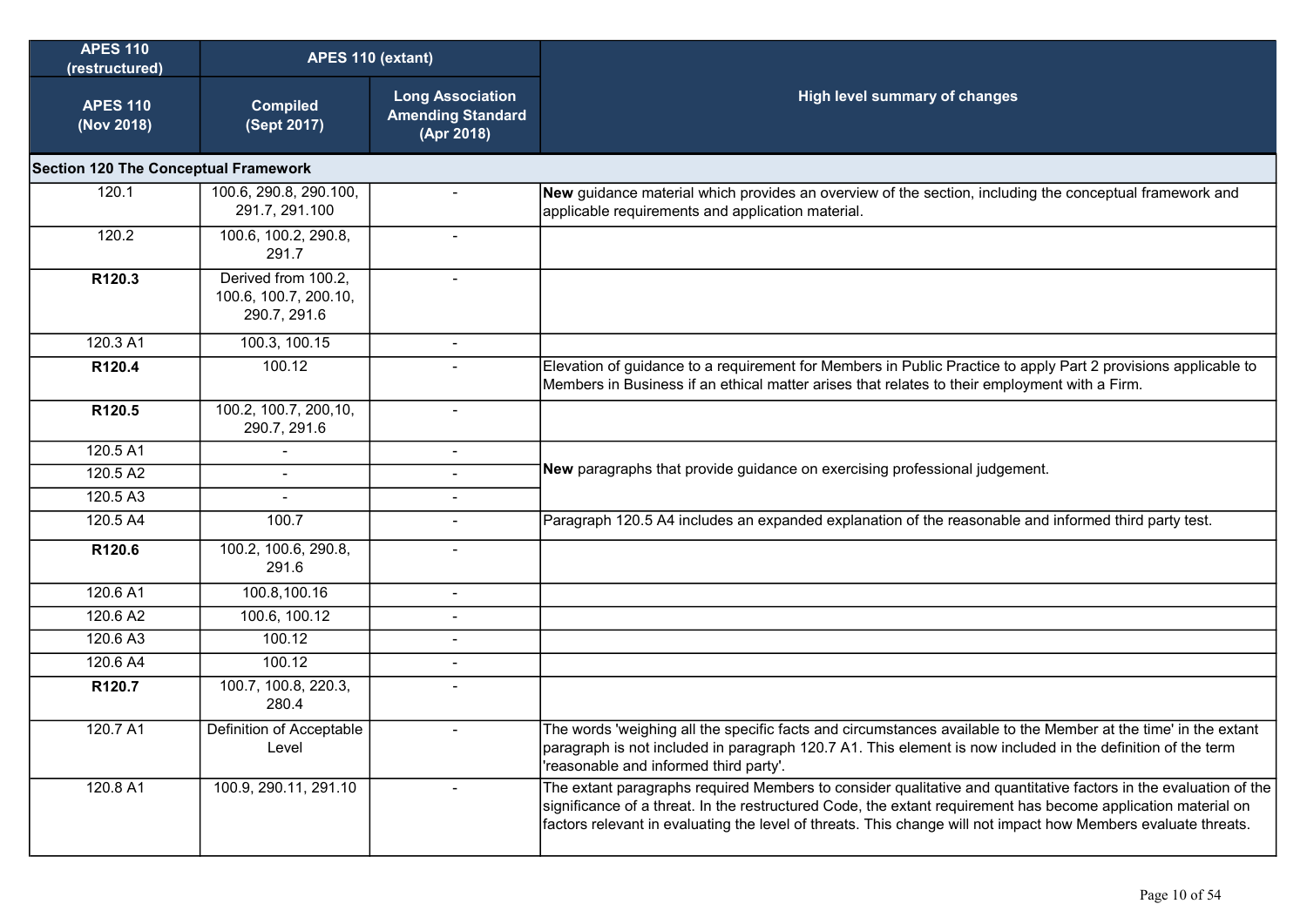| <b>APES 110</b><br>(restructured) | APES 110 (extant)                                                   |                                                                   |                                                                                                                                                                                                                                                                                                                                          |
|-----------------------------------|---------------------------------------------------------------------|-------------------------------------------------------------------|------------------------------------------------------------------------------------------------------------------------------------------------------------------------------------------------------------------------------------------------------------------------------------------------------------------------------------------|
| <b>APES 110</b><br>(Nov 2018)     | <b>Compiled</b><br>(Sept 2017)                                      | <b>Long Association</b><br><b>Amending Standard</b><br>(Apr 2018) | <b>High level summary of changes</b>                                                                                                                                                                                                                                                                                                     |
| 120.8 A2                          | 100.13, 100.14, 100.16,<br>200.9                                    |                                                                   | Safeguards previously categorised in the extant Code as 'safeguards created by the profession, legislation or<br>regulation and safeguards in the work environment' are now considered as 'conditions, policies and procedures'<br>that assist Members to act ethically and also as factors relevant in evaluating the level of threats. |
| R120.9                            | 290.10                                                              |                                                                   | The extant provisions for Members in Public Practice who perform Audit Engagements to re-evaluate threats<br>and circumstances when the Member becomes aware of new information or changes in facts and                                                                                                                                  |
| 120.9 A1                          | 290.10                                                              |                                                                   | circumstances have now been extended to apply to all Members in the restructured Code.<br>New paragraph 120.9 A1 provides guidance that remaining alert throughout a Professional Activity will assist a                                                                                                                                 |
| 120.9 A2                          | Derived from 290.10                                                 |                                                                   | Member in evaluating new information and its impact on the threats and safeguards applied.                                                                                                                                                                                                                                               |
| R120.10                           | 100.7, 100.9, 280.4,<br>290.7, 291.6                                | $\overline{a}$                                                    |                                                                                                                                                                                                                                                                                                                                          |
| 120.10 A1                         | 100.9                                                               | $\blacksquare$                                                    |                                                                                                                                                                                                                                                                                                                                          |
| 120.10 A2                         | 100.13                                                              |                                                                   |                                                                                                                                                                                                                                                                                                                                          |
| R120.11                           | $\blacksquare$                                                      |                                                                   | New paragraph that requires Members to form an overall conclusion as to whether actions taken will eliminate<br>threats or reduce them to an Acceptable Level.                                                                                                                                                                           |
| 120.12 A1                         | 290.6, 291.5                                                        |                                                                   | The definition of Independence has been revised so that the description of Independence in appearance does<br>not include the words 'weighing all the specific facts and circumstances', which is now included in the term<br>'reasonable and informed third party'.                                                                     |
| 120.12 A2                         | 290.5, 291.4                                                        |                                                                   | This paragraph clarifies how the conceptual framework applies to compliance with Independence requirements.<br>New footnote which clarifies that Members must also comply with applicable Independence obligations in the<br>Corporations Act 2001.                                                                                      |
| 120.13 A1                         | $\overline{\phantom{a}}$                                            |                                                                   |                                                                                                                                                                                                                                                                                                                                          |
| 120.13 A2                         |                                                                     |                                                                   | New application material that provides guidance on professional scepticism to Assurance Engagements.                                                                                                                                                                                                                                     |
|                                   |                                                                     |                                                                   | Part 2 - Members in Business (Including Employment Relationships of Members in Public Practice)                                                                                                                                                                                                                                          |
|                                   | Section 200 Applying the Conceptual Framework - Members in Business |                                                                   |                                                                                                                                                                                                                                                                                                                                          |
| 200.1                             | 300.1                                                               |                                                                   |                                                                                                                                                                                                                                                                                                                                          |
| 200.2                             | 300.2                                                               |                                                                   |                                                                                                                                                                                                                                                                                                                                          |
| 200.3                             | 300.3                                                               |                                                                   |                                                                                                                                                                                                                                                                                                                                          |
| 200.4                             | $\overline{\phantom{a}}$                                            |                                                                   | New paragraph that explains the applicability of Part 2 to Members in Business and to Members in Public<br>Practice in relation to their employment relationship with a Firm.                                                                                                                                                            |
| R200.5                            | 300.6                                                               | $\overline{\phantom{0}}$                                          |                                                                                                                                                                                                                                                                                                                                          |
| 200.5 A1                          | 300.4                                                               | $\blacksquare$                                                    |                                                                                                                                                                                                                                                                                                                                          |
| 200.5 A2                          | 300.10                                                              | $\blacksquare$                                                    |                                                                                                                                                                                                                                                                                                                                          |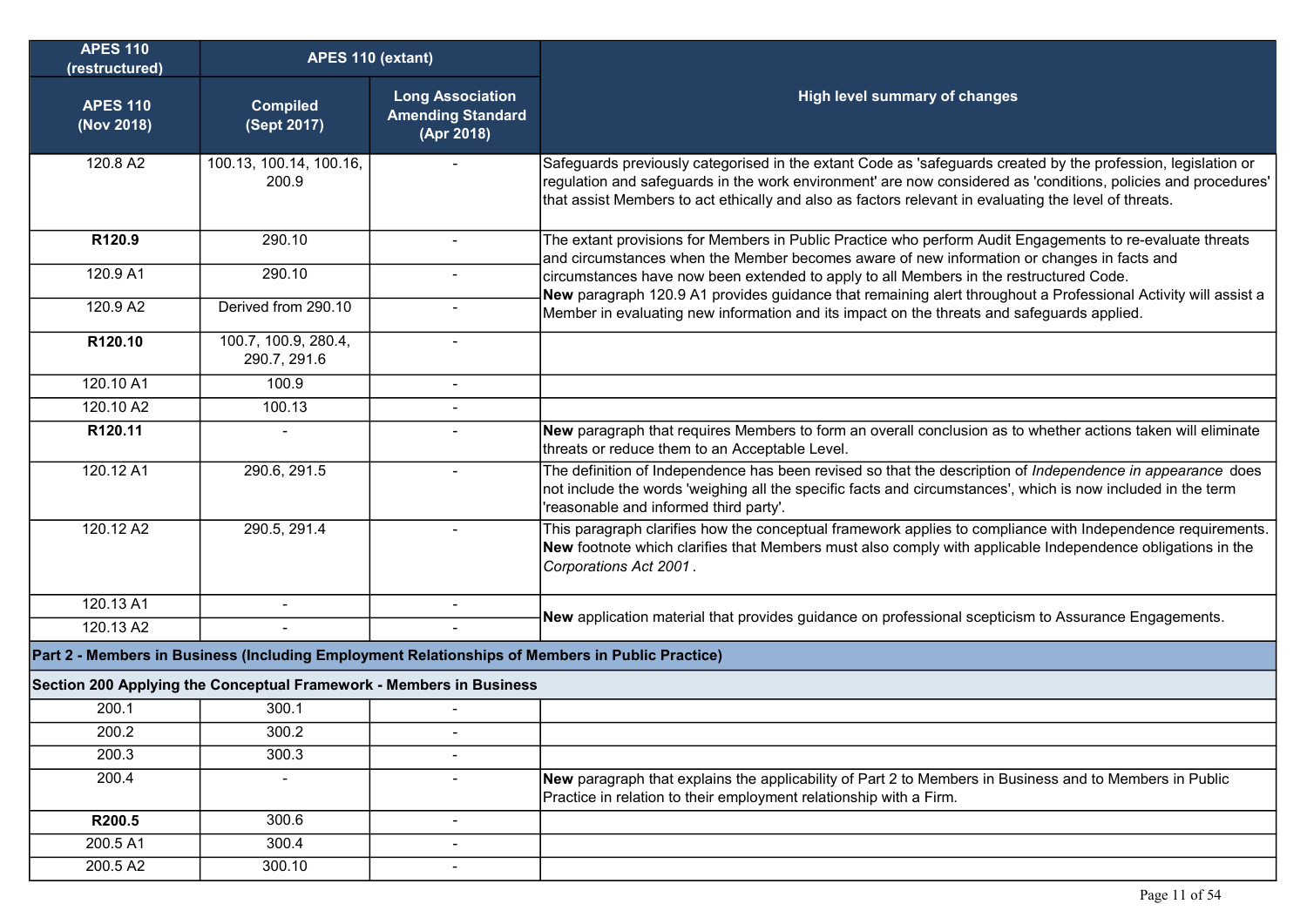| <b>APES 110</b><br>(restructured)        | APES 110 (extant)                         |                                                                   |                                                                                                                                                                                                                                        |
|------------------------------------------|-------------------------------------------|-------------------------------------------------------------------|----------------------------------------------------------------------------------------------------------------------------------------------------------------------------------------------------------------------------------------|
| <b>APES 110</b><br>(Nov 2018)            | <b>Compiled</b><br>(Sept 2017)            | <b>Long Association</b><br><b>Amending Standard</b><br>(Apr 2018) | <b>High level summary of changes</b>                                                                                                                                                                                                   |
| 200.5 A3                                 | 300.5                                     |                                                                   | New guidance included to provide examples of how a Member in Business can promote an ethics-based culture<br>in their work environment.<br>New footnote which refers to whistleblowing and recent developments in related legislation. |
| 200.6 A1                                 | 300.7, 300.8, 300.9,<br>300.11 and 300.12 | $\overline{a}$                                                    | Some revisions have been made to the examples of self-interest threats with the inclusion of a new example of<br>advocacy threats.                                                                                                     |
| 200.7 A1                                 | $\blacksquare$<br>(300.13)                | $\sim$                                                            | New application material that explains that conditions, policies and procedures (as described in cross-<br>referenced paragraphs) might impact the evaluation of whether a threat is at an Acceptable Level.                           |
| 200.7 A2                                 |                                           |                                                                   | New guidance which explains that the nature and scope of a Professional Activity will impact the evaluation of<br>the level of a threat.                                                                                               |
| 200.7 A3                                 | 300.14                                    | $\blacksquare$                                                    | Revised to reflect that the extant safeguards in the work environment have been changed to factors to be<br>considered in the evaluation of the level of a threat.                                                                     |
| 200.7 A4                                 | 300.15                                    | $\sim$                                                            |                                                                                                                                                                                                                                        |
| 200.8 A1                                 |                                           |                                                                   | New paragraph specifying that other examples of safeguards are set out across the various sections in Part 2<br>of the restructured Code.                                                                                              |
| 200.8 A2                                 | 300.15                                    |                                                                   |                                                                                                                                                                                                                                        |
| R200.9                                   | 100.25                                    |                                                                   |                                                                                                                                                                                                                                        |
| 200.9 A1                                 | 100.25                                    |                                                                   |                                                                                                                                                                                                                                        |
| 200.9 A2                                 | 100.25                                    | $\blacksquare$                                                    |                                                                                                                                                                                                                                        |
| R200.10                                  | 100.26                                    |                                                                   |                                                                                                                                                                                                                                        |
| 200.10 A1                                | 100.26                                    |                                                                   |                                                                                                                                                                                                                                        |
| <b>Section 210 Conflicts of Interest</b> |                                           |                                                                   |                                                                                                                                                                                                                                        |
| 210.1                                    | $\sim$                                    |                                                                   | New introductory paragraph to remind Members of their obligation to comply with the fundamental principles<br>and apply the conceptual framework set out in Section 120.                                                               |
| 210.2                                    | 310.1, 100.17                             | $\blacksquare$                                                    |                                                                                                                                                                                                                                        |
| 210.3                                    |                                           | $\blacksquare$                                                    | New paragraph which explains that this section sets out provisions on the application of the conceptual<br>framework to conflicts of interest.                                                                                         |
| R210.4                                   | 310.1, 310.5                              |                                                                   |                                                                                                                                                                                                                                        |
| 210.4 A1                                 | 310.2                                     |                                                                   |                                                                                                                                                                                                                                        |
| R210.5                                   | 310.3, 310.6                              | $\blacksquare$                                                    |                                                                                                                                                                                                                                        |
| R210.6                                   | 310.6                                     | $\blacksquare$                                                    |                                                                                                                                                                                                                                        |
| 210.7 A1                                 | 310.7                                     | -                                                                 |                                                                                                                                                                                                                                        |
| 210.7 A2                                 | 310.8                                     | $\overline{\phantom{a}}$                                          |                                                                                                                                                                                                                                        |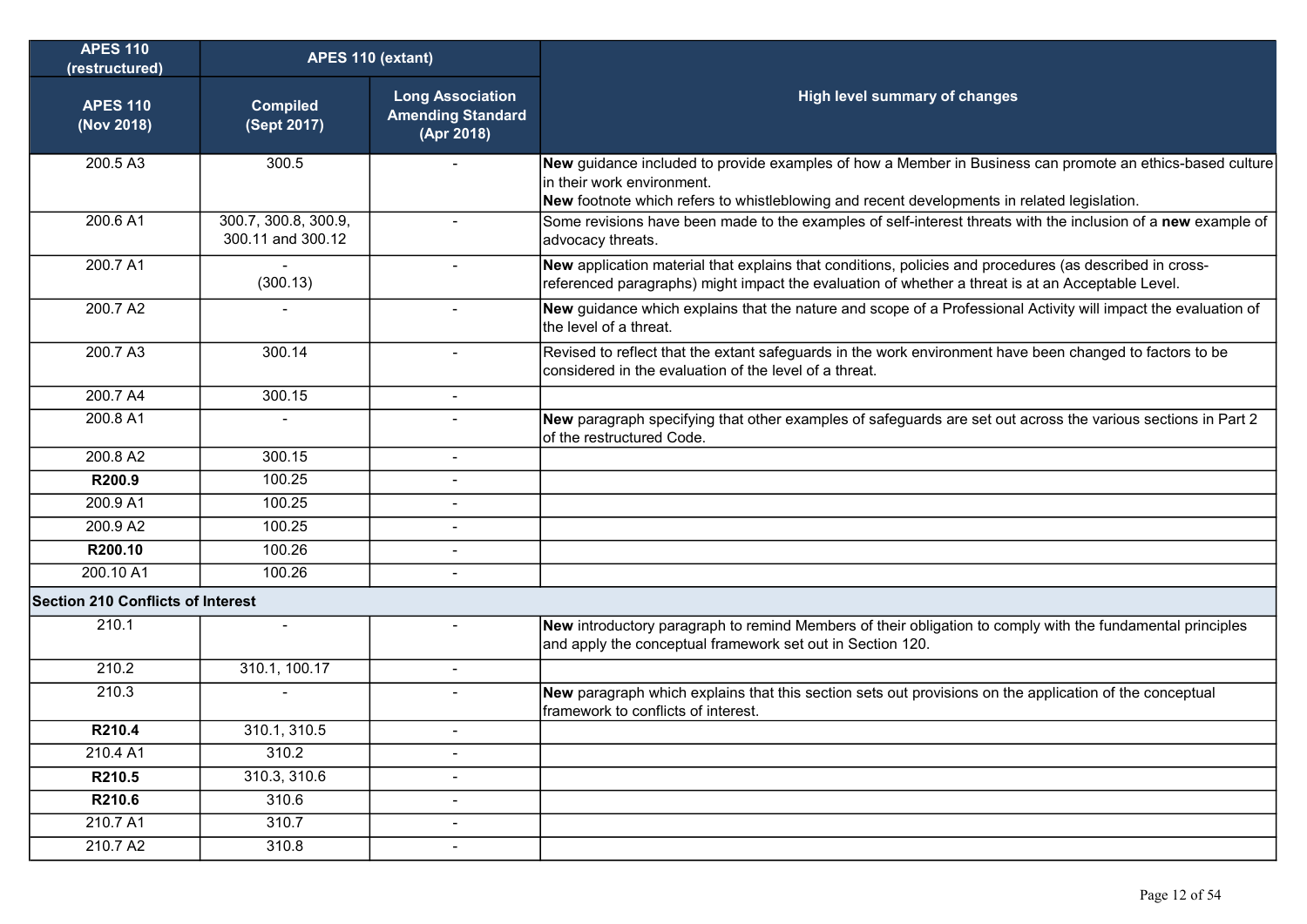| <b>APES 110</b><br>(restructured)                       | APES 110 (extant)              |                                                                   |                                                                                                                                                                                                                                                                                                           |
|---------------------------------------------------------|--------------------------------|-------------------------------------------------------------------|-----------------------------------------------------------------------------------------------------------------------------------------------------------------------------------------------------------------------------------------------------------------------------------------------------------|
| <b>APES 110</b><br>(Nov 2018)                           | <b>Compiled</b><br>(Sept 2017) | <b>Long Association</b><br><b>Amending Standard</b><br>(Apr 2018) | <b>High level summary of changes</b>                                                                                                                                                                                                                                                                      |
| 210.7 A3                                                | 310.8                          |                                                                   | List of examples revised to remove consultation with third parties (such as a Professional Body) which is no<br>longer considered a safeguard in the restructured Code.                                                                                                                                   |
| 210.8 A1                                                | 310.9                          | $\sim$                                                            |                                                                                                                                                                                                                                                                                                           |
| 210.8 A2                                                | 310.9                          |                                                                   |                                                                                                                                                                                                                                                                                                           |
| 210.8 A3                                                | 310.10                         |                                                                   |                                                                                                                                                                                                                                                                                                           |
| 210.9 A1                                                | 310.4                          |                                                                   |                                                                                                                                                                                                                                                                                                           |
|                                                         | 310.11                         |                                                                   | Extant paragraph 310.11 provided cross-references to other sections in extant Part C when the Member<br>encounters other threats to the fundamental principles. It is no longer required in the restructured Code. The<br>extant example of undue pressure is now addressed in paragraph 270.3 A1.        |
| Section 220 Preparation and Presentation of Information |                                |                                                                   |                                                                                                                                                                                                                                                                                                           |
| 220.1                                                   |                                |                                                                   | New introductory paragraph to remind Members of their obligation to comply with the fundamental principles<br>and apply the conceptual framework set out in Section 120.                                                                                                                                  |
| 220.2                                                   |                                |                                                                   | New paragraph which outlines the type of threats relating to the preparation and presentation of information,<br>and clarifies that this section sets out provisions on the application of the conceptual framework to the<br>preparation and presentation of financial information.                      |
| 220.3 A1                                                | 320.1                          |                                                                   |                                                                                                                                                                                                                                                                                                           |
| 220.3 A2                                                |                                |                                                                   | New paragraph which provides guidance on information prepared by Members in Business including identifying<br>potential stakeholders and examples of the different types of information that may be prepared.                                                                                             |
| 220.3 A3                                                | $\blacksquare$                 |                                                                   | New paragraph which explains that preparing or presenting information includes recording, maintaining and<br>approving information.                                                                                                                                                                       |
| R220.4                                                  | 320.1, 320.2, 320.3            |                                                                   | Requirements which explicitly prohibit preparation, presentation or omission of information that can mislead or<br>influence contractual or regulatory outcomes inappropriately.                                                                                                                          |
| 220.4 A1                                                |                                |                                                                   | New application material that provides an example of inappropriately influencing a contractual or regulatory<br>outcome.                                                                                                                                                                                  |
| R220.5                                                  | $\blacksquare$                 |                                                                   | New requirement for Members in Business not to exercise discretion with the intention of misleading or<br>inappropriately influencing contractual or regulatory outcomes when preparing or presenting information.                                                                                        |
| 220.5 A1                                                | $\blacksquare$                 | $\sim$                                                            | New application material which sets out examples where discretion is misused.                                                                                                                                                                                                                             |
| R220.6                                                  |                                |                                                                   | New requirement for Members in Business to exercise professional judgement when performing Professional<br>Activities such as considering the purpose, context and audience of the information to be prepared, especially<br>when there is no requirement to be in compliance with a reporting framework. |
| 220.6 A1                                                |                                |                                                                   | New application material which explains that the inclusion of relevant estimates, approximations and<br>assumptions will allow others to form their own judgements on the information presented.                                                                                                          |
| 220.6 A2                                                |                                |                                                                   | New application material which guides Members to consider clarifying the intended audience, context and<br>purpose of the information to be presented.                                                                                                                                                    |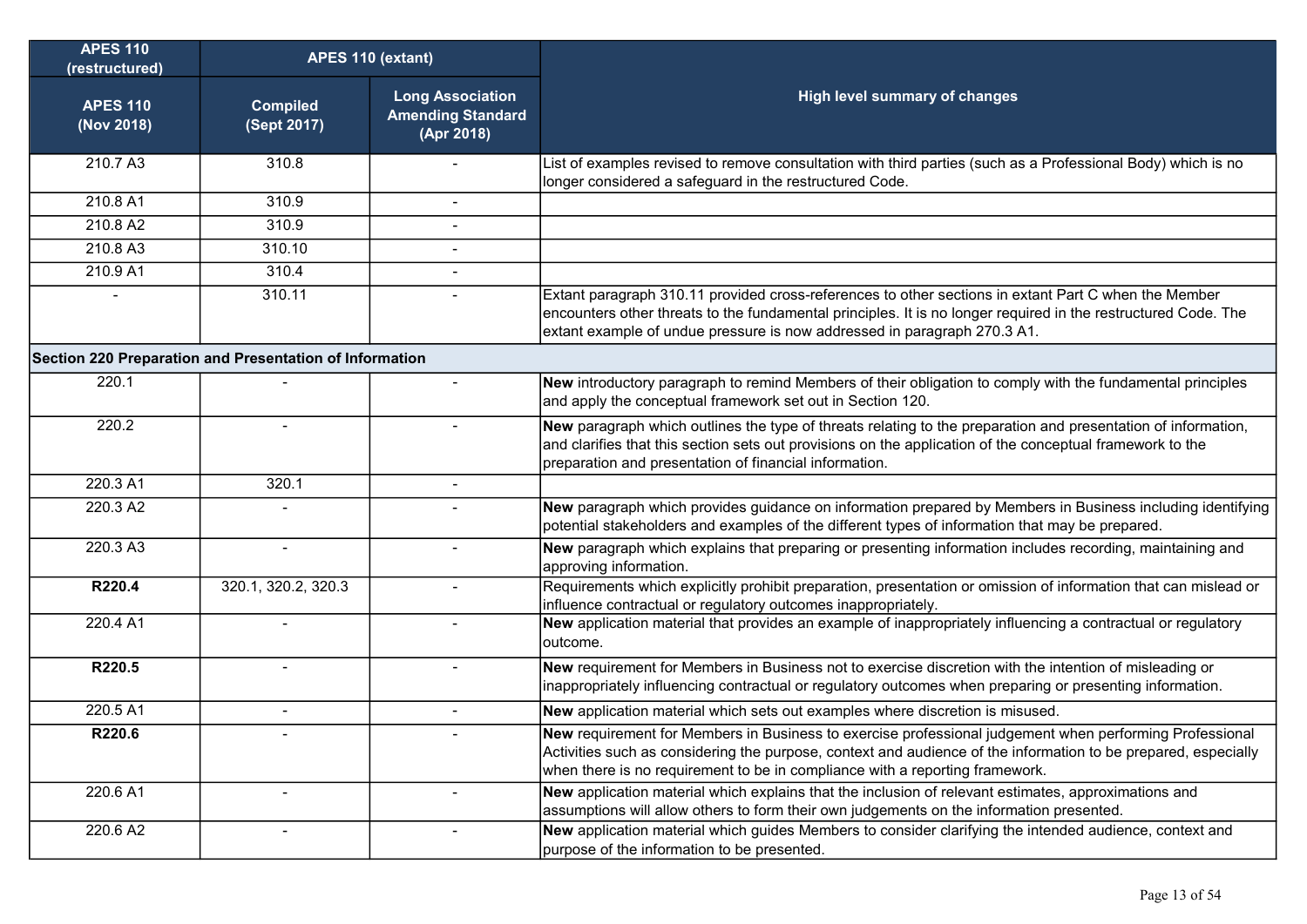| <b>APES 110</b><br>(restructured)            | APES 110 (extant)              |                                                                   |                                                                                                                                                                                                                                                                |
|----------------------------------------------|--------------------------------|-------------------------------------------------------------------|----------------------------------------------------------------------------------------------------------------------------------------------------------------------------------------------------------------------------------------------------------------|
| <b>APES 110</b><br>(Nov 2018)                | <b>Compiled</b><br>(Sept 2017) | <b>Long Association</b><br><b>Amending Standard</b><br>(Apr 2018) | High level summary of changes                                                                                                                                                                                                                                  |
| R220.7                                       |                                |                                                                   | New requirement for Members in Business to exercise professional judgement to determine what steps to<br>undertake to ensure they comply with the requirements of paragraph R220.4 if they intend to rely on the work of<br>others.                            |
| 220.7 A1                                     |                                |                                                                   | New application material which outlines factors to consider in determining whether reliance on others is<br>reasonable.                                                                                                                                        |
| R220.8                                       | 320.7                          | $\overline{a}$                                                    |                                                                                                                                                                                                                                                                |
| 220.8 A1                                     | 320.6                          |                                                                   | Enhanced guidance which provides additional examples of actions to undertake when a Member knows, or has                                                                                                                                                       |
| 220.8 A2                                     | 320.6                          |                                                                   | reason to believe, that the information with which the Member is associated is misleading.                                                                                                                                                                     |
| <b>AUST R220.8.1</b>                         | AUST320.2.1                    | ۰                                                                 |                                                                                                                                                                                                                                                                |
| R220.9                                       | 320.7                          | L.                                                                |                                                                                                                                                                                                                                                                |
| 220.9 A1                                     | 320.7                          | $\sim$                                                            |                                                                                                                                                                                                                                                                |
| 220.10 A1                                    |                                |                                                                   | New guidance paragraph encouraging documentation of how a Member has dealt with matters relating to the<br>preparation and presentation of information.                                                                                                        |
| 220.11 A1                                    | 320.5                          | $\mathbf{r}$                                                      |                                                                                                                                                                                                                                                                |
| 220.11 A2                                    |                                |                                                                   | New guidance paragraph which explains that where misleading information might involve NOCLAR, the<br>NOCLAR provisions in Section 260 apply.                                                                                                                   |
| 220.11 A3                                    | 320.4                          | L.                                                                | New guidance paragraph which explains that if threats to compliance with the fundamental principles arise<br>when preparing or presenting information due to undue pressure, the provisions in Section 270 Pressure to<br>Breach Fundamental Principles apply. |
| Section 230 Acting with Sufficient Expertise |                                |                                                                   |                                                                                                                                                                                                                                                                |
| 230.1                                        |                                |                                                                   | New introductory paragraph to remind Members of their obligation to comply with the fundamental principles<br>and apply the conceptual framework set out in Section 120.                                                                                       |
| 230.2                                        |                                |                                                                   | New paragraph indicating the type of threats relevant to the principle of professional competence and due care.<br>Also notes that this section sets out provisions on application of the conceptual framework to acting with<br>sufficient expertise.         |
| R230.3                                       | 330.1                          |                                                                   |                                                                                                                                                                                                                                                                |
| 230.3 A1                                     | 330.1                          | $\blacksquare$                                                    |                                                                                                                                                                                                                                                                |
| 230.3 A2                                     | 330.2                          |                                                                   |                                                                                                                                                                                                                                                                |
| 230.3 A3                                     | 330.3                          | $\overline{a}$                                                    |                                                                                                                                                                                                                                                                |
| 230.3 A4                                     | 330.3                          |                                                                   | List of examples revised to remove consultation with third parties (such as a Professional Body) which is no<br>longer considered a safeguard in the restructured Code.                                                                                        |
| R230.4                                       | 330.4                          | $\overline{a}$                                                    |                                                                                                                                                                                                                                                                |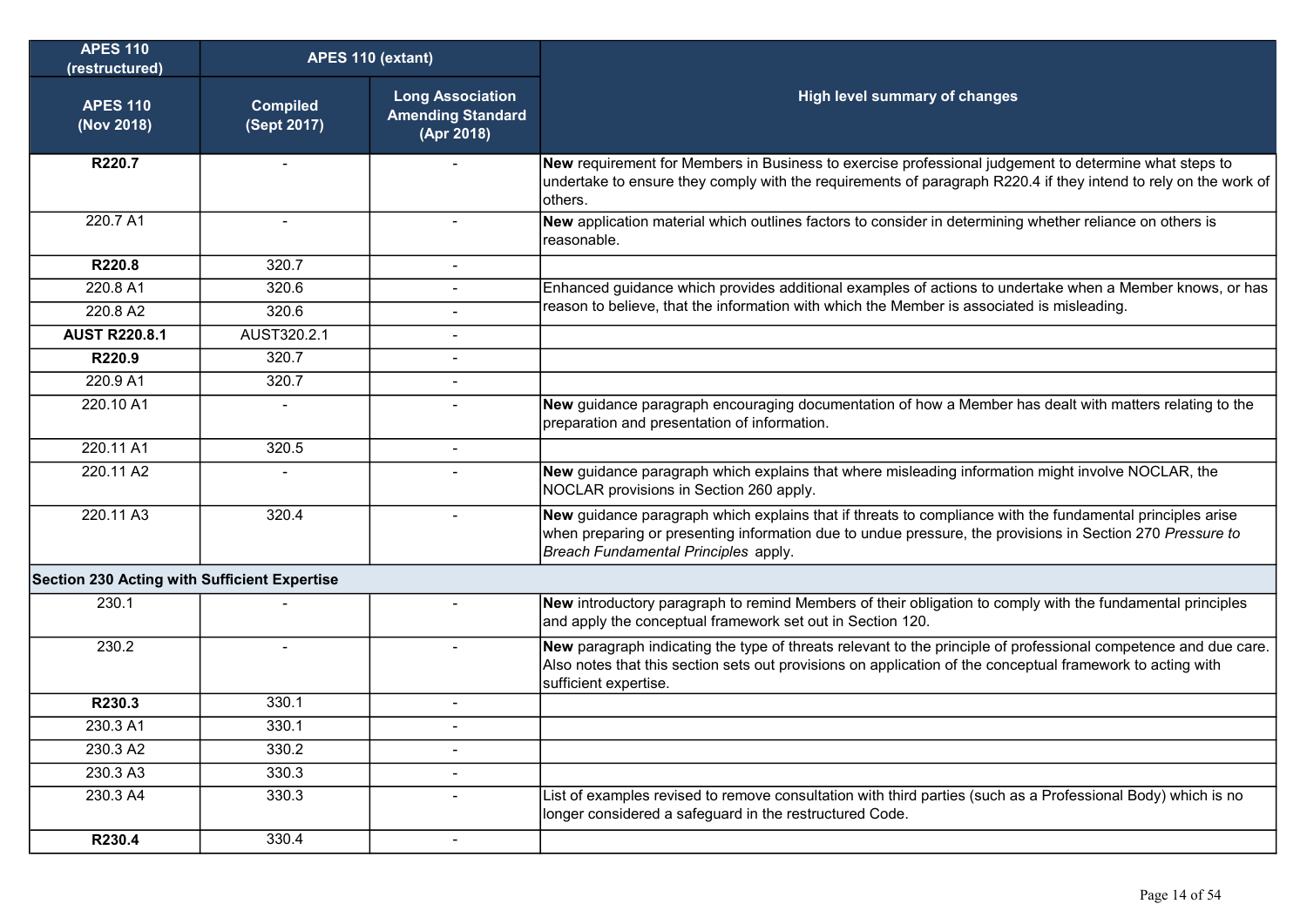| <b>APES 110</b><br>(restructured)                        | APES 110 (extant)                                                                                              |                                                                   |                                                                                                                                                                                                        |  |  |  |  |
|----------------------------------------------------------|----------------------------------------------------------------------------------------------------------------|-------------------------------------------------------------------|--------------------------------------------------------------------------------------------------------------------------------------------------------------------------------------------------------|--|--|--|--|
| <b>APES 110</b><br>(Nov 2018)                            | <b>Compiled</b><br>(Sept 2017)                                                                                 | <b>Long Association</b><br><b>Amending Standard</b><br>(Apr 2018) | <b>High level summary of changes</b>                                                                                                                                                                   |  |  |  |  |
| 230.5 A1                                                 |                                                                                                                |                                                                   | New guidance paragraph which explains that the provisions of Section 270 apply if there is pressure to act in a<br>manner that results in breaching the fundamental principles.                        |  |  |  |  |
|                                                          | Section 240 Financial Interests, Compensation and Incentives Linked to Financial Reporting and Decision Making |                                                                   |                                                                                                                                                                                                        |  |  |  |  |
| 240.1                                                    |                                                                                                                |                                                                   | New introductory paragraph to remind Members of their obligation to comply with the fundamental principles<br>and apply the conceptual framework set out in Section 120.                               |  |  |  |  |
| 240.2                                                    | 340.1                                                                                                          |                                                                   |                                                                                                                                                                                                        |  |  |  |  |
| R240.3                                                   | 340.3                                                                                                          |                                                                   |                                                                                                                                                                                                        |  |  |  |  |
| 240.3 A1                                                 | 340.1                                                                                                          |                                                                   | Enhanced guidance that explains that financial interests include compensation or incentive arrangements linked<br>to financial reporting and decision making.                                          |  |  |  |  |
| 240.3 A2                                                 | 340.1                                                                                                          | $\overline{a}$                                                    |                                                                                                                                                                                                        |  |  |  |  |
| 240.3 A3                                                 | 340.4                                                                                                          |                                                                   | Amended to reflect the revised definition of safeguards. Some extant safeguards are now considered factors in<br>evaluating threats.                                                                   |  |  |  |  |
| 240.3 A4                                                 | 340.2                                                                                                          | $\overline{\phantom{a}}$                                          | Additional guidance material which provides a cross-reference to Section 270.                                                                                                                          |  |  |  |  |
| Section 250 Inducements, including Gifts and Hospitality |                                                                                                                |                                                                   |                                                                                                                                                                                                        |  |  |  |  |
| 250.1                                                    | (350.8)                                                                                                        | $\blacksquare$                                                    | New introductory paragraph to remind Members of their obligation to comply with the fundamental principles<br>and apply the conceptual framework set out in Section 120.                               |  |  |  |  |
| 250.2                                                    | 350.2                                                                                                          |                                                                   |                                                                                                                                                                                                        |  |  |  |  |
| 250.3                                                    |                                                                                                                |                                                                   | New introductory paragraph which explains the need to comply with relevant laws and regulations when offering<br>and accepting Inducements and that this section does not address NOCLAR.              |  |  |  |  |
| 250.4 A1                                                 | 350.1                                                                                                          |                                                                   | Enhanced application material explaining the definition of Inducement, including additional examples of<br>Inducements (compared to extant Code).                                                      |  |  |  |  |
| R250.5                                                   |                                                                                                                |                                                                   | New requirement to obtain an understanding of relevant local laws and regulations surrounding Inducements,<br>such as those related to bribery or corruption.                                          |  |  |  |  |
| 250.6 A1                                                 |                                                                                                                |                                                                   | New application material explaining that Inducements may cause threats to compliance with the fundamental<br>principles even if the Inducement is not prohibited by laws and regulations.              |  |  |  |  |
| R250.7                                                   | 350.7                                                                                                          |                                                                   | Requirement has been revised to include the concept of the reasonable and informed third party test.                                                                                                   |  |  |  |  |
| R250.8                                                   | 350.4, 350.3                                                                                                   |                                                                   |                                                                                                                                                                                                        |  |  |  |  |
| 250.9 A1                                                 |                                                                                                                | $\blacksquare$                                                    | New application material explaining the term 'improperly influence'.                                                                                                                                   |  |  |  |  |
| 250.9 A2                                                 | $\blacksquare$                                                                                                 |                                                                   | New application material explaining that a breach of the fundamental principle of integrity occurs when the<br>intent behind the Inducement is to improperly influence the behaviour of an individual. |  |  |  |  |
| 250.9 A3                                                 | $\blacksquare$<br>(350.3)                                                                                      | $\overline{\phantom{a}}$                                          | New application material to assist in determining whether there is an actual or perceived intent to improperly<br>influence behaviour.                                                                 |  |  |  |  |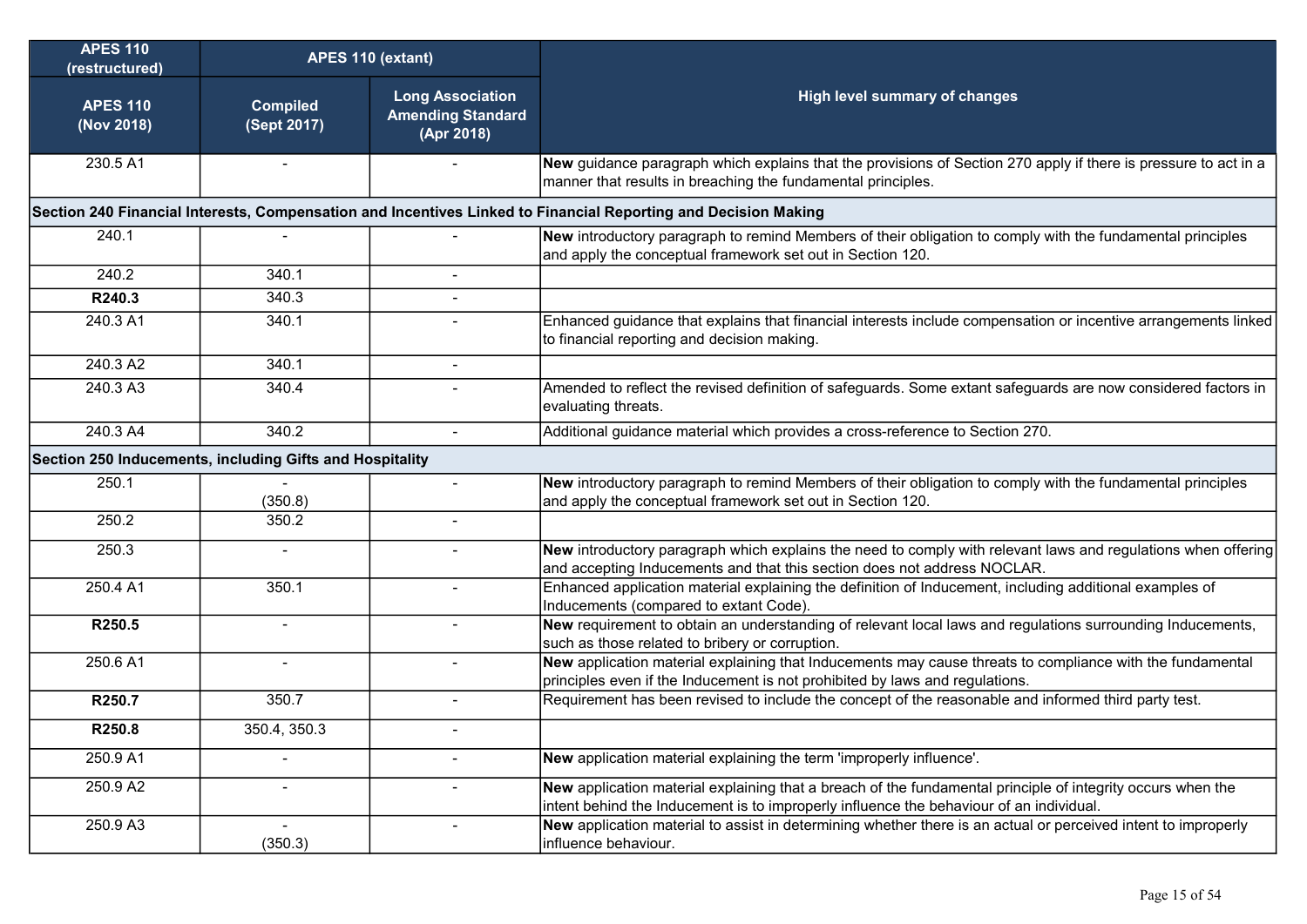| <b>APES 110</b><br>(restructured)                                  | APES 110 (extant)              |                                                                   |                                                                                                                                                                                                                                        |
|--------------------------------------------------------------------|--------------------------------|-------------------------------------------------------------------|----------------------------------------------------------------------------------------------------------------------------------------------------------------------------------------------------------------------------------------|
| <b>APES 110</b><br>(Nov 2018)                                      | <b>Compiled</b><br>(Sept 2017) | <b>Long Association</b><br><b>Amending Standard</b><br>(Apr 2018) | <b>High level summary of changes</b>                                                                                                                                                                                                   |
| 250.10 A1                                                          | $\blacksquare$                 |                                                                   | New application paragraph that explains that threats to compliance with the fundamental principles may still be<br>created, even if the Member does not offer or accept the Inducement.                                                |
| 250.10 A2                                                          | 350.4                          | $\blacksquare$                                                    | Revisions to examples of action to reflect the new definition of safeguards (including the addition of a new<br>safeguard).                                                                                                            |
| 250.11 A1                                                          | $\blacksquare$                 |                                                                   | New application paragraph which explains that the conceptual framework applies to assess and evaluate<br>threats to the fundamental principles when an Inducement is offered, without any intent to improperly influence<br>behaviour. |
| 250.11 A2                                                          | (350.3)                        |                                                                   | New application paragraph that explains that threats are at an Acceptable Level if the Inducement is trivial and<br>inconsequential, and there is no intent to improperly influence behaviour.                                         |
| 250.11 A3                                                          |                                |                                                                   | New application material which provides examples of Inducements that might create threats even in the<br>absence of an actual or perceived intent to improperly influence behaviour.                                                   |
| 250.11 A4                                                          |                                |                                                                   | New application material explaining that factors outlined in paragraph 250.9 A3 are relevant in evaluating the<br>level of threats created through offering or receiving Inducements.                                                  |
| 250.11 A5                                                          |                                |                                                                   | New application material providing examples of actions that might eliminate threats.                                                                                                                                                   |
| 250.11 A6                                                          | 350.4                          |                                                                   | Revisions to examples of actions to reflect the new definition of safeguards (including the addition of new<br>safeguards).                                                                                                            |
| R250.12                                                            | 350.2                          |                                                                   | Requirement revised to clarify that Members must remain alert to Inducements offered to or by Immediate or<br>Close Family members.                                                                                                    |
| R250.13                                                            |                                |                                                                   | New requirement to advise an Immediate or Close Family Member not to offer or accept an Inducement if there<br>is intent to improperly influence the behaviour of the Member or of the counterparty.                                   |
| 250.13 A1                                                          | 350.4                          |                                                                   |                                                                                                                                                                                                                                        |
| 250.13 A2                                                          | $\blacksquare$                 | $\blacksquare$                                                    | New application material providing guidance surrounding Inducements offered to or by Immediate and Close                                                                                                                               |
| 250.14 A1                                                          | $\blacksquare$                 | $\blacksquare$                                                    | Family members.                                                                                                                                                                                                                        |
| 250.14 A2                                                          | $\blacksquare$                 |                                                                   |                                                                                                                                                                                                                                        |
| 250.15 A1                                                          |                                |                                                                   | New application material that cross-references to applicable requirements in Section 240 for Members offered<br>an Inducement by their employing organisation that relates to financial interests, compensation and incentives.        |
| 250.15 A2                                                          |                                |                                                                   | New application material that cross-references to applicable requirements in Section 260 for Members offered<br>an Inducement that may result in NOCLAR.                                                                               |
| 250.15 A3                                                          | 350.8<br>(350.5, 350.6)        |                                                                   | Enhanced application material that cross-references to applicable requirements in Section 270 for Members<br>facing pressure to offer or accept Inducements.                                                                           |
| Section 260 Responding to Non-compliance with Laws and Regulations |                                |                                                                   |                                                                                                                                                                                                                                        |
| 260.1                                                              |                                |                                                                   | New introductory paragraph to remind Members of their obligation to comply with the fundamental principles<br>and apply the conceptual framework set out in Section 120.                                                               |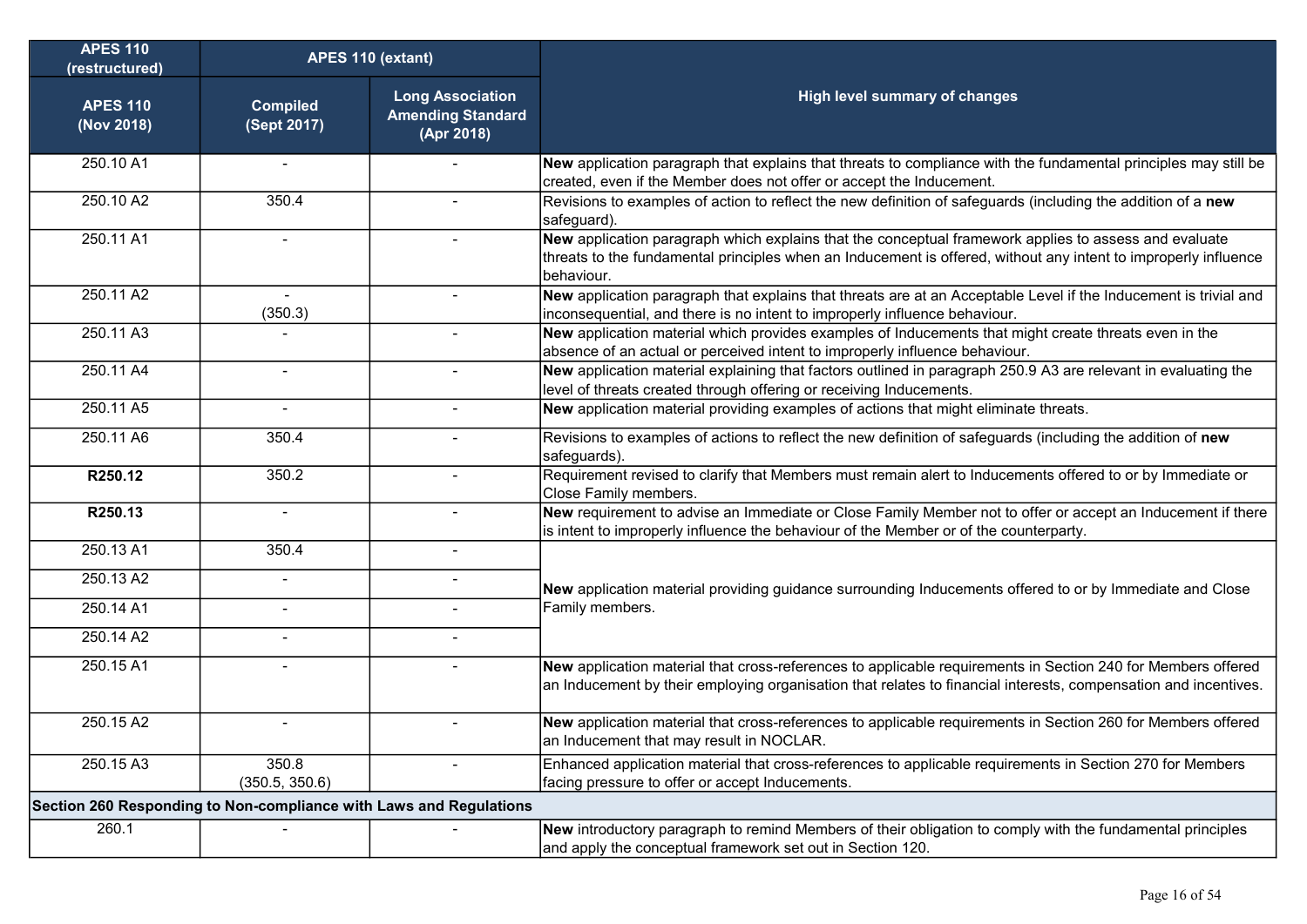| <b>APES 110</b><br>(restructured) | APES 110 (extant)              |                                                                   |                                                                                                                                                                                                                                                                |
|-----------------------------------|--------------------------------|-------------------------------------------------------------------|----------------------------------------------------------------------------------------------------------------------------------------------------------------------------------------------------------------------------------------------------------------|
| <b>APES 110</b><br>(Nov 2018)     | <b>Compiled</b><br>(Sept 2017) | <b>Long Association</b><br><b>Amending Standard</b><br>(Apr 2018) | High level summary of changes                                                                                                                                                                                                                                  |
| 260.2                             | $\sim$                         |                                                                   | New guidance paragraph that specifies threats to compliance with fundamental principles when a Member<br>becomes aware of NOCLAR or suspected NOCLAR. The term 'NOCLAR' is used in the restructured Code<br>instead of 'non-compliance' as in the extant Code. |
| 260.3                             | 360.1, 360.5                   | $\blacksquare$                                                    |                                                                                                                                                                                                                                                                |
| 260.4                             | 360.4                          | $\overline{\phantom{a}}$                                          |                                                                                                                                                                                                                                                                |
| 260.5 A1                          | 360.2                          | $\blacksquare$                                                    |                                                                                                                                                                                                                                                                |
| 260.5 A2                          | 360.6                          | $\blacksquare$                                                    |                                                                                                                                                                                                                                                                |
| 260.5 A3                          | 360.7                          | $\blacksquare$                                                    |                                                                                                                                                                                                                                                                |
| R260.6                            | 360.3                          | $\blacksquare$                                                    |                                                                                                                                                                                                                                                                |
| 260.6 A1                          | 360.3                          | $\blacksquare$                                                    |                                                                                                                                                                                                                                                                |
| 260.7 A1                          | 360.1                          |                                                                   |                                                                                                                                                                                                                                                                |
| 260.7 A2                          | 360.8                          | $\blacksquare$                                                    |                                                                                                                                                                                                                                                                |
| 260.7 A3                          | 360.9                          | $\blacksquare$                                                    |                                                                                                                                                                                                                                                                |
| 260.8 A1                          | 360.10                         | $\blacksquare$                                                    |                                                                                                                                                                                                                                                                |
| R260.9                            | 360.11                         | $\overline{\phantom{a}}$                                          |                                                                                                                                                                                                                                                                |
| 260.9 A1                          | 360.11                         | $\blacksquare$                                                    | New footnote on whistleblowing and recent developments in related legislation.                                                                                                                                                                                 |
| R260.10                           | 360.12                         | $\blacksquare$                                                    |                                                                                                                                                                                                                                                                |
| 260.11 A1                         | 360.13                         | $\blacksquare$                                                    |                                                                                                                                                                                                                                                                |
| R260.12                           | 360.14                         |                                                                   |                                                                                                                                                                                                                                                                |
| 260.12 A1                         | 360.15                         | $\blacksquare$                                                    |                                                                                                                                                                                                                                                                |
| 260.12 A2                         | 360.15                         | $\blacksquare$                                                    |                                                                                                                                                                                                                                                                |
| R260.13                           | 360.16                         | $\blacksquare$                                                    |                                                                                                                                                                                                                                                                |
| 260.13 A1                         | 360.16                         | $\blacksquare$                                                    |                                                                                                                                                                                                                                                                |
| R260.14                           | 360.17                         | $\blacksquare$                                                    |                                                                                                                                                                                                                                                                |
| 260.14 A1                         | 360.17(a)                      |                                                                   |                                                                                                                                                                                                                                                                |
| 260.14 A2                         |                                |                                                                   | New guidance paragraph which explains that some laws and regulations may specify time frames for reporting<br>NOCLAR.                                                                                                                                          |
| R260.15                           | 360.18                         | $\blacksquare$                                                    |                                                                                                                                                                                                                                                                |
| 260.15 A1                         | 360.18                         | $\blacksquare$                                                    |                                                                                                                                                                                                                                                                |
| R260.16                           | 360.19                         | $\overline{\phantom{a}}$                                          |                                                                                                                                                                                                                                                                |
| 260.16 A1                         | 360.20                         | $\blacksquare$                                                    |                                                                                                                                                                                                                                                                |
| R260.17                           | 360.21                         | $\blacksquare$                                                    |                                                                                                                                                                                                                                                                |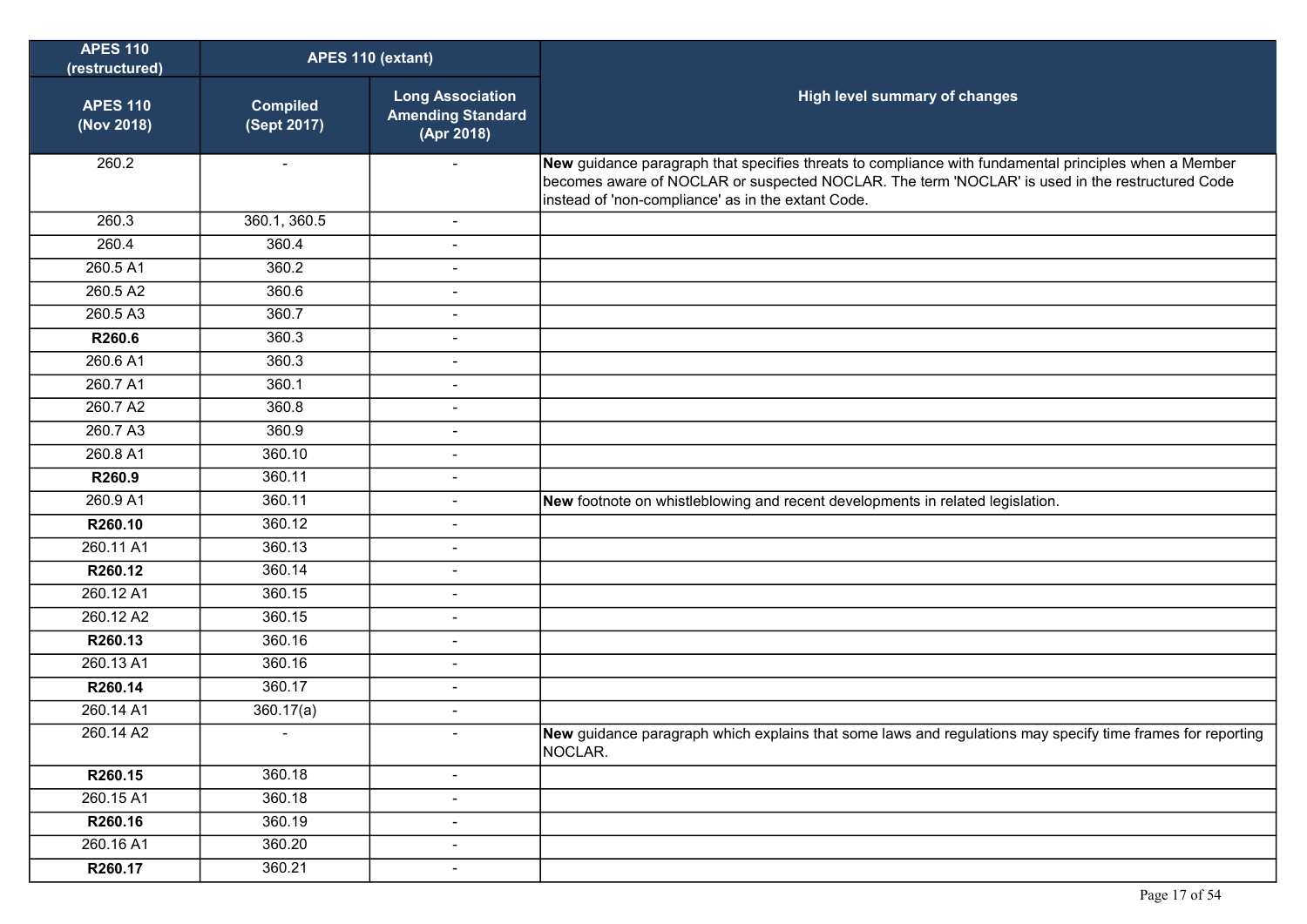| <b>APES 110</b><br>(restructured)                         | APES 110 (extant)              |                                                                   |                                                                                                                                                                                                                                                       |
|-----------------------------------------------------------|--------------------------------|-------------------------------------------------------------------|-------------------------------------------------------------------------------------------------------------------------------------------------------------------------------------------------------------------------------------------------------|
| <b>APES 110</b><br>(Nov 2018)                             | <b>Compiled</b><br>(Sept 2017) | <b>Long Association</b><br><b>Amending Standard</b><br>(Apr 2018) | High level summary of changes                                                                                                                                                                                                                         |
| 260.17 A1                                                 | 360.22                         |                                                                   |                                                                                                                                                                                                                                                       |
| 260.17 A2                                                 | 360.23                         | $\overline{a}$                                                    |                                                                                                                                                                                                                                                       |
| R260.18                                                   | 360.24                         | $\blacksquare$                                                    | The words 'weighing all the specific facts and circumstances available to the Member at the time' in the extant<br>paragraph is not included in paragraph R260.18. This element is now included in the term 'reasonable and<br>informed third party'. |
| 260.18 A1                                                 | 360.25                         | $\overline{a}$                                                    |                                                                                                                                                                                                                                                       |
| 260.18 A2                                                 | 360.26                         | $\blacksquare$                                                    |                                                                                                                                                                                                                                                       |
| 260.19 A1                                                 | 360.27                         | $\blacksquare$                                                    |                                                                                                                                                                                                                                                       |
| 260.20 A1                                                 | 360.28                         | $\overline{a}$                                                    |                                                                                                                                                                                                                                                       |
| 260.20 A2                                                 | 360.29                         | $\overline{a}$                                                    |                                                                                                                                                                                                                                                       |
| 260.20 A3                                                 | 360.29                         | $\sim$                                                            |                                                                                                                                                                                                                                                       |
| R260.21                                                   | 360.30                         | $\overline{a}$                                                    |                                                                                                                                                                                                                                                       |
| R260.22                                                   | 360.31                         | $\overline{a}$                                                    |                                                                                                                                                                                                                                                       |
| 260.23 A1                                                 | 360.32                         | $\blacksquare$                                                    |                                                                                                                                                                                                                                                       |
| R260.24                                                   | 360.33                         | $\sim$                                                            |                                                                                                                                                                                                                                                       |
| 260.24 A1                                                 | 360.34                         | $\overline{\phantom{0}}$                                          |                                                                                                                                                                                                                                                       |
| 260.24 A2                                                 | 360.34                         | $\overline{a}$                                                    |                                                                                                                                                                                                                                                       |
| R260.25                                                   | 360.35                         | $\blacksquare$                                                    |                                                                                                                                                                                                                                                       |
| R260.26                                                   | 360.36                         | $\blacksquare$                                                    |                                                                                                                                                                                                                                                       |
| 260.27 A1                                                 | 360.37                         | $\mathbf{r}$                                                      |                                                                                                                                                                                                                                                       |
| Section 270 Pressure to Breach the Fundamental Principles |                                |                                                                   |                                                                                                                                                                                                                                                       |
| 270.1                                                     |                                | $\overline{\phantom{a}}$                                          | New introductory paragraph to remind Members of their obligation to comply with the fundamental principles<br>and apply the conceptual framework set out in Section 120.                                                                              |
| 270.2                                                     | $\blacksquare$                 | $\blacksquare$                                                    | New paragraph which explains that this section sets out the provisions on application of the conceptual<br>framework when Members are pressured to breach the fundamental principles.                                                                 |
| R270.3                                                    | $\overline{a}$                 | $\overline{a}$                                                    | New requirement for Members not to allow others to pressure them, or to place pressure on others, to breach<br>the fundamental principles.                                                                                                            |
| 270.3 A1                                                  | $\overline{a}$                 | $\sim$                                                            | New guidance paragraph which explains how pressure to breach the fundamental principles might arise.                                                                                                                                                  |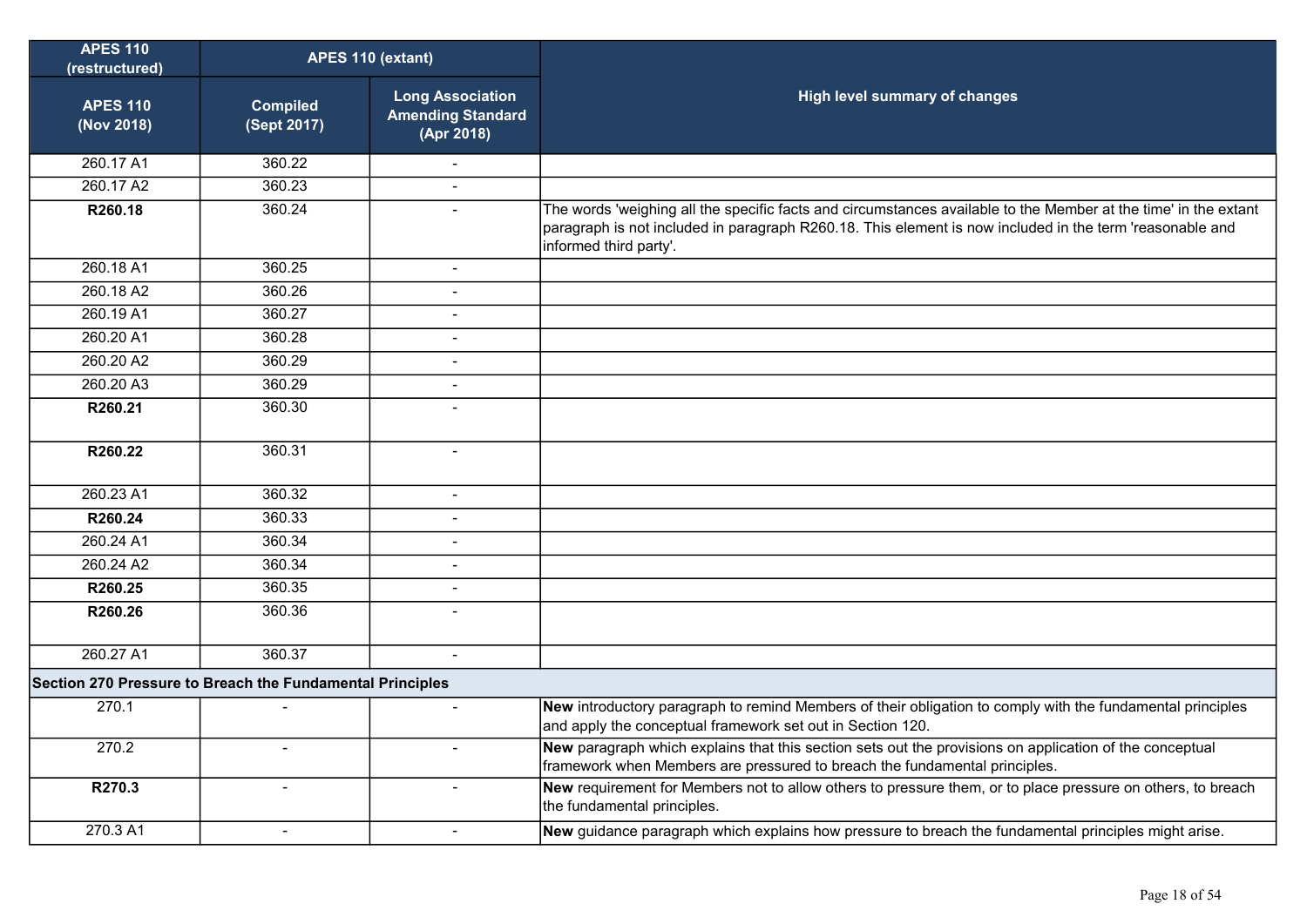| <b>APES 110</b><br>(restructured)   | APES 110 (extant)                                                          |                                                                   |                                                                                                                                                                                                                        |  |  |  |
|-------------------------------------|----------------------------------------------------------------------------|-------------------------------------------------------------------|------------------------------------------------------------------------------------------------------------------------------------------------------------------------------------------------------------------------|--|--|--|
| <b>APES 110</b><br>(Nov 2018)       | <b>Compiled</b><br>(Sept 2017)                                             | <b>Long Association</b><br><b>Amending Standard</b><br>(Apr 2018) | High level summary of changes                                                                                                                                                                                          |  |  |  |
| 270.3 A2                            |                                                                            |                                                                   | New guidance paragraph which provides examples of pressure to breach the fundamental principles with cross-<br>references to other sections in Part 2.                                                                 |  |  |  |
| 270.3 A3                            | $\overline{a}$                                                             | $\sim$                                                            | New guidance paragraph that sets out factors that are relevant in evaluating threats created by pressure.                                                                                                              |  |  |  |
| 270.3 A4                            |                                                                            |                                                                   | New guidance paragraph that sets out different methods of discussing or consulting with others on the<br>circumstances creating the pressure.                                                                          |  |  |  |
| 270.3 A5                            | $\blacksquare$                                                             |                                                                   | New guidance paragraph that sets out an example of an action to eliminate threats being the Member<br>requesting to no longer be involved with the individual or entity exerting pressure.                             |  |  |  |
| 270.4 A1                            |                                                                            |                                                                   | New guidance paragraph encouraging documentation of facts and actions undertaken to address threats<br>created by pressure.                                                                                            |  |  |  |
| Part 3 - Members In Public Practice |                                                                            |                                                                   |                                                                                                                                                                                                                        |  |  |  |
|                                     | Section 300 Applying the Conceptual Framework - Members in Public Practice |                                                                   |                                                                                                                                                                                                                        |  |  |  |
| 300.1                               | 200.1                                                                      |                                                                   |                                                                                                                                                                                                                        |  |  |  |
| 300.2                               | (290.1, 291.1)                                                             |                                                                   | New paragraph which explains the sections of the Code applicable to Members in Public Practice and the<br>applicable Independence sections.                                                                            |  |  |  |
| 300.3                               |                                                                            | $\blacksquare$                                                    | New paragraph which explains that in Part 3 'Member' refers to individual Members in Public Practice and their<br>Firms.                                                                                               |  |  |  |
| R300.4                              | 200.2                                                                      | $\blacksquare$                                                    |                                                                                                                                                                                                                        |  |  |  |
| R300.5                              | (100.12)                                                                   |                                                                   | Elevation of guidance to a requirement for Members in Public Practice to apply Part 2 provisions applicable to<br>Members in Business if the ethical matter relates to their employment with a Firm.                   |  |  |  |
| 300.5 A1                            |                                                                            | $\overline{\phantom{a}}$                                          | New guidance paragraph that provides examples of when Part 2 provisions could apply to Members in Public<br>IPractice.                                                                                                 |  |  |  |
| 300.6 A1                            | 200.3, 200.4, 200.5,<br>200.6, 200.7, 200.8                                |                                                                   | Guidance revised to provide updated examples of facts and circumstances that might create threats.                                                                                                                     |  |  |  |
| 300.7 A1                            | 200.9, 200.11                                                              |                                                                   | Guidance paragraph revised to reflect new definition of safeguards. Some of the extant safeguards in the work<br>environment are now considered 'conditions, policies and procedures'.                                 |  |  |  |
| 300.7 A2                            | 200.10                                                                     | $\blacksquare$                                                    |                                                                                                                                                                                                                        |  |  |  |
| 300.7 A3                            | 200.3                                                                      | $\blacksquare$                                                    | Enhanced guidance material which provides an example of how the level of a threat might be perceived to be<br>higher if a Member provides a non-assurance service to an Audit Client that is a Public Interest Entity. |  |  |  |
| 300.7 A4                            | 200.14, 200.15                                                             | $\blacksquare$                                                    | Revised to reflect new definition of safeguards with some extant safeguards now considered to be factors to<br>consider when evaluating threats.                                                                       |  |  |  |
| 300.7 A5                            | 100.14, 200.12                                                             | $\overline{\phantom{a}}$                                          | Revised to reflect new definition of safeguards. Certain extant safeguards now considered as 'conditions,<br>policies and procedures'.                                                                                 |  |  |  |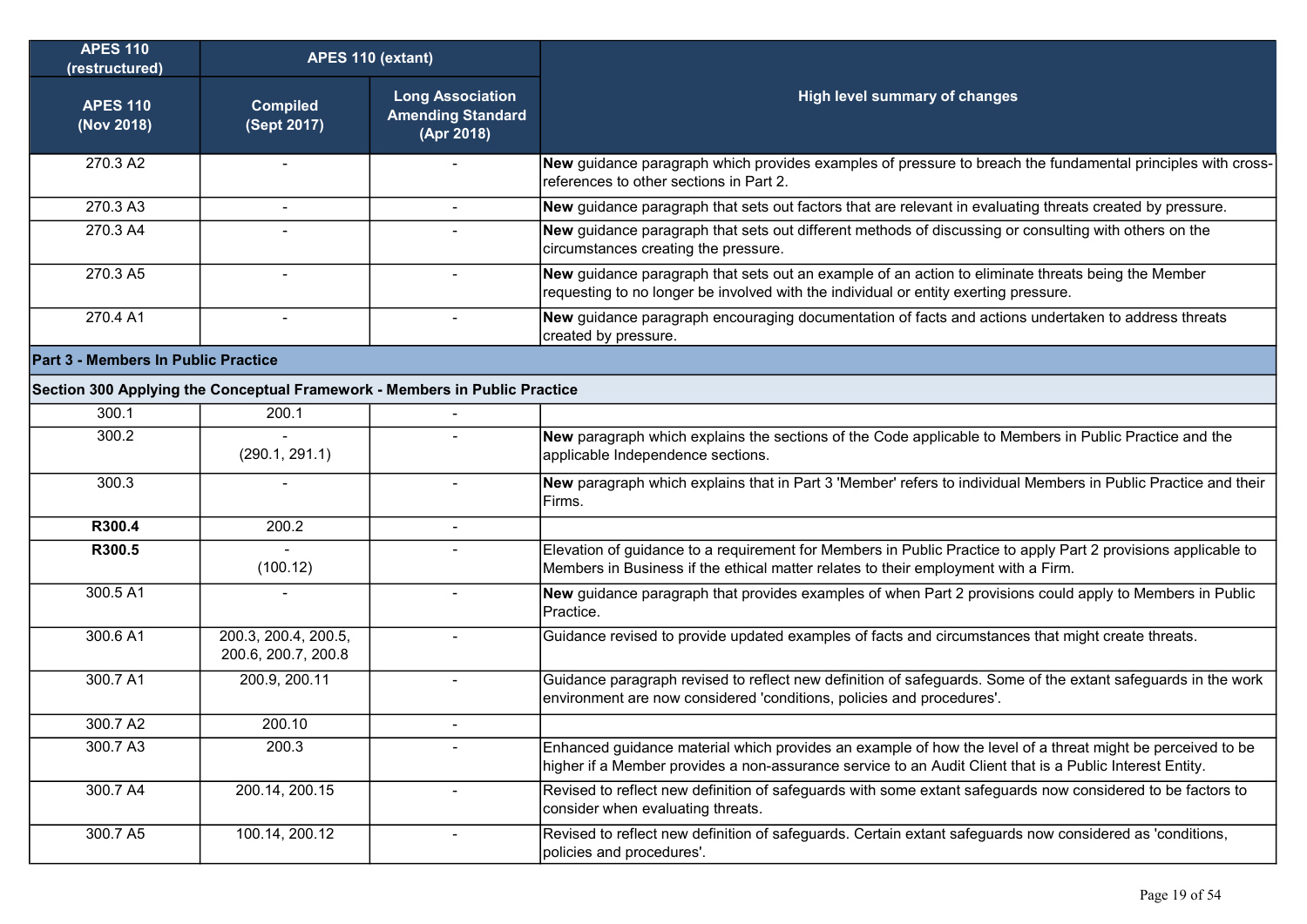| <b>APES 110</b><br>(restructured)        | APES 110 (extant)              |                                                                   |                                                                                                                                                                                                                              |
|------------------------------------------|--------------------------------|-------------------------------------------------------------------|------------------------------------------------------------------------------------------------------------------------------------------------------------------------------------------------------------------------------|
| <b>APES 110</b><br>(Nov 2018)            | <b>Compiled</b><br>(Sept 2017) | <b>Long Association</b><br><b>Amending Standard</b><br>(Apr 2018) | <b>High level summary of changes</b>                                                                                                                                                                                         |
| 300.7 A6                                 | $\blacksquare$                 |                                                                   | New guidance which explains that the application of the conceptual framework requires the Member to re-<br>evaluate the level of a threat and the safeguards already applied in light of new information or changes in facts |
| 300.7 A7                                 | $\blacksquare$                 |                                                                   | New paragraph that provides examples of how new information obtained or changes in facts and circumstances<br>may impact assessment of threats.                                                                              |
| 300.8 A1                                 | $\overline{\phantom{a}}$       |                                                                   | New guidance paragraph that provides a cross-reference to provisions on addressing threats not at an<br>Acceptable Level.                                                                                                    |
| 300.8 A2                                 | 200.13, 240.7                  |                                                                   | Revisions to examples of actions to reflect the new definition of safeguards (including the addition of a new<br>safeguard).                                                                                                 |
| 300.8 A3                                 | $\overline{\phantom{a}}$       | $\sim$                                                            | New guidance paragraph which explains that more examples of threats and actions to address them are<br>included in Part 3 and the Independence Standards.                                                                    |
| 300.8 A4                                 | $\blacksquare$                 |                                                                   | New guidance paragraph that explains the term 'appropriate reviewer'.                                                                                                                                                        |
| R300.9                                   | 100.25, 200.13                 |                                                                   |                                                                                                                                                                                                                              |
| 300.9 A1                                 | 100.25, 200.13                 |                                                                   |                                                                                                                                                                                                                              |
| 300.9 A2                                 | 100.25, 200.13                 |                                                                   |                                                                                                                                                                                                                              |
| R300.10                                  | 100.26, 200.15                 |                                                                   |                                                                                                                                                                                                                              |
| 300.10 A1                                | 100.26, 200.15                 |                                                                   |                                                                                                                                                                                                                              |
| <b>Section 310 Conflicts of Interest</b> |                                |                                                                   |                                                                                                                                                                                                                              |
| 310.1                                    | $\sim$<br>(220.5)              | $\blacksquare$                                                    | New introductory paragraph to remind Members in Public Practice of their obligation to comply with the<br>fundamental principles and apply the conceptual framework set out in Section 120.                                  |
| 310.2                                    | 220.1, 100.17                  | $\blacksquare$                                                    |                                                                                                                                                                                                                              |
| 310.3                                    | 220.1                          | $\blacksquare$                                                    | Guidance that notes that this section sets out provisions on application of the conceptual framework to conflicts<br>of interest.                                                                                            |
| R310.4                                   | 220.1                          |                                                                   |                                                                                                                                                                                                                              |
| 310.4 A1                                 | 220.2                          |                                                                   |                                                                                                                                                                                                                              |
| R310.5                                   | 220.3, 220.6                   |                                                                   |                                                                                                                                                                                                                              |
| 310.5 A1                                 | 220.7                          | $\blacksquare$                                                    |                                                                                                                                                                                                                              |
| 310.5 A2                                 | 220.7                          | $\blacksquare$                                                    |                                                                                                                                                                                                                              |
| 310.5 A3                                 | $\blacksquare$                 | $\blacksquare$                                                    | New guidance paragraph which cross-references to Section 320 for more information on client acceptance.                                                                                                                      |
| R310.6                                   | 220.6                          |                                                                   |                                                                                                                                                                                                                              |
| 310.6 A1                                 | 220.6                          | $\blacksquare$                                                    |                                                                                                                                                                                                                              |
| R310.7                                   | 220.8                          |                                                                   |                                                                                                                                                                                                                              |
| 310.7 A1                                 | 220.8                          | $\overline{\phantom{a}}$                                          |                                                                                                                                                                                                                              |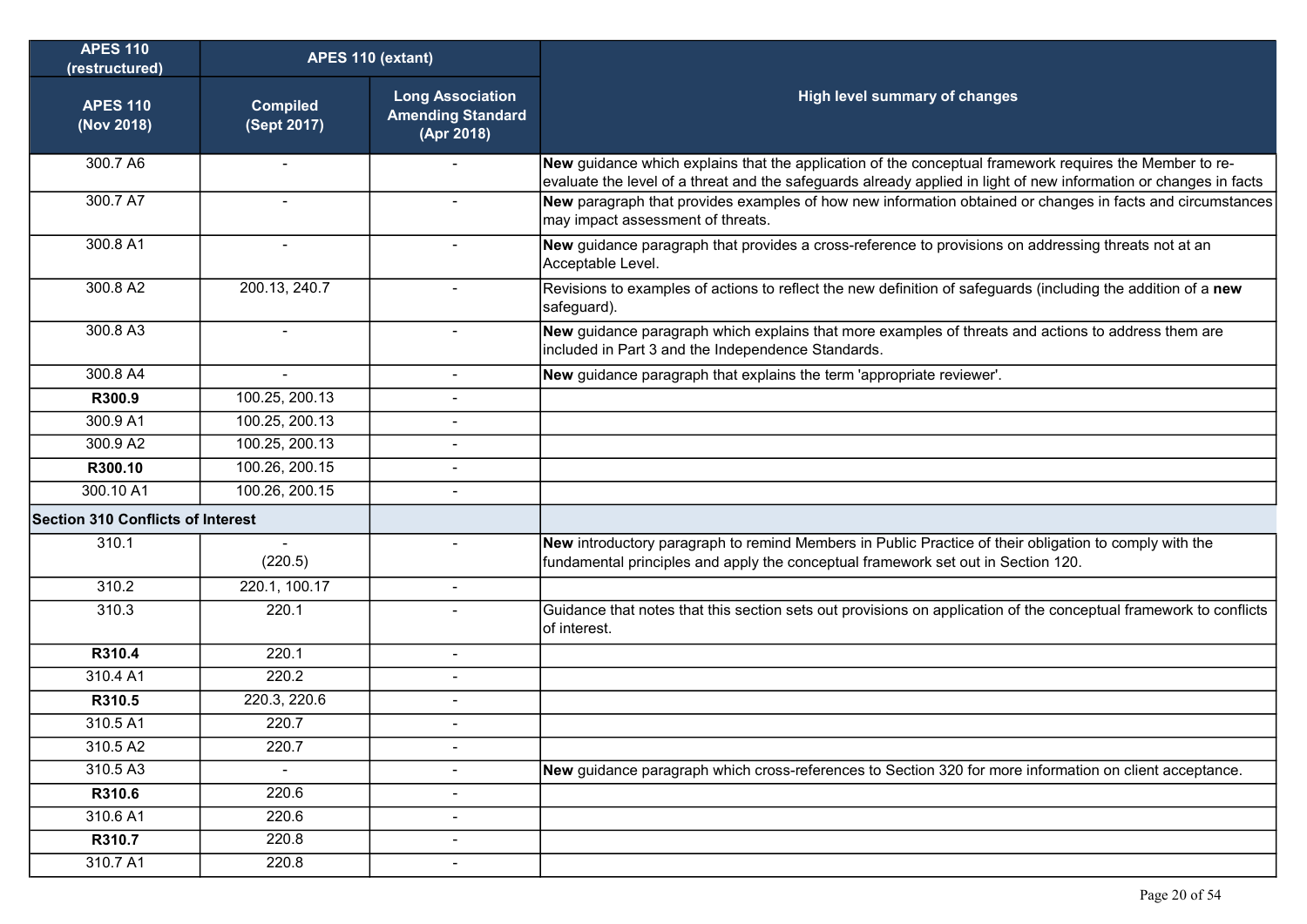| <b>APES 110</b><br>(restructured)            | APES 110 (extant)              |                                                                   |                                                                                                                                                                                                                                                                                                                                                                              |
|----------------------------------------------|--------------------------------|-------------------------------------------------------------------|------------------------------------------------------------------------------------------------------------------------------------------------------------------------------------------------------------------------------------------------------------------------------------------------------------------------------------------------------------------------------|
| <b>APES 110</b><br>(Nov 2018)                | <b>Compiled</b><br>(Sept 2017) | <b>Long Association</b><br><b>Amending Standard</b><br>(Apr 2018) | High level summary of changes                                                                                                                                                                                                                                                                                                                                                |
| 310.8 A1                                     | 220.9                          |                                                                   |                                                                                                                                                                                                                                                                                                                                                                              |
| 310.8 A2                                     | 220.10                         |                                                                   | Revised to reflect new definition of safeguards with some extant safeguards now considered to be factors to<br>consider when evaluating threats.                                                                                                                                                                                                                             |
| 310.8 A3                                     | 220.10                         | $\blacksquare$                                                    | List of examples revised to remove consultation with a Professional Body and the review of the application of<br>safeguards by an individual not involved in the audit, which are not safeguards in the restructured Code.<br>Revision to explain that an 'appropriate reviewer' may review key judgements and conclusions rather than a<br>Member (as per the extant Code). |
| R310.9                                       | 220.11, 220.3                  |                                                                   |                                                                                                                                                                                                                                                                                                                                                                              |
| 310.9 A1                                     | 220.11                         |                                                                   |                                                                                                                                                                                                                                                                                                                                                                              |
| 310.9 A2                                     | 220.11                         |                                                                   |                                                                                                                                                                                                                                                                                                                                                                              |
| 310.9A3                                      | 220.11                         | $\overline{a}$                                                    |                                                                                                                                                                                                                                                                                                                                                                              |
| 310.9 A4                                     | 220.13                         |                                                                   |                                                                                                                                                                                                                                                                                                                                                                              |
| R310.10                                      | 220.12                         | $\overline{a}$                                                    |                                                                                                                                                                                                                                                                                                                                                                              |
| R310.11                                      | 220.4                          | L.                                                                |                                                                                                                                                                                                                                                                                                                                                                              |
| 310.11 A1                                    | $\blacksquare$                 |                                                                   | New guidance which provides a cross-reference to Subsection 114 for requirements and application material on<br>confidentiality.                                                                                                                                                                                                                                             |
| R310.12                                      | 220.14                         | $\blacksquare$                                                    |                                                                                                                                                                                                                                                                                                                                                                              |
| 310.12 A1                                    | 220.14                         |                                                                   |                                                                                                                                                                                                                                                                                                                                                                              |
| R310.13                                      | 220.14                         |                                                                   |                                                                                                                                                                                                                                                                                                                                                                              |
| <b>Section 320 Professional Appointments</b> |                                |                                                                   |                                                                                                                                                                                                                                                                                                                                                                              |
| 320.1                                        | (210.3)                        |                                                                   | New introductory paragraph to remind Members in Public Practice of their obligation to comply with the<br>fundamental principles and apply the conceptual framework set out in Section 120.                                                                                                                                                                                  |
| 320.2                                        | 210.1                          | $\overline{a}$                                                    | Guidance material which specifies that this section sets out provisions relevant to applying the conceptual<br>framework when addressing threats arising from new client relationships.                                                                                                                                                                                      |
| AUST 320.2.1                                 | AUST 210.15.1                  | $\blacksquare$                                                    |                                                                                                                                                                                                                                                                                                                                                                              |
| 320.3 A1                                     | 210.1                          | $\blacksquare$                                                    |                                                                                                                                                                                                                                                                                                                                                                              |
| 320.3 A2                                     | 210.2                          |                                                                   | Revised to reflect the new definition of safeguards with some extant safeguards now considered to be factors to<br>consider when evaluating threats.                                                                                                                                                                                                                         |
| 320.3 A3                                     | 210.5                          | $\overline{\phantom{0}}$                                          |                                                                                                                                                                                                                                                                                                                                                                              |
| 320.3 A4                                     | 210.6                          |                                                                   | Revised to reflect the new definition of safeguards with some extant safeguards now considered to be factors to<br>consider when evaluating threats.                                                                                                                                                                                                                         |
| 320.3 A5                                     | 210.6                          | $\blacksquare$                                                    |                                                                                                                                                                                                                                                                                                                                                                              |
| R320.4                                       | 210.8, 210.11                  | $\overline{\phantom{0}}$                                          |                                                                                                                                                                                                                                                                                                                                                                              |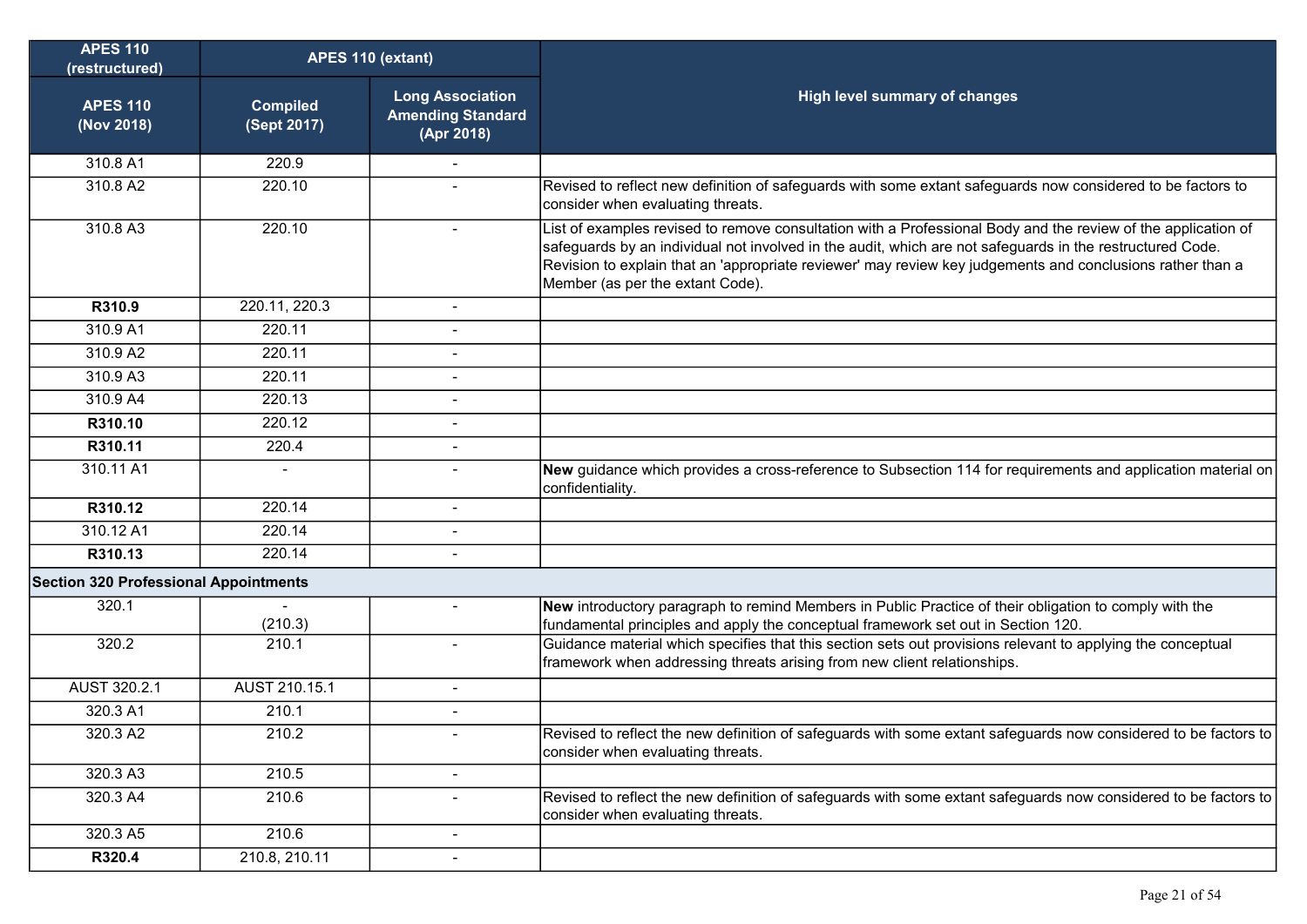| <b>APES 110</b><br>(restructured)                | APES 110 (extant)              |                                                                   |                                                                                                                                                                                                              |
|--------------------------------------------------|--------------------------------|-------------------------------------------------------------------|--------------------------------------------------------------------------------------------------------------------------------------------------------------------------------------------------------------|
| <b>APES 110</b><br>(Nov 2018)                    | <b>Compiled</b><br>(Sept 2017) | <b>Long Association</b><br><b>Amending Standard</b><br>(Apr 2018) | <b>High level summary of changes</b>                                                                                                                                                                         |
| 320.4 A1                                         | 210.8, 210.10                  | $\blacksquare$                                                    |                                                                                                                                                                                                              |
| 320.4 A2                                         | 210.11                         |                                                                   |                                                                                                                                                                                                              |
| 320.4 A3                                         | 210.9, 210.11                  | $\overline{a}$                                                    | Revised to reflect the new definition of safeguards with some extant safeguards now considered to be factors to<br>consider when evaluating threats.                                                         |
| 320.4 A4                                         | 210.9                          |                                                                   |                                                                                                                                                                                                              |
| 320.5 A1                                         | 210.13                         | $\overline{a}$                                                    |                                                                                                                                                                                                              |
| R320.6                                           | 210.13                         | $\blacksquare$                                                    |                                                                                                                                                                                                              |
| R320.7                                           | 210.13                         | Ĭ.                                                                |                                                                                                                                                                                                              |
| 320.7 A1                                         | 210.12                         | $\blacksquare$                                                    |                                                                                                                                                                                                              |
| 320.7 A2                                         | 210.12                         | $\sim$                                                            |                                                                                                                                                                                                              |
| R320.8                                           | 210.14                         | $\overline{a}$                                                    |                                                                                                                                                                                                              |
| R320.9                                           | 210.4                          | $\blacksquare$                                                    |                                                                                                                                                                                                              |
| 320.9 A1                                         | 210.4                          | $\overline{a}$                                                    |                                                                                                                                                                                                              |
| R320.10                                          | 210.7                          | $\blacksquare$                                                    |                                                                                                                                                                                                              |
| 320.10 A1                                        | 210.7                          | L,                                                                |                                                                                                                                                                                                              |
| <b>Section 321 Second Opinions</b>               |                                |                                                                   |                                                                                                                                                                                                              |
| 321.1                                            | $\blacksquare$                 | $\blacksquare$                                                    | New introductory paragraph to remind Members in Public Practice of their obligation to comply with the<br>fundamental principles and apply the conceptual framework set out in Section 120.                  |
| 321.2                                            | 230.1                          | $\overline{a}$                                                    | Guidance which explains that this section sets out the provisions relevant to applying the conceptual framework<br>when addressing threats arising from providing a second opinion.                          |
| 321.3 A1                                         | 230.1                          | $\blacksquare$                                                    |                                                                                                                                                                                                              |
| 321.3 A2                                         | 230.1                          | $\overline{\phantom{a}}$                                          |                                                                                                                                                                                                              |
| 321.3 A3                                         | 230.2                          | $\overline{a}$                                                    |                                                                                                                                                                                                              |
| R321.4                                           | 230.3                          | $\overline{a}$                                                    |                                                                                                                                                                                                              |
| Section 330 Fees and Other Types of Remuneration |                                |                                                                   |                                                                                                                                                                                                              |
| 330.1                                            |                                | $\overline{a}$                                                    | New introductory paragraph to remind Members in Public Practice of their obligation to comply with the<br>fundamental principles and apply the conceptual framework set out in Section 120.                  |
| 330.2                                            | $\overline{\phantom{a}}$       | $\overline{a}$                                                    | New introductory paragraph which specifies that this section sets out provisions relevant to applying the<br>conceptual framework when addressing threats arising from fees and other types of remuneration. |
| 330.3 A1                                         | 240.1                          | $\blacksquare$                                                    |                                                                                                                                                                                                              |
| 330.3 A2                                         | 240.1                          |                                                                   |                                                                                                                                                                                                              |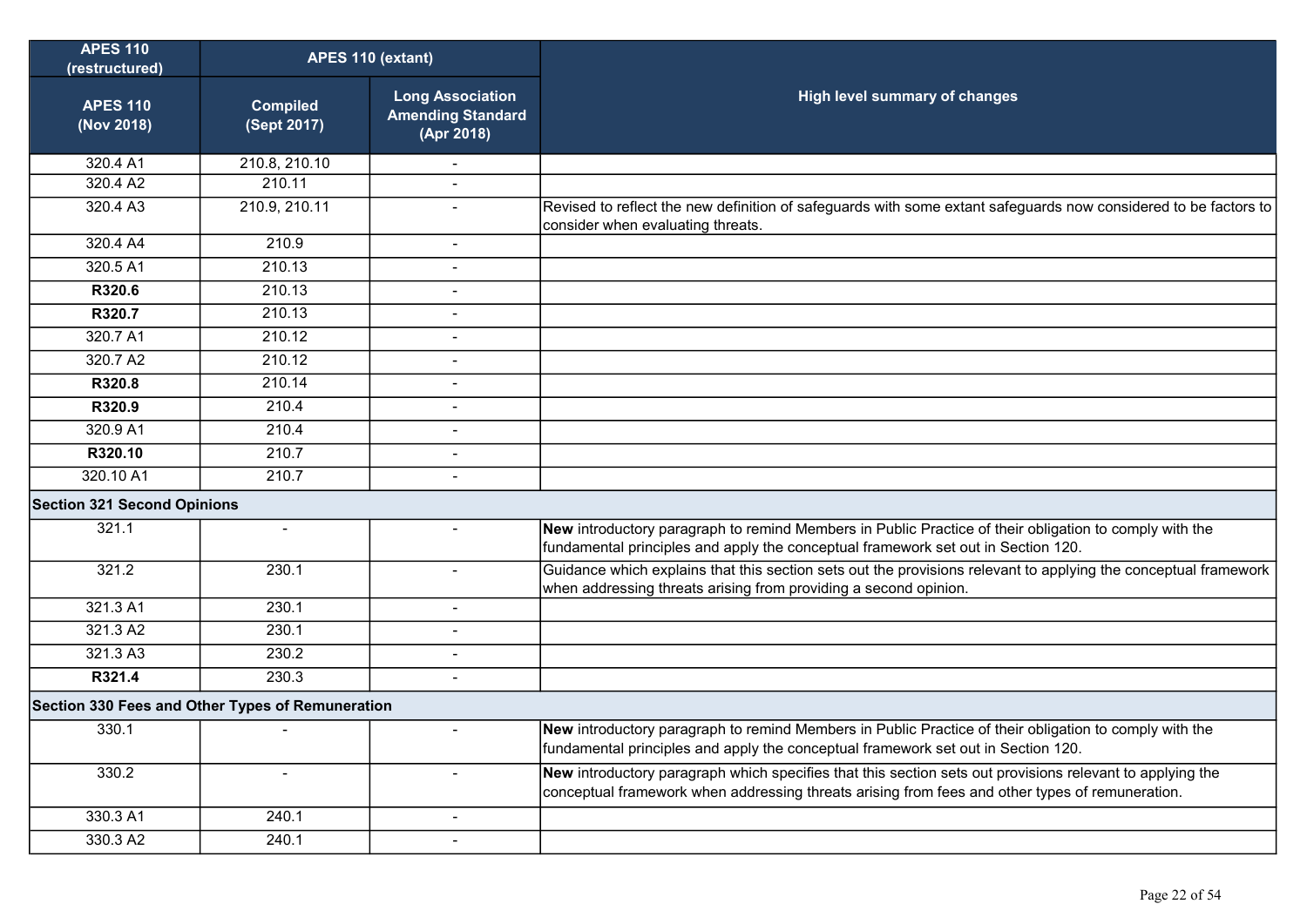| <b>APES 110</b><br>(restructured)                        | APES 110 (extant)              |                                                                   |                                                                                                                                                                                                                                                          |
|----------------------------------------------------------|--------------------------------|-------------------------------------------------------------------|----------------------------------------------------------------------------------------------------------------------------------------------------------------------------------------------------------------------------------------------------------|
| <b>APES 110</b><br>(Nov 2018)                            | <b>Compiled</b><br>(Sept 2017) | <b>Long Association</b><br><b>Amending Standard</b><br>(Apr 2018) | <b>High level summary of changes</b>                                                                                                                                                                                                                     |
| 330.3 A3                                                 | 240.2                          |                                                                   | Revised to reflect new definition of safeguards with some extant safeguards now considered to be factors to<br>consider when evaluating threats.                                                                                                         |
| 330.3 A4                                                 | 240.2                          | $\sim$                                                            | Revised guidance material on safeguards with two new safeguards provided on threats related to the level of<br>fees.                                                                                                                                     |
| 330.4 A1                                                 | 240.3                          | $\sim$                                                            |                                                                                                                                                                                                                                                          |
| 330.4 A2                                                 | 240.3                          |                                                                   | Revised to reflect the new definition of safeguards with some extant safeguards now considered to be factors to<br>consider when evaluating threats.                                                                                                     |
| 330.4 A3                                                 | 240.4                          |                                                                   | Enhanced guidance material which provides a new example of a safeguard (allowing an appropriate reviewer to<br>review the work performed by the Member in Public Practice).                                                                              |
| <b>AUST R330.4.1</b>                                     | (240.3)                        |                                                                   | New requirement paragraph which specifies Members are not to enter into a Contingent Fee arrangement or<br>receive a Contingent Fee as prohibited in the listed APESB pronouncements. This paragraph replaces the<br>extant footnote to paragraph 240.3. |
| 330.4 A4                                                 | $\blacksquare$                 | $\blacksquare$                                                    | New guidance paragraph which refers to the Independence Standards for additional requirements on<br>Contingent Fees specific to Audit, Review and Assurance Engagements.                                                                                 |
| 330.5 A1                                                 | 240.5, 240.6                   | $\sim$                                                            |                                                                                                                                                                                                                                                          |
| 330.5 A2                                                 | 240.7                          | $\blacksquare$                                                    |                                                                                                                                                                                                                                                          |
| <b>AUST R330.5.1</b>                                     | AUST 240.7.1                   |                                                                   |                                                                                                                                                                                                                                                          |
| <b>AUST R330.5.2</b>                                     | AUST 240.7.2                   | $\overline{a}$                                                    |                                                                                                                                                                                                                                                          |
| AUST 330.5.2 A1                                          | AUST 240.7.2                   | $\blacksquare$                                                    |                                                                                                                                                                                                                                                          |
| 330.6 A1                                                 | 240.8                          | $\overline{a}$                                                    |                                                                                                                                                                                                                                                          |
| Section 340 Inducements, Including Gifts and Hospitality |                                |                                                                   |                                                                                                                                                                                                                                                          |
| 340.1                                                    |                                | $\overline{a}$                                                    | New introductory paragraph to remind Members of their obligation to comply with the fundamental principles<br>and apply the conceptual framework set out in Section 120.                                                                                 |
| 340.2                                                    | 260.1                          |                                                                   |                                                                                                                                                                                                                                                          |
| 340.3                                                    |                                |                                                                   | New introductory paragraph which explains the need to comply with relevant laws and regulations when offering<br>and accepting Inducements and that this section does not address NOCLAR.                                                                |
| 340.4 A1                                                 | 260.2                          | $\sim$                                                            | New definition of Inducement which includes additional examples of Inducements (compared to extant Code).                                                                                                                                                |
| R340.5                                                   | $\mathbf{r}$                   |                                                                   | New requirement to obtain an understanding of relevant local laws and regulations surrounding Inducements,<br>such as those relating to bribery or corruption.                                                                                           |
| 340.6 A1                                                 | $\mathbf{r}$                   | $\sim$                                                            | New application material explaining Inducements may cause threats to compliance with the fundamental<br>principles even if the Inducement is not prohibited by laws and regulations.                                                                     |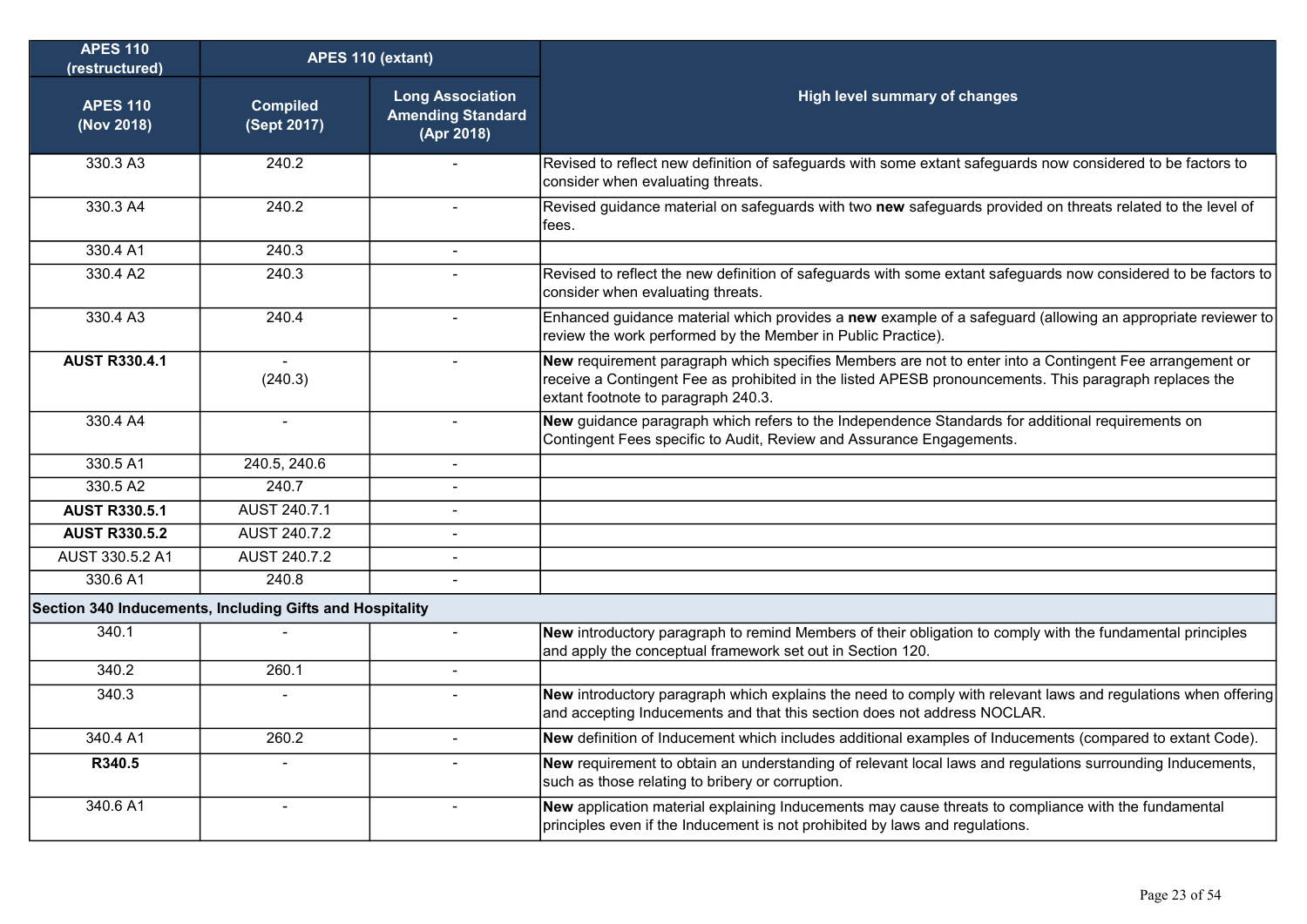| <b>APES 110</b><br>(restructured) | APES 110 (extant)              |                                                                   |                                                                                                                                                                                                                                       |
|-----------------------------------|--------------------------------|-------------------------------------------------------------------|---------------------------------------------------------------------------------------------------------------------------------------------------------------------------------------------------------------------------------------|
| <b>APES 110</b><br>(Nov 2018)     | <b>Compiled</b><br>(Sept 2017) | <b>Long Association</b><br><b>Amending Standard</b><br>(Apr 2018) | <b>High level summary of changes</b>                                                                                                                                                                                                  |
| R340.7                            |                                |                                                                   | New requirement for Members in Public Practice not to offer, or encourage others to offer, Inducements which<br>appear to have the intent to improperly influence the behaviour of the recipient.                                     |
| R340.8                            | 260.3, 260.2                   |                                                                   |                                                                                                                                                                                                                                       |
| 340.9 A1                          | $\blacksquare$                 |                                                                   | New application material explaining the term "improper influence."                                                                                                                                                                    |
| 340.9 A2                          |                                |                                                                   | New application material explaining that a breach of the fundamental principle of integrity occurs when the<br>intent behind the Inducement is to improperly influence the behaviour of an individual.                                |
| 340.9 A3                          | 260.2                          | $\blacksquare$                                                    | New application material to assist in determining whether there is an actual or perceived intent to improperly<br>influence the Member's behaviour.                                                                                   |
| 340.10 A1                         |                                |                                                                   | New application paragraph that explains that threats to compliance with the fundamental principles may still be<br>created even if the Member does not offer or accept the Inducement.                                                |
| 340.10 A2                         |                                |                                                                   | New application material that provides examples of actions that might be safeguards.                                                                                                                                                  |
| 340.11 A1                         |                                |                                                                   | New application paragraph which explains that the conceptual framework applies to assess and evaluate<br>threats to the fundamental principles when an Inducement is offered without any intent to improperly influence<br>behaviour. |
| 340.11 A2                         | $\sim$<br>(260.2)              | $\blacksquare$                                                    | New application paragraph which explains that threats are at an Acceptable Level if the Inducement is trivial<br>and inconsequential and there is no intent to improperly influence behaviour.                                        |
| 340.11 A3                         |                                |                                                                   | New application material which provides examples of Inducements that might create threats even in the<br>absence of an actual or perceived intent to improperly influence behaviour.                                                  |
| 340.11 A4                         | $\overline{a}$                 | $\overline{a}$                                                    | New application material explaining that factors outlined in paragraph 340.9 A3 are relevant in evaluating the<br>level of threats created through offering or receiving Inducements.                                                 |
| 340.11 A5                         | 260.3                          |                                                                   | New application material which provides examples of actions that might eliminate threats.                                                                                                                                             |
| 340.11 A6                         |                                |                                                                   | New application material which provides examples of safeguards to threats when offering or accepting<br>Inducements.                                                                                                                  |
| R340.12                           |                                | $\blacksquare$                                                    | New requirement that Members remain alert to Inducements offered to or by Immediate and Close Family<br>members.                                                                                                                      |
| R340.13                           |                                |                                                                   | New requirement to advise an Immediate or Close Family Member not to offer or accept an Inducement if there<br>is intent to improperly influence the behaviour of the Member or of the counterparty.                                  |
| 340.13 A1                         | $\blacksquare$                 | $\overline{\phantom{a}}$                                          |                                                                                                                                                                                                                                       |
| 340.13 A2                         | ٠                              | $\qquad \qquad \blacksquare$                                      | New application material providing guidance surrounding Inducements offered to or by Immediate and Close                                                                                                                              |
| 340.14 A1                         | $\overline{\phantom{a}}$       | $\blacksquare$                                                    | Family members.                                                                                                                                                                                                                       |
| 340.14 A2                         | $\blacksquare$                 | $\overline{\phantom{a}}$                                          |                                                                                                                                                                                                                                       |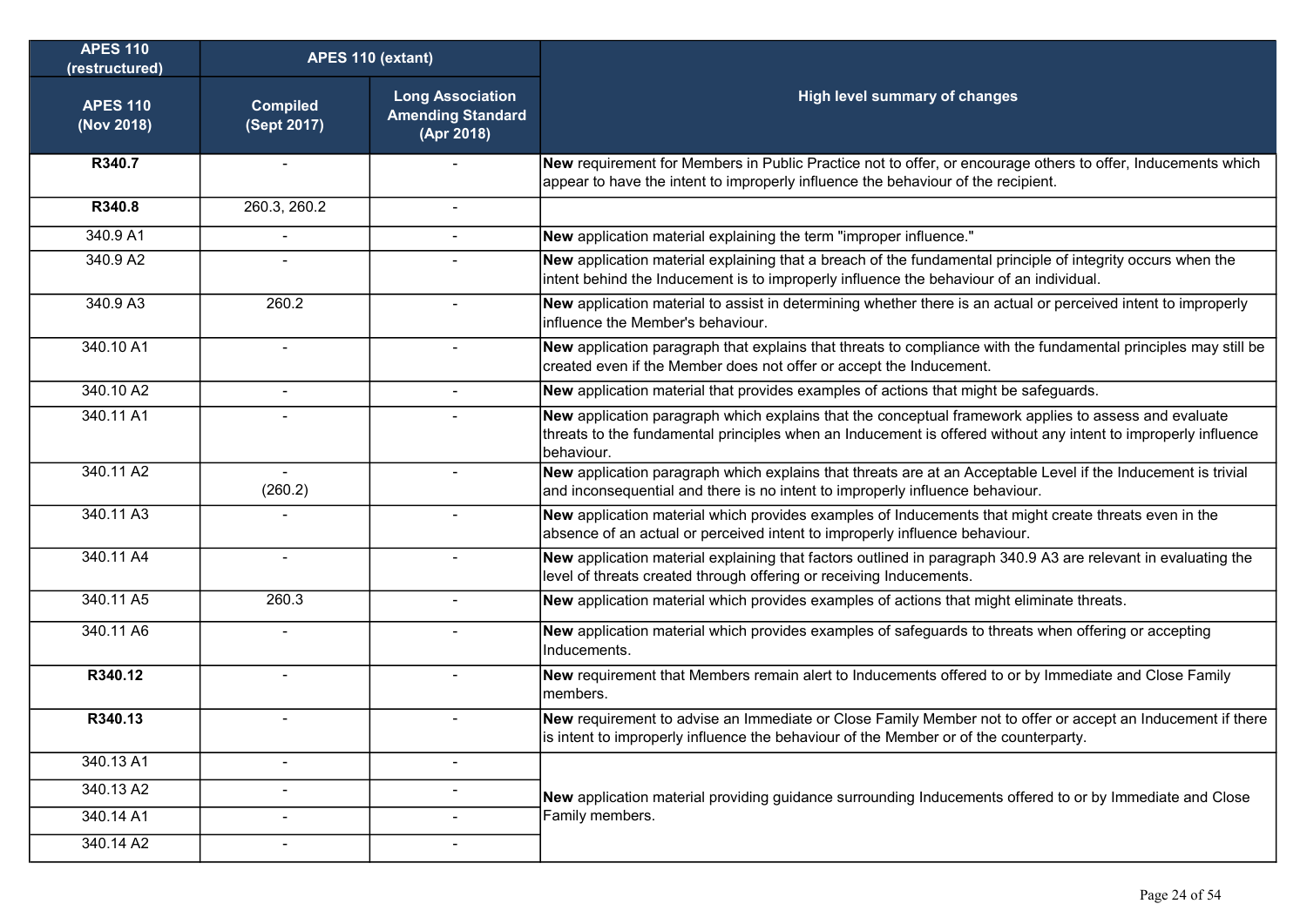| <b>APES 110</b><br>(restructured)           | APES 110 (extant)              |                                                                    |                                                                                                                                                                                                                                          |
|---------------------------------------------|--------------------------------|--------------------------------------------------------------------|------------------------------------------------------------------------------------------------------------------------------------------------------------------------------------------------------------------------------------------|
| <b>APES 110</b><br>(Nov 2018)               | <b>Compiled</b><br>(Sept 2017) | <b>Long Association</b><br><b>Amending Standard</b><br>(Apr 2018)  | <b>High level summary of changes</b>                                                                                                                                                                                                     |
| 340.15 A1                                   |                                |                                                                    | New application material that cross-references to applicable requirements in Section 360 for Members offered<br>an Inducement that may result in NOCLAR.                                                                                 |
| 340.15 A2                                   |                                |                                                                    | New application material that cross-references to applicable requirements in Section 420 for Firms, Network<br>Firms or Audit Team members offered gifts or hospitality from an Audit Client.                                            |
| 340.15 A3                                   | $\sim$                         | $\sim$                                                             | New application material that cross-references to applicable requirements in Section 906 for Firms or<br>Assurance Team members offered gifts or hospitality from an Assurance Client.                                                   |
| <b>Section 350 Custody of Client Assets</b> |                                |                                                                    |                                                                                                                                                                                                                                          |
| 350.1                                       |                                | $\overline{\phantom{a}}$                                           | New introductory paragraph to remind Members in Public Practice of their obligation to comply with the<br>fundamental principles and apply the conceptual framework set out in Section 120.                                              |
| 350.2                                       | 270.2                          |                                                                    | Guidance material specifying that this section sets out provisions relevant to the application of the conceptual<br>framework when addressing these threats.<br>New footnote which provides a cross-reference to APES 310 Client Monies. |
| R350.3                                      | 270.1                          | L,                                                                 |                                                                                                                                                                                                                                          |
| R350.4                                      | 270.3                          | $\blacksquare$                                                     |                                                                                                                                                                                                                                          |
| 350.4 A1                                    | 270.3                          |                                                                    |                                                                                                                                                                                                                                          |
| R350.5                                      | 270.2                          | $\sim$                                                             |                                                                                                                                                                                                                                          |
|                                             |                                | Section 360 Responding to Non-Compliance with Laws and Regulations |                                                                                                                                                                                                                                          |
| 360.1                                       |                                |                                                                    | New introductory paragraph to remind Members in Public Practice of their obligation to comply with the<br>fundamental principles and apply the conceptual framework set out in Section 120.                                              |
| 360.2                                       | $\blacksquare$                 | $\blacksquare$                                                     | New paragraph which links NOCLAR to self-interest or intimidation treats. The term 'NOCLAR' is used in the<br>restructured Code instead of 'non-compliance' as in the extant Code.                                                       |
| 360.3                                       | 225.1, 225.5                   | $\overline{a}$                                                     |                                                                                                                                                                                                                                          |
| 360.4                                       | 225.4                          |                                                                    |                                                                                                                                                                                                                                          |
| 360.5 A1                                    | 225.2                          | $\overline{a}$                                                     |                                                                                                                                                                                                                                          |
| 360.5 A2                                    | 225.6                          | $\blacksquare$                                                     |                                                                                                                                                                                                                                          |
| 360.5 A3                                    | 225.7                          |                                                                    |                                                                                                                                                                                                                                          |
| R360.6                                      | 225.3                          |                                                                    | New footnote which refers to auditor reporting obligations under the Corporations Act 2001.                                                                                                                                              |
| 360.6 A1                                    | 225.3                          | $\overline{\phantom{a}}$                                           |                                                                                                                                                                                                                                          |
| 360.7 A1                                    | 225.1                          | $\overline{\phantom{a}}$                                           |                                                                                                                                                                                                                                          |
| 360.7 A2                                    | 225.8                          | $\overline{\phantom{a}}$                                           |                                                                                                                                                                                                                                          |
| 360.7 A3                                    | 225.9                          | $\blacksquare$                                                     |                                                                                                                                                                                                                                          |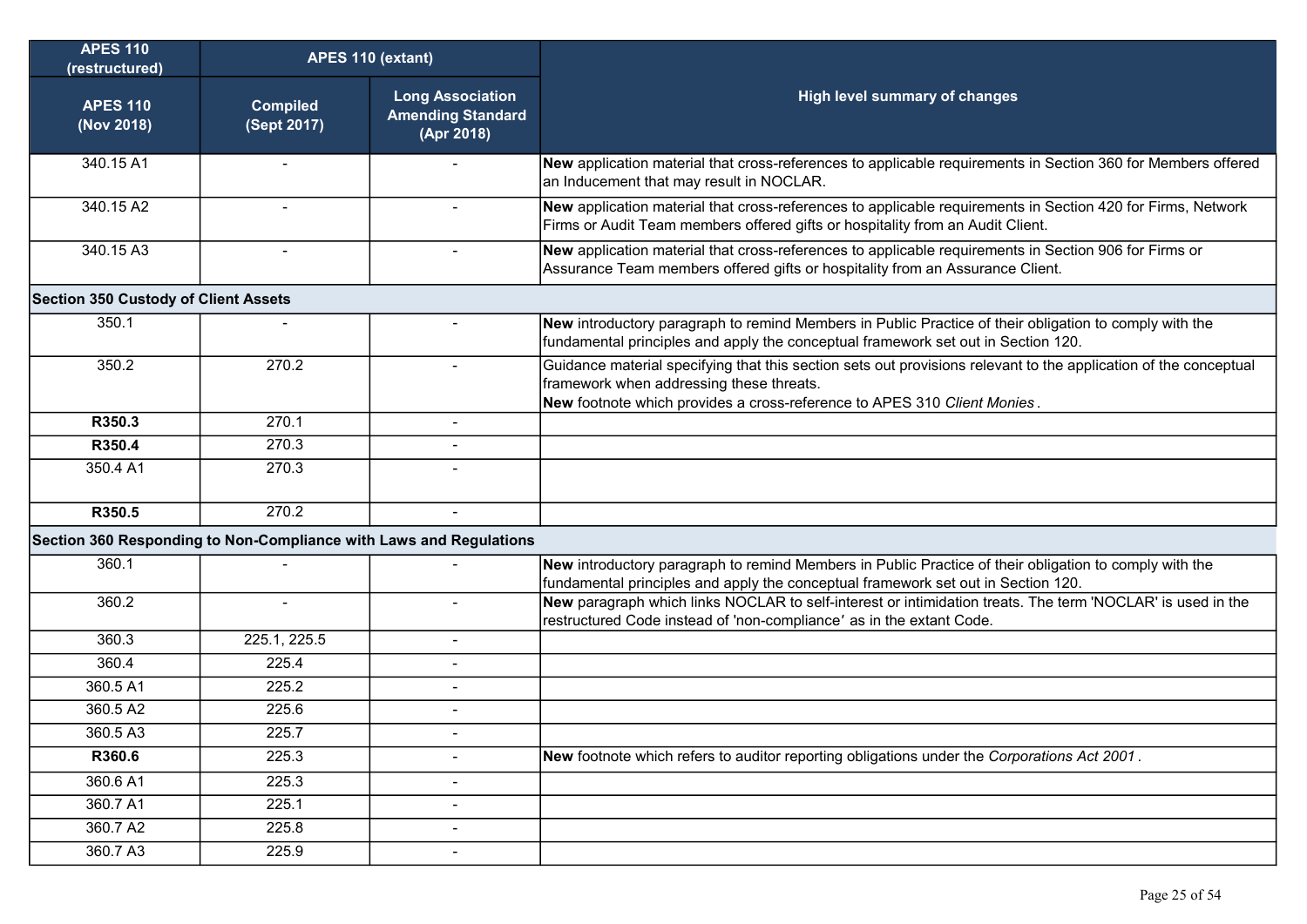| <b>APES 110</b><br>(restructured) | APES 110 (extant)              |                                                                   |                                                                                                                                                                                                                                                                  |
|-----------------------------------|--------------------------------|-------------------------------------------------------------------|------------------------------------------------------------------------------------------------------------------------------------------------------------------------------------------------------------------------------------------------------------------|
| <b>APES 110</b><br>(Nov 2018)     | <b>Compiled</b><br>(Sept 2017) | <b>Long Association</b><br><b>Amending Standard</b><br>(Apr 2018) | High level summary of changes                                                                                                                                                                                                                                    |
| 360.8 A1                          | 225.10                         |                                                                   |                                                                                                                                                                                                                                                                  |
| R360.9                            | 225.11                         | $\overline{a}$                                                    |                                                                                                                                                                                                                                                                  |
| R360.10                           | 225.12                         | $\overline{\phantom{a}}$                                          |                                                                                                                                                                                                                                                                  |
| 360.10 A1                         | 225.12                         | $\overline{a}$                                                    |                                                                                                                                                                                                                                                                  |
| 360.10 A2                         | 225.13                         | $\overline{\phantom{m}}$                                          |                                                                                                                                                                                                                                                                  |
| 360.10 A3                         | 225.13                         | $\overline{a}$                                                    |                                                                                                                                                                                                                                                                  |
| R360.11                           | 225.14                         | $\overline{\phantom{0}}$                                          |                                                                                                                                                                                                                                                                  |
| 360.11 A1                         | 225.15                         | $\overline{a}$                                                    |                                                                                                                                                                                                                                                                  |
| 360.11 A2                         | 225.16                         | $\overline{\phantom{m}}$                                          |                                                                                                                                                                                                                                                                  |
| 360.11 A3                         | 225.17                         | $\overline{\phantom{0}}$                                          |                                                                                                                                                                                                                                                                  |
| 360.11 A4                         | 225.17                         | $\blacksquare$                                                    |                                                                                                                                                                                                                                                                  |
| R360.12                           | 225.17                         | $\overline{a}$                                                    |                                                                                                                                                                                                                                                                  |
| R360.13                           | 225.18                         | $\overline{\phantom{0}}$                                          |                                                                                                                                                                                                                                                                  |
| R360.14                           | 225.19                         | $\overline{a}$                                                    |                                                                                                                                                                                                                                                                  |
| 360.14 A1                         | 225.19                         | $\overline{\phantom{0}}$                                          |                                                                                                                                                                                                                                                                  |
| R360.15                           | 225.20                         | $\overline{a}$                                                    |                                                                                                                                                                                                                                                                  |
| 360.15 A1                         | 225.20                         | $\overline{\phantom{a}}$                                          |                                                                                                                                                                                                                                                                  |
| R360.16                           | 225.21                         | $\overline{\phantom{0}}$                                          |                                                                                                                                                                                                                                                                  |
| 360.16 A1                         | 225.21                         | $\overline{\phantom{0}}$                                          | New guidance included in the paragraph in respect of the application of the communication requirement in<br>paragraph R360.16, even if the Group Engagement Partner's Firm or Network is different from the Firm or<br>Network of the Member in Public Practice. |
| R360.17                           | 225.22                         | $\blacksquare$                                                    |                                                                                                                                                                                                                                                                  |
| R360.18                           | 225.22                         | $\blacksquare$                                                    |                                                                                                                                                                                                                                                                  |
| 360.18 A1                         | 225.22                         | $\overline{\phantom{0}}$                                          | New guidance included in the paragraph in respect of the application of the communication requirement in<br>paragraph R360.18, even if the Group Engagement Partner's Firm or Network is different from the Firm or<br>Network of the component audit.           |
| R360.19                           | 225.23                         | $\overline{a}$                                                    |                                                                                                                                                                                                                                                                  |
| 360.19 A1                         | 225.24                         | $\blacksquare$                                                    |                                                                                                                                                                                                                                                                  |
| R360.20                           | 225.25                         | $\overline{\phantom{a}}$                                          |                                                                                                                                                                                                                                                                  |
| 360.20 A1                         | 225.26                         | $\overline{\phantom{m}}$                                          |                                                                                                                                                                                                                                                                  |
| 360.20 A2                         | 225.27                         | $\overline{a}$                                                    |                                                                                                                                                                                                                                                                  |
| R360.21                           | 225.28                         | $\overline{\phantom{m}}$                                          |                                                                                                                                                                                                                                                                  |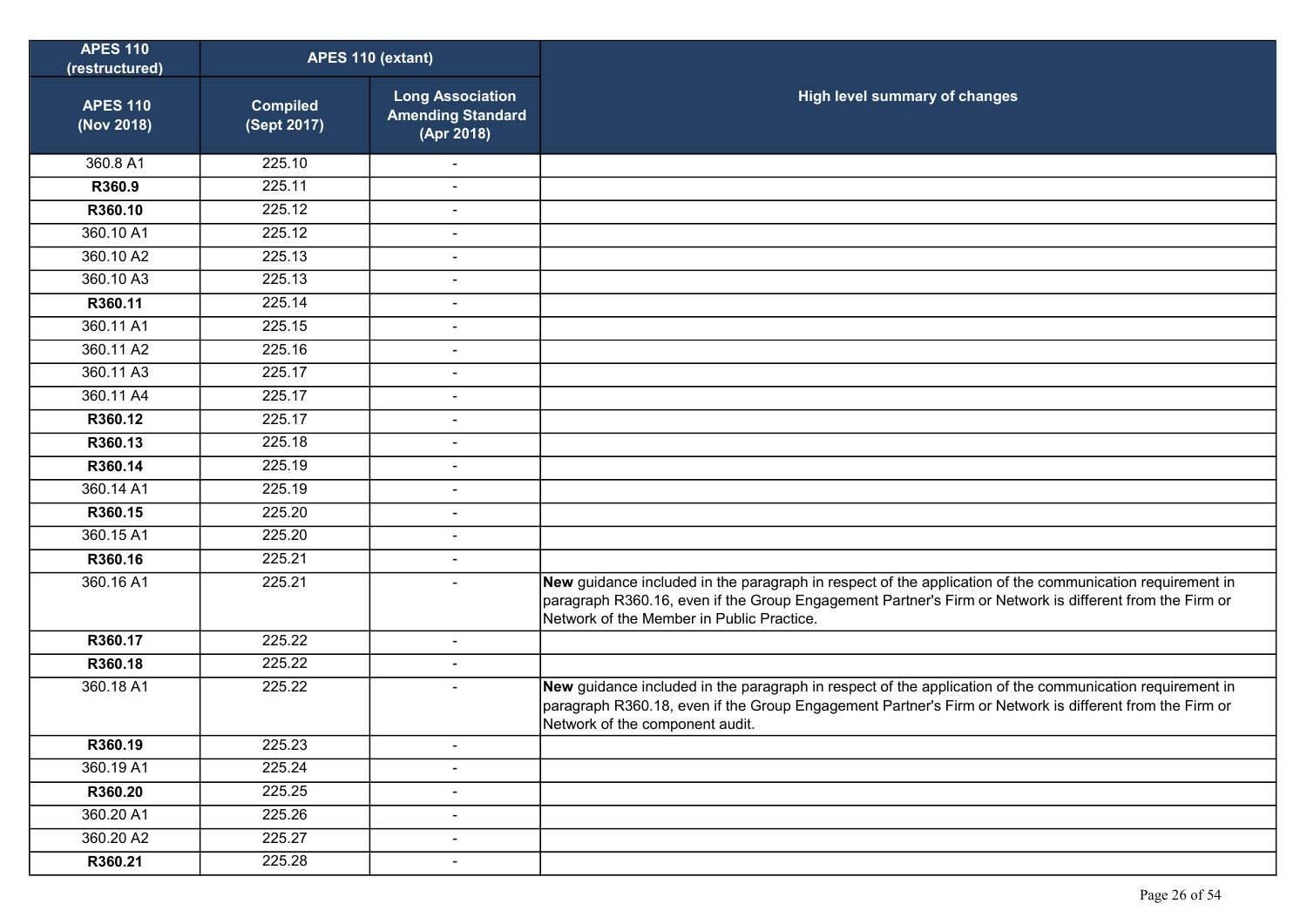| <b>APES 110</b><br>(restructured) | APES 110 (extant)              |                                                                   |                                                                                |
|-----------------------------------|--------------------------------|-------------------------------------------------------------------|--------------------------------------------------------------------------------|
| <b>APES 110</b><br>(Nov 2018)     | <b>Compiled</b><br>(Sept 2017) | <b>Long Association</b><br><b>Amending Standard</b><br>(Apr 2018) | High level summary of changes                                                  |
| 360.21 A1                         | 225.29                         |                                                                   | Footnote revised to consider legislative developments on whistleblowing.       |
| 360.21 A2                         | 225.30                         | $\sim$                                                            |                                                                                |
| R360.22                           | 225.31                         | $\overline{\phantom{a}}$                                          |                                                                                |
| 360.22 A1                         | 225.31                         | $\blacksquare$                                                    |                                                                                |
| R360.23                           | 225.31                         | $\blacksquare$                                                    |                                                                                |
| 360.23 A1                         | 225.31                         | $\sim$                                                            |                                                                                |
| 360.24 A1                         | 225.32                         | $\blacksquare$                                                    |                                                                                |
| 360.25 A1                         | 225.33                         | $\blacksquare$                                                    |                                                                                |
| 360.25 A2                         | 225.34                         | $\sim$                                                            |                                                                                |
| 360.25 A3                         | 225.34                         | $\overline{\phantom{a}}$                                          | New footnote on whistleblowing and recent developments in related legislation. |
| R360.26                           | 225.35                         | $\sim$                                                            |                                                                                |
| R360.27                           | 225.36                         | $\overline{\phantom{a}}$                                          |                                                                                |
| R360.28                           | 225.37                         | $\blacksquare$                                                    |                                                                                |
| 360.28 A1                         | 225.38                         | $\blacksquare$                                                    |                                                                                |
| R360.29                           | 225.39                         | $\blacksquare$                                                    |                                                                                |
| 360.29 A1                         | 225.40                         | $\blacksquare$                                                    |                                                                                |
| 360.29 A2                         | 225.40                         | $\blacksquare$                                                    |                                                                                |
| R360.30                           | 225.41                         | $\blacksquare$                                                    |                                                                                |
| 360.30 A1                         | 225.42                         | $\blacksquare$                                                    |                                                                                |
| 360.30 A2                         | 225.43                         | $\blacksquare$                                                    |                                                                                |
| R360.31                           | 225.44                         | $\blacksquare$                                                    |                                                                                |
| R360.32                           | 225.45                         | $\blacksquare$                                                    |                                                                                |
| R360.33                           | 225.46                         | $\blacksquare$                                                    |                                                                                |
| 360.34 A1                         | 225.47                         | $\sim$                                                            |                                                                                |
| 360.35 A1                         | 225.48                         | $\blacksquare$                                                    |                                                                                |
| R360.36                           | 225.49                         | $\overline{\phantom{a}}$                                          |                                                                                |
| 360.36 A1                         | 225.50                         | $\overline{\phantom{a}}$                                          |                                                                                |
| 360.36 A2                         | 225.51                         | $\blacksquare$                                                    |                                                                                |
| 360.36 A3                         | 225.52                         | $\blacksquare$                                                    |                                                                                |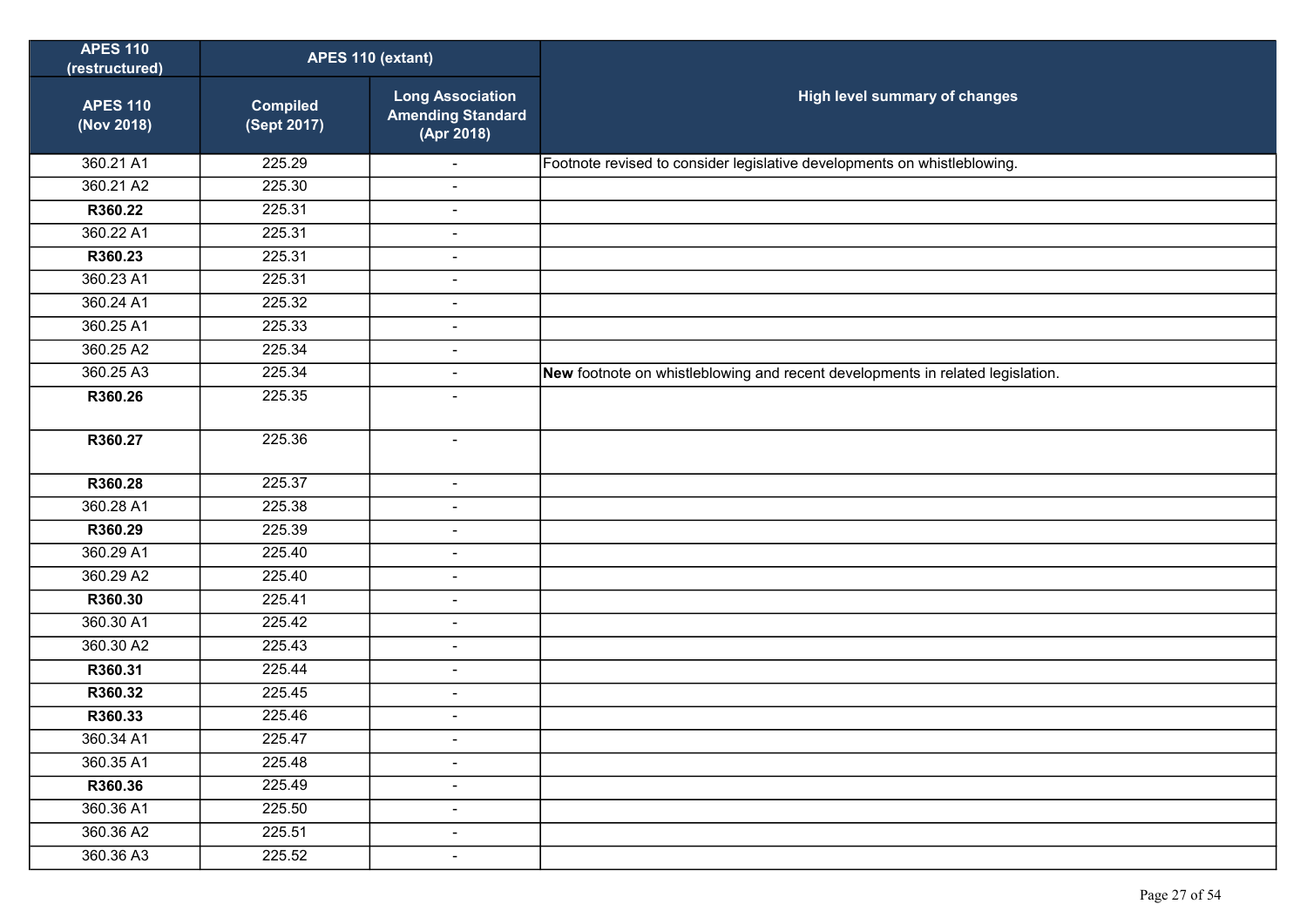| <b>APES 110</b><br>(restructured)                       | APES 110 (extant)                       |                                                                   |                                                                                                                                                                                                                                                                                                                                                                                                                         |
|---------------------------------------------------------|-----------------------------------------|-------------------------------------------------------------------|-------------------------------------------------------------------------------------------------------------------------------------------------------------------------------------------------------------------------------------------------------------------------------------------------------------------------------------------------------------------------------------------------------------------------|
| <b>APES 110</b><br>(Nov 2018)                           | <b>Compiled</b><br>(Sept 2017)          | <b>Long Association</b><br><b>Amending Standard</b><br>(Apr 2018) | <b>High level summary of changes</b>                                                                                                                                                                                                                                                                                                                                                                                    |
| R360.37                                                 | 225.53                                  |                                                                   |                                                                                                                                                                                                                                                                                                                                                                                                                         |
| R360.38                                                 | 225.54                                  |                                                                   |                                                                                                                                                                                                                                                                                                                                                                                                                         |
| 360.39 A1                                               | 225.55                                  | $\blacksquare$                                                    |                                                                                                                                                                                                                                                                                                                                                                                                                         |
| 360.40 A1                                               | 225.56                                  |                                                                   |                                                                                                                                                                                                                                                                                                                                                                                                                         |
| Independence Standards (Part 4A and Part 4B)            |                                         |                                                                   |                                                                                                                                                                                                                                                                                                                                                                                                                         |
| [AUST] Preface: Part 4A and Part 4B                     |                                         |                                                                   |                                                                                                                                                                                                                                                                                                                                                                                                                         |
| [AUST] Preface: Part 4A<br>and Part 4B                  | [AUST] Preface:<br>Sections 290 and 291 |                                                                   |                                                                                                                                                                                                                                                                                                                                                                                                                         |
| Part 4A - Independence for Audit and Review Engagements |                                         |                                                                   |                                                                                                                                                                                                                                                                                                                                                                                                                         |
|                                                         |                                         |                                                                   | Section 400 Applying the Conceptual Framework to Independence for Audit and Review Engagements                                                                                                                                                                                                                                                                                                                          |
| 400.1                                                   | 290.4                                   |                                                                   |                                                                                                                                                                                                                                                                                                                                                                                                                         |
| 400.2                                                   | 290.3                                   |                                                                   | Guidance revised to remove the extant statement that the term 'Firm' includes 'Network Firm' except where<br>otherwise stated. In the restructured Code it is now more specific throughout Part 4A as to when specific<br>provisions apply to a Network Firm.                                                                                                                                                           |
| 400.3                                                   |                                         |                                                                   | New guidance to explain that in Part 4A the term 'Member' refers to individual Members in Public Practice and<br>their Firms.                                                                                                                                                                                                                                                                                           |
| 400.4                                                   | 290.12                                  | $\sim$                                                            | Paragraph revised to specify the responsibilities of individual Members in Public Practice and of Firms.                                                                                                                                                                                                                                                                                                                |
| 400.5                                                   | 290.6                                   |                                                                   | The definition of Independence has been revised so that the description of Independence in appearance does<br>not include the words 'weighing all the specific facts and circumstances', which is now included in the term<br>'reasonable and informed third party'.<br>New paragraph which states that references to an individual/Firm as 'independent' means they have complied<br>with the provisions of this Part. |
| 400.6                                                   | 290.5                                   | $\sim$                                                            |                                                                                                                                                                                                                                                                                                                                                                                                                         |
| 400.7                                                   | 290.8, 290.9, 290.100                   |                                                                   | Paragraph revised to remove the statement that different circumstances may be relevant to addressing threats<br>and it is impossible to define every situation that creates threats and specify appropriate action. This statement<br>is now covered in paragraph 120.1 and is not duplicated elsewhere in Part 4A.                                                                                                     |
| 400.8                                                   | 290.25                                  |                                                                   | Paragraph revised to remove the definition of Public Interest Entity which is covered in the Glossary.                                                                                                                                                                                                                                                                                                                  |
| <b>AUST R400.8.1</b>                                    | 290.26                                  | $\blacksquare$                                                    |                                                                                                                                                                                                                                                                                                                                                                                                                         |
| AUST 400.8.1 A1                                         | AUST 290.26.1                           |                                                                   | Paragraph revised to include private health insurers which are regulated by APRA as an entity likely to be<br>classified as a Public Interest Entity.<br>New footnotes which provide cross-references to the relevant Prudential Standards for APRA regulated entities.                                                                                                                                                 |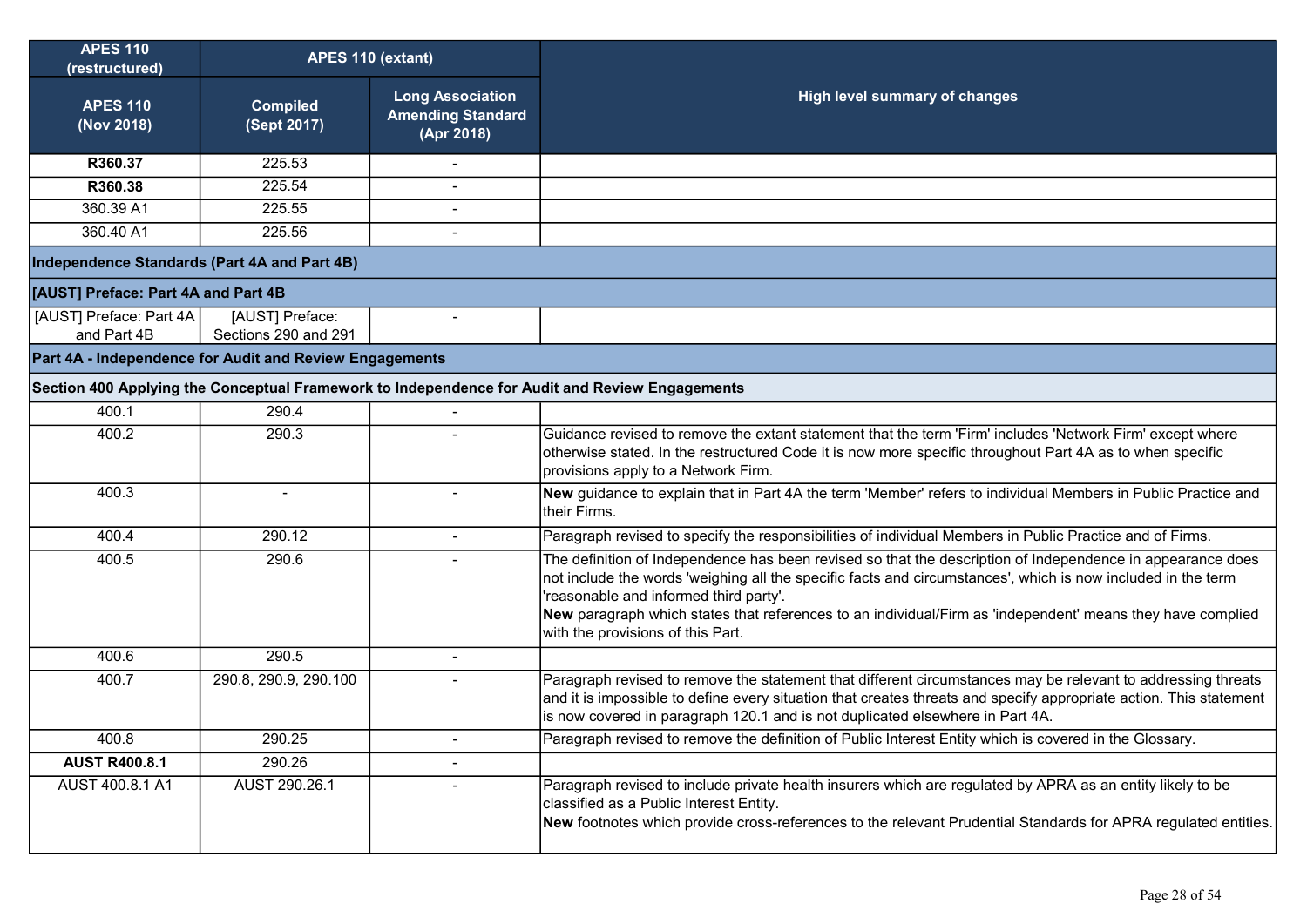| <b>APES 110</b><br>(restructured) | APES 110 (extant)                                 |                                                                   |                                                                                                                                                                                                                                                                                          |
|-----------------------------------|---------------------------------------------------|-------------------------------------------------------------------|------------------------------------------------------------------------------------------------------------------------------------------------------------------------------------------------------------------------------------------------------------------------------------------|
| <b>APES 110</b><br>(Nov 2018)     | <b>Compiled</b><br>(Sept 2017)                    | <b>Long Association</b><br><b>Amending Standard</b><br>(Apr 2018) | <b>High level summary of changes</b>                                                                                                                                                                                                                                                     |
| 400.9                             | 290.2                                             |                                                                   | Paragraph revised to remove the statement that modifications are not permitted in audits of Financial<br>Statements required by law or regulation, as this is addressed at paragraph R800.5.                                                                                             |
| 400.10                            | 290.1                                             | $\blacksquare$                                                    |                                                                                                                                                                                                                                                                                          |
| R400.11                           | 280.2, 290.4                                      | $\sim$                                                            |                                                                                                                                                                                                                                                                                          |
| R400.12                           | 290.7                                             |                                                                   |                                                                                                                                                                                                                                                                                          |
| <b>AUST R400.12.1</b>             | AUST 290.11.1                                     |                                                                   |                                                                                                                                                                                                                                                                                          |
| R400.20                           | 290.27                                            |                                                                   |                                                                                                                                                                                                                                                                                          |
| R400.30                           | 290.30                                            | $\sim$                                                            |                                                                                                                                                                                                                                                                                          |
| 400.30 A1                         | 290.30                                            |                                                                   |                                                                                                                                                                                                                                                                                          |
| R400.31                           | 290.31                                            |                                                                   |                                                                                                                                                                                                                                                                                          |
| 400.31 A1                         | 290.32                                            | $\overline{\phantom{a}}$                                          |                                                                                                                                                                                                                                                                                          |
| 400.31 A2                         | 290.32                                            |                                                                   | Paragraph revised to explain that an 'appropriate reviewer' can review the audit and non-assurance work rather<br>than a Member (as per the extant Code).                                                                                                                                |
| 400.40 A1                         | $\blacksquare$                                    | $\overline{\phantom{a}}$                                          | New paragraph that cross-references to provisions on communicating with Those Charged with Governance.                                                                                                                                                                                   |
| 400.40 A2                         | 290.28                                            | $\blacksquare$                                                    | Paragraph revised to refer to 'applicable professional standards' rather than just 'Auditing and Assurance<br>Standards'.                                                                                                                                                                |
| 400.50 A1                         | 290.14                                            | $\sim$                                                            | Explicitly states that the Independence requirements in Part 4A apply to Network Firms                                                                                                                                                                                                   |
| R400.51                           | 290.13                                            |                                                                   |                                                                                                                                                                                                                                                                                          |
| 400.51 A1                         | 290.13                                            | $\sim$                                                            |                                                                                                                                                                                                                                                                                          |
| R400.52                           | 290.15                                            | $\blacksquare$                                                    | The extant wording 'weighing the significance of the breach, the action to be taken and all the specific facts and<br>circumstances available to the Member at that time' has been removed as it is now covered in the explanation<br>of the term 'reasonable and informed third party'. |
| R400.53                           | 290.16, 290.17, 290.18,<br>290.19, 290.20, 290.23 | $\blacksquare$                                                    |                                                                                                                                                                                                                                                                                          |
| 400.53 A1                         | 290.14                                            | ۰.                                                                |                                                                                                                                                                                                                                                                                          |
| 400.53 A2                         | 290.16                                            | $\overline{\phantom{a}}$                                          |                                                                                                                                                                                                                                                                                          |
| 400.53 A3                         | 290.17                                            | $\sim$                                                            |                                                                                                                                                                                                                                                                                          |
| 400.53 A4                         | 290.18                                            | $\sim$                                                            |                                                                                                                                                                                                                                                                                          |
| 400.53 A5                         | 290.19                                            | $\sim$                                                            |                                                                                                                                                                                                                                                                                          |
| 400.53 A6                         | 290.20                                            | $\sim$                                                            |                                                                                                                                                                                                                                                                                          |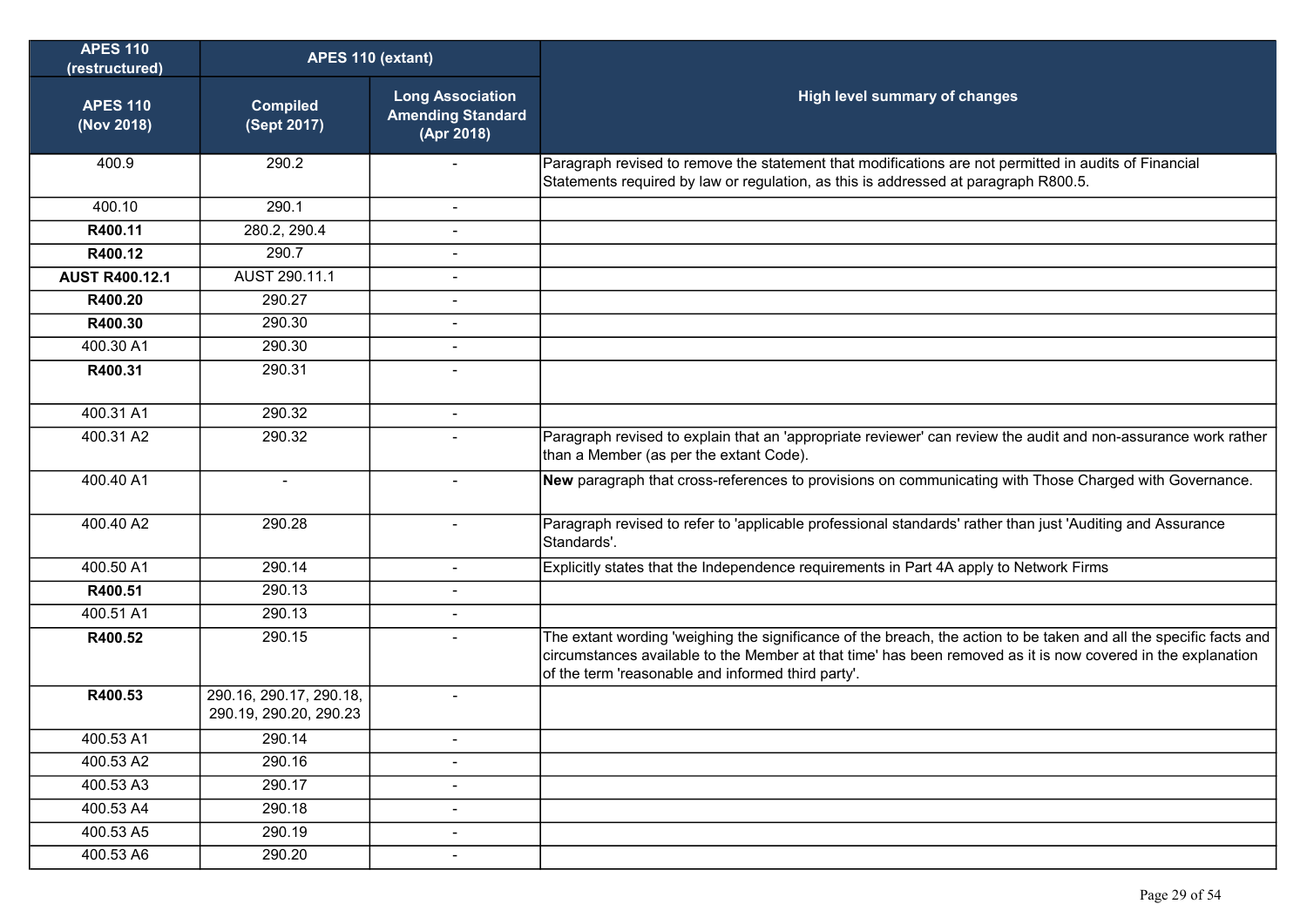| <b>APES 110</b><br>(restructured) | APES 110 (extant)                 |                                                                   |                                                                                                                                                                                                                                                                                                                                                                                   |
|-----------------------------------|-----------------------------------|-------------------------------------------------------------------|-----------------------------------------------------------------------------------------------------------------------------------------------------------------------------------------------------------------------------------------------------------------------------------------------------------------------------------------------------------------------------------|
| <b>APES 110</b><br>(Nov 2018)     | <b>Compiled</b><br>(Sept 2017)    | <b>Long Association</b><br><b>Amending Standard</b><br>(Apr 2018) | High level summary of changes                                                                                                                                                                                                                                                                                                                                                     |
| 400.53 A7                         | 290.21                            |                                                                   |                                                                                                                                                                                                                                                                                                                                                                                   |
| 400.53 A8                         | 290.23                            | $\blacksquare$                                                    |                                                                                                                                                                                                                                                                                                                                                                                   |
| 400.53 A9                         | 290.24                            | $\overline{a}$                                                    |                                                                                                                                                                                                                                                                                                                                                                                   |
| R400.54                           | 290.22                            | $\overline{\phantom{a}}$                                          |                                                                                                                                                                                                                                                                                                                                                                                   |
| 400.54 A1                         | 290.22                            | $\overline{a}$                                                    |                                                                                                                                                                                                                                                                                                                                                                                   |
| R400.60                           | 290.29                            | $\overline{a}$                                                    |                                                                                                                                                                                                                                                                                                                                                                                   |
| 400.60 A1                         | 290.29                            | $\overline{a}$                                                    |                                                                                                                                                                                                                                                                                                                                                                                   |
| 400.70 A1                         | 290.33                            | $\blacksquare$                                                    |                                                                                                                                                                                                                                                                                                                                                                                   |
| R400.71                           | 290.33, 290.34                    | $\blacksquare$                                                    |                                                                                                                                                                                                                                                                                                                                                                                   |
| R400.72                           | 290.34                            | $\overline{a}$                                                    |                                                                                                                                                                                                                                                                                                                                                                                   |
| 400.72 A1                         | 290.33, 290.34                    | $\overline{a}$                                                    |                                                                                                                                                                                                                                                                                                                                                                                   |
| 400.72 A2                         | 290.34                            | $\overline{\phantom{a}}$                                          |                                                                                                                                                                                                                                                                                                                                                                                   |
| R400.73                           | 290.35                            | $\overline{a}$                                                    |                                                                                                                                                                                                                                                                                                                                                                                   |
| 400.73 A1                         | 290.35                            | $\overline{a}$                                                    |                                                                                                                                                                                                                                                                                                                                                                                   |
| R400.74                           | 290.36                            | $\overline{a}$                                                    |                                                                                                                                                                                                                                                                                                                                                                                   |
| R400.75                           | 290.37                            | L,                                                                |                                                                                                                                                                                                                                                                                                                                                                                   |
| R400.76                           | 290.38                            | $\overline{a}$                                                    |                                                                                                                                                                                                                                                                                                                                                                                   |
| R400.80                           | 290.40, 290.41, 290.42,<br>290.43 |                                                                   | The extant wording 'weighing the significance of the breach, the action to be taken and all the specific facts and<br>circumstances available to the Member at that time' has been removed as it is now covered in the explanation<br>of the term 'reasonable and informed third party'.<br>New footnote refers to auditor reporting obligations under the Corporations Act 2001. |
| 400.80 A1                         | 290.39                            | $\blacksquare$                                                    |                                                                                                                                                                                                                                                                                                                                                                                   |
| 400.80 A2                         | 290.42                            |                                                                   |                                                                                                                                                                                                                                                                                                                                                                                   |
| 400.80 A3                         | 290.44                            | $\overline{\phantom{a}}$                                          |                                                                                                                                                                                                                                                                                                                                                                                   |
| R400.81                           | 290.45                            | $\overline{a}$                                                    |                                                                                                                                                                                                                                                                                                                                                                                   |
| R400.82                           | 290.46                            |                                                                   |                                                                                                                                                                                                                                                                                                                                                                                   |
| 400.83 A1                         |                                   |                                                                   | New paragraph that cross-references to specific requirements on communicating with Those Charged with<br>Governance.                                                                                                                                                                                                                                                              |
| R400.84                           | 290.47                            | $\overline{\phantom{a}}$                                          |                                                                                                                                                                                                                                                                                                                                                                                   |
| R400.85                           | 290.47                            | $\overline{a}$                                                    |                                                                                                                                                                                                                                                                                                                                                                                   |
| R400.86                           | 290.48                            | $\blacksquare$                                                    |                                                                                                                                                                                                                                                                                                                                                                                   |
| R400.87                           | 290.48                            | $\blacksquare$                                                    |                                                                                                                                                                                                                                                                                                                                                                                   |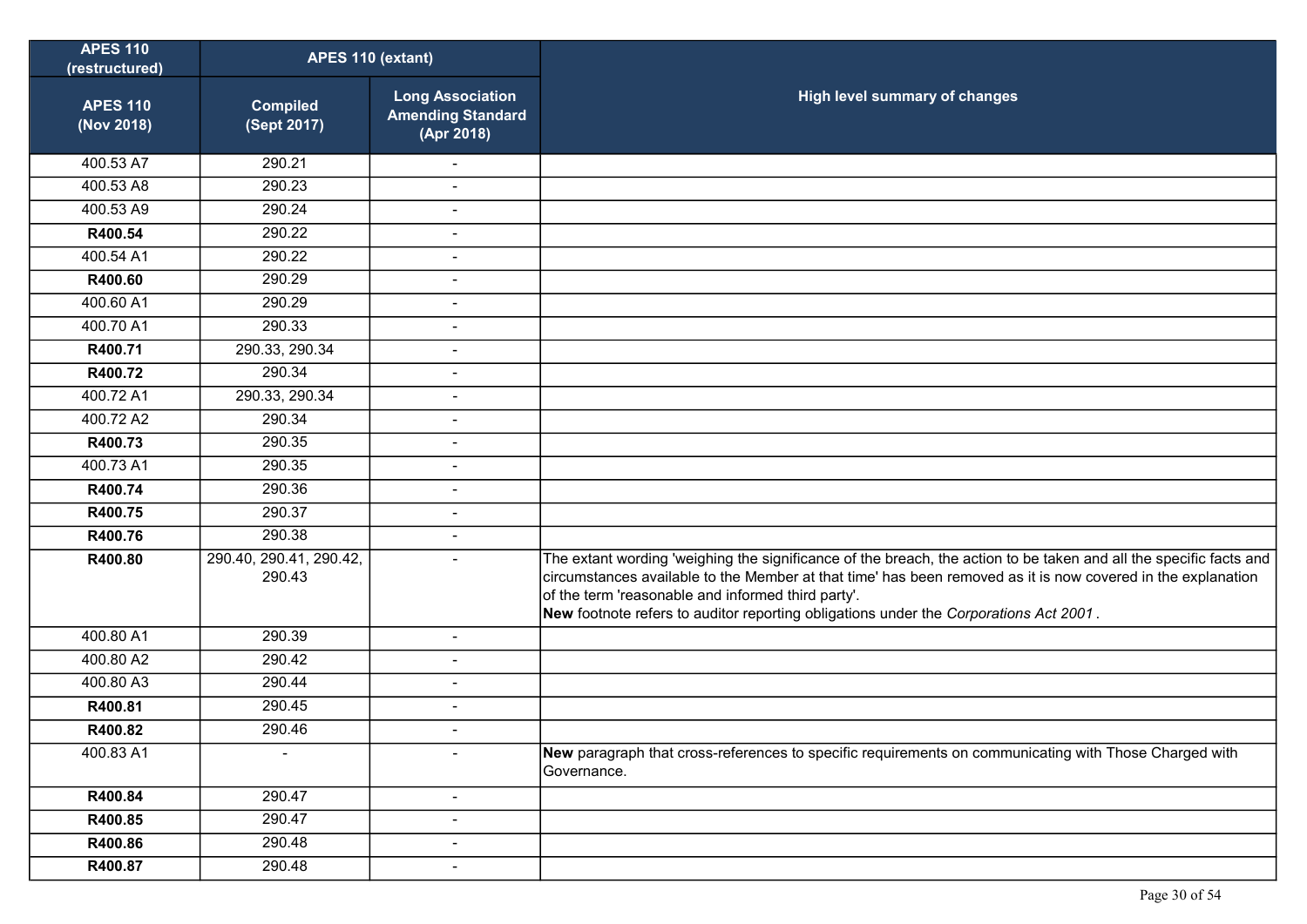| <b>APES 110</b><br>(restructured) | APES 110 (extant)              |                                                                   |                                                                                                                                                                                                                                                         |
|-----------------------------------|--------------------------------|-------------------------------------------------------------------|---------------------------------------------------------------------------------------------------------------------------------------------------------------------------------------------------------------------------------------------------------|
| <b>APES 110</b><br>(Nov 2018)     | <b>Compiled</b><br>(Sept 2017) | <b>Long Association</b><br><b>Amending Standard</b><br>(Apr 2018) | <b>High level summary of changes</b>                                                                                                                                                                                                                    |
| R400.88                           | 290.49                         |                                                                   |                                                                                                                                                                                                                                                         |
| R400.89                           | 290.49                         |                                                                   |                                                                                                                                                                                                                                                         |
| <b>Section 410 Fees</b>           |                                |                                                                   |                                                                                                                                                                                                                                                         |
| 410.1                             | $\blacksquare$                 | $\blacksquare$                                                    | New introductory paragraph which clarifies the obligation of Firms to comply with the fundamental principles<br>and apply the conceptual framework set out in Section 120.                                                                              |
| 410.2                             | 290.215                        | 290.230                                                           | Guidance which specifies this section sets out provisions relevant to applying the conceptual framework when<br>addressing threats arising from the nature and level of fees and other types of remuneration.                                           |
| 410.3 A1                          | 290.215                        | 290.230                                                           |                                                                                                                                                                                                                                                         |
| 410.3 A2                          | 290.215                        | 290.230                                                           |                                                                                                                                                                                                                                                         |
| 410.3 A3                          | 290.215                        | 290.230                                                           | List of examples revised to remove consultation with third parties (which is not considered to be a safeguard in<br>the restructured Code) and to explain that reducing dependence on an Audit Client can be achieved by<br>increasing the client base. |
| 410.3 A4                          | 290.216                        | 290.231                                                           |                                                                                                                                                                                                                                                         |
| 410.3 A5                          | 290.216                        | 290.231                                                           |                                                                                                                                                                                                                                                         |
| 410.3 A6                          | 290.216                        | 290.231                                                           | Revisions to examples of actions to reflect the new definition of safeguards (including the addition of a new<br>safeguard).                                                                                                                            |
| <b>AUST R410.3.1</b>              | AUST 290.215.1                 | AUST 290.230.1                                                    |                                                                                                                                                                                                                                                         |
| AUST 410.3.1 A1                   | AUST 290.215.1                 | AUST 290.230.1                                                    |                                                                                                                                                                                                                                                         |
| R410.4                            | 290.217                        | 290.232                                                           | Guidance material revised to refer to 'Professional Bodies' instead of 'professional regulatory bodies' in relation<br>to those parties who can perform pre-issuance and post-issuance reviews.                                                         |
| R410.5                            | 290.217                        | 290.232                                                           |                                                                                                                                                                                                                                                         |
| R410.6                            | 290.217                        | 290.232                                                           |                                                                                                                                                                                                                                                         |
| 410.7 A1                          | 290.218                        | 290.233                                                           | Guidance material revised to explain that the provisions in Section 511 Loans and Guarantees might apply to<br>significant fees unpaid for a long time.                                                                                                 |
| 410.7 A2                          | 290.218                        | 290.233                                                           | Guidance revised to allow an 'appropriate reviewer' to review the work of the Audit Team rather than a review by<br>a 'Member' as in the extant Code.<br>New safeguard included (obtaining partial payment of fees).                                    |
| R410.8                            | 290.218                        | 290.233                                                           |                                                                                                                                                                                                                                                         |
| 410.9 A1                          | 290.219                        | 290.234                                                           |                                                                                                                                                                                                                                                         |
| R410.10                           | 290.220                        | 290.235                                                           |                                                                                                                                                                                                                                                         |
| R410.11                           | 290.221                        | 290.236                                                           | Paragraph revised to specifically require Firms and Network Firms to not directly or indirectly charge a<br>Contingent Fee for a non-assurance service provided to an Audit Client.                                                                     |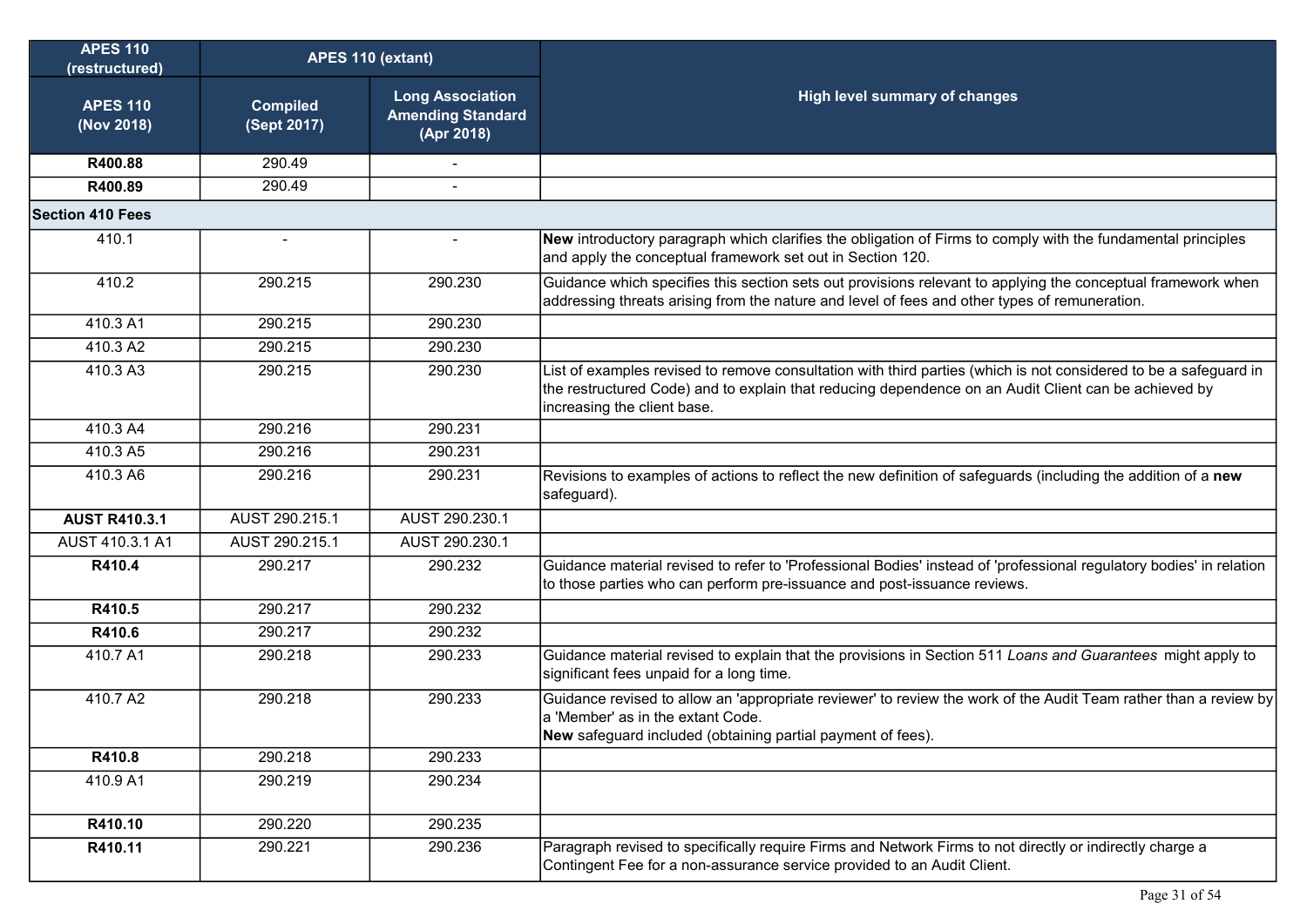| <b>APES 110</b><br>(restructured)                       | APES 110 (extant)              |                                                                   |                                                                                                                                                                                                                                                           |
|---------------------------------------------------------|--------------------------------|-------------------------------------------------------------------|-----------------------------------------------------------------------------------------------------------------------------------------------------------------------------------------------------------------------------------------------------------|
| <b>APES 110</b><br>(Nov 2018)                           | <b>Compiled</b><br>(Sept 2017) | <b>Long Association</b><br><b>Amending Standard</b><br>(Apr 2018) | High level summary of changes                                                                                                                                                                                                                             |
| 410.12 A1                                               | 290.222                        | 290.237                                                           |                                                                                                                                                                                                                                                           |
| 410.12 A2                                               | 290.222                        | 290.237                                                           | A new factor has been added in evaluating the level of threats in the restructured Code in relation to fees, i.e.<br>'disclosure to intended users of the work performed by the firm and the basis of remuneration'.                                      |
| 410.12 A3                                               | 290.222                        | 290.237                                                           | Guidance material revised to allow an 'appropriate reviewer' to review the work rather than a 'Member' as in the<br>extant Code, and to include a new safeguard (obtain an advance written agreement from client regarding the<br>basis of remuneration). |
| <b>Section 411 Compensation and Evaluation Policies</b> |                                |                                                                   |                                                                                                                                                                                                                                                           |
| 411.1                                                   |                                | $\mathbf{r}$                                                      | New introductory paragraph to remind Firms of their obligation to comply with the fundamental principles and<br>apply the conceptual framework set out in Section 120.                                                                                    |
| 411.2                                                   | 290.223                        | 290.238                                                           | Guidance material which explains that this section sets out provisions relevant to applying the conceptual<br>framework when addressing threats arising from a Firm's compensation and evaluation policies.                                               |
| 411.3 A1                                                | 290.223                        | 290.238                                                           |                                                                                                                                                                                                                                                           |
| 411.3 A2                                                | 290.223                        | 290.238                                                           | Paragraph revised to explain that revising the compensation plan or evaluation process for an individual is an<br>example of an action to eliminate a threat, rather than a requirement (as per the extant Code).                                         |
| 411.3 A3                                                | 290.223                        | 290.238                                                           | Guidance revised to allow an 'appropriate reviewer' to review the work of the Audit Team rather than a review by<br>a 'Member' as in the extant Code.                                                                                                     |
| R411.4                                                  | 290.224                        | 290.239                                                           |                                                                                                                                                                                                                                                           |
| <b>Section 420 Gifts and Hospitality</b>                |                                |                                                                   |                                                                                                                                                                                                                                                           |
| 420.1                                                   |                                |                                                                   | New introductory paragraph to remind Firms of their obligation to comply with the fundamental principles and<br>apply the conceptual framework set out in Section 120.                                                                                    |
| 420.2                                                   | 290.225                        | 290.240                                                           | Guidance which explains that this section sets out provisions relevant to applying the conceptual framework<br>when addressing threats arising from accepting gifts and hospitality from an Audit Client.                                                 |
| R420.3                                                  | 290.225                        | 290.240                                                           |                                                                                                                                                                                                                                                           |
| 420.3 A1                                                |                                |                                                                   | New application material which cross-references to applicable requirements in section 340 which apply if the<br>Firm, Network Firm or Audit Team member is offering or accepting an Inducement from an Audit Client.                                      |
| 420.3 A2                                                | $\blacksquare$                 | $\overline{\phantom{a}}$                                          | New application material which cross-references to applicable requirements in section 340 which prohibit<br>Inducements, even when trivial or inconsequential, if the intent is to improperly influence behaviour.                                        |
| Section 430 Actual or Threatened Litigation             |                                |                                                                   |                                                                                                                                                                                                                                                           |
| 430.1                                                   |                                |                                                                   | New introductory paragraph to remind Firms of their obligation to comply with the fundamental principles and<br>apply the conceptual framework set out in Section 120.                                                                                    |
| 430.2                                                   | 290.226                        | 290.241                                                           | Guidance which explains that this section sets out provisions relevant to applying the conceptual framework<br>when addressing threats arising from litigation with an Audit Client.                                                                      |
| 430.3 A1                                                | 290.226                        | 290.241                                                           |                                                                                                                                                                                                                                                           |
| 430.3 A2                                                | 290.226                        | 290.241                                                           |                                                                                                                                                                                                                                                           |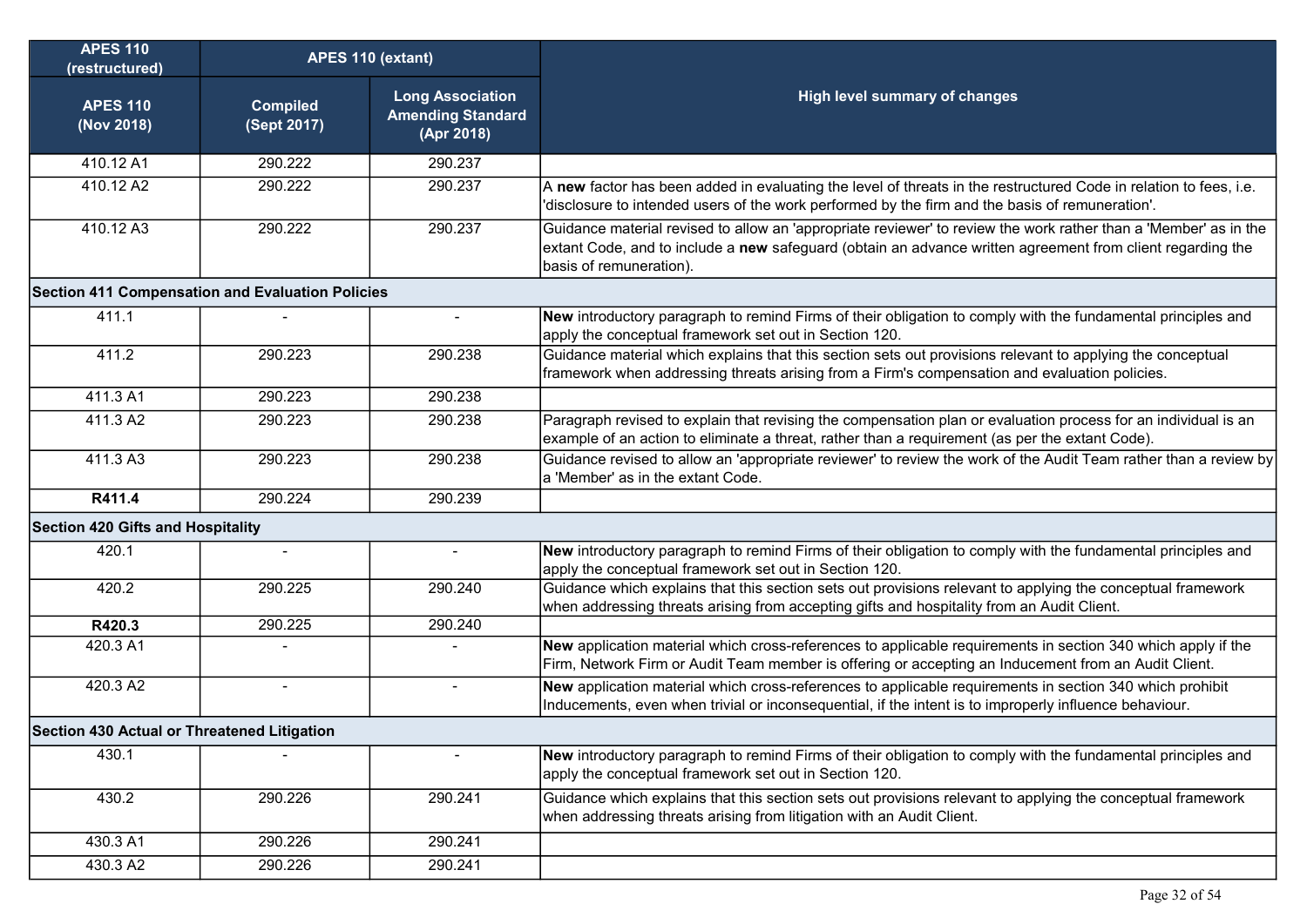| <b>APES 110</b><br>(restructured)      | APES 110 (extant)              |                                                                   |                                                                                                                                                                                                                                                                                                                                                                         |
|----------------------------------------|--------------------------------|-------------------------------------------------------------------|-------------------------------------------------------------------------------------------------------------------------------------------------------------------------------------------------------------------------------------------------------------------------------------------------------------------------------------------------------------------------|
| <b>APES 110</b><br>(Nov 2018)          | <b>Compiled</b><br>(Sept 2017) | <b>Long Association</b><br><b>Amending Standard</b><br>(Apr 2018) | High level summary of changes                                                                                                                                                                                                                                                                                                                                           |
| 430.3 A3                               | 290.226                        | 290.241                                                           |                                                                                                                                                                                                                                                                                                                                                                         |
| 430.3 A4                               | 290.226                        | 290.241                                                           | Guidance material has been revised to allow an 'appropriate reviewer' to perform a review rather than a review<br>by a 'Professional' as in the extant Code and to remove the statement about withdrawal or declining an<br>engagement if safeguards do not reduce threats to an Acceptable Level. This is now addressed in the<br>conceptual framework at Section 120. |
| <b>Section 510 Financial Interests</b> |                                |                                                                   |                                                                                                                                                                                                                                                                                                                                                                         |
| 510.1                                  | $\sim$                         |                                                                   | New introductory paragraph to remind Firms of their obligation to comply with the fundamental principles and<br>apply the conceptual framework set out in Section 120.                                                                                                                                                                                                  |
| 510.2                                  | 290.102                        | $\blacksquare$                                                    | Guidance which explains that this section sets out provisions relevant to applying the conceptual framework<br>when addressing threats arising from holding a financial interest in an Audit Client.                                                                                                                                                                    |
| 510.3 A1                               | 290.103                        | $\sim$                                                            |                                                                                                                                                                                                                                                                                                                                                                         |
| 510.3 A2                               | 290.101                        | $\blacksquare$                                                    |                                                                                                                                                                                                                                                                                                                                                                         |
| 510.3A3                                | 290.102                        | $\overline{a}$                                                    |                                                                                                                                                                                                                                                                                                                                                                         |
| R510.4                                 | 290.104, 290.108,<br>290.110   |                                                                   |                                                                                                                                                                                                                                                                                                                                                                         |
| 510.4 A1                               | 290.109                        | $\blacksquare$                                                    |                                                                                                                                                                                                                                                                                                                                                                         |
| R510.5                                 | 290.111                        | $\overline{a}$                                                    |                                                                                                                                                                                                                                                                                                                                                                         |
| R510.6                                 | 290.106                        | $\blacksquare$                                                    |                                                                                                                                                                                                                                                                                                                                                                         |
| R510.7                                 | 290.114                        | $\blacksquare$                                                    |                                                                                                                                                                                                                                                                                                                                                                         |
| R510.8                                 | 290.112                        | $\sim$                                                            |                                                                                                                                                                                                                                                                                                                                                                         |
| R510.9                                 | 290.116                        | $\overline{a}$                                                    |                                                                                                                                                                                                                                                                                                                                                                         |
| 510.10 A1                              | 290.113                        |                                                                   |                                                                                                                                                                                                                                                                                                                                                                         |
| 510.10 A2                              | 290.113                        | $\blacksquare$                                                    |                                                                                                                                                                                                                                                                                                                                                                         |
| 510.10 A3                              | 290.113                        | $\overline{a}$                                                    | Paragraph revised to reflect the new definition of safeguards with some extant safeguards now considered to<br>be actions to eliminate threats.                                                                                                                                                                                                                         |
| 510.10 A4                              | 290.113                        | $\overline{a}$                                                    | Guidance material has been revised to allow an 'appropriate reviewer' to perform a review rather than a review<br>by a 'Member' as in the extant Code.                                                                                                                                                                                                                  |
| 510.10 A5                              | 290.105                        | $\blacksquare$                                                    |                                                                                                                                                                                                                                                                                                                                                                         |
| 510.10 A6                              | 290.105                        | $\overline{a}$                                                    | New guidance material with the inclusion of an additional factor to consider in evaluating threats, i.e. 'whether<br>the financial interest is direct or indirect'.                                                                                                                                                                                                     |
| 510.10 A7                              | 290.105                        | $\sim$                                                            |                                                                                                                                                                                                                                                                                                                                                                         |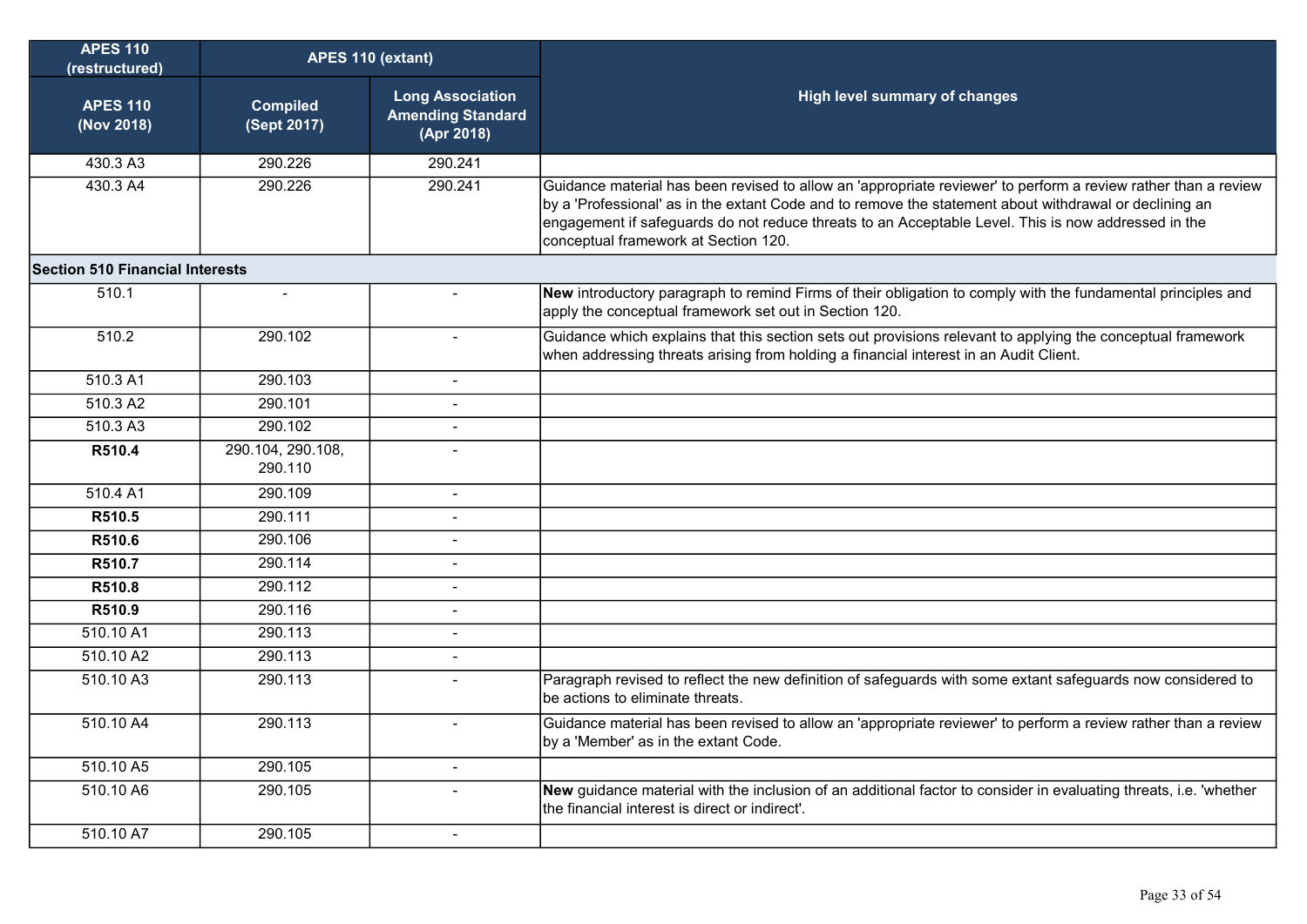| <b>APES 110</b><br>(restructured)         | APES 110 (extant)              |                                                                   |                                                                                                                                                                                                                                                                                                      |
|-------------------------------------------|--------------------------------|-------------------------------------------------------------------|------------------------------------------------------------------------------------------------------------------------------------------------------------------------------------------------------------------------------------------------------------------------------------------------------|
| <b>APES 110</b><br>(Nov 2018)             | <b>Compiled</b><br>(Sept 2017) | <b>Long Association</b><br><b>Amending Standard</b><br>(Apr 2018) | <b>High level summary of changes</b>                                                                                                                                                                                                                                                                 |
| 510.10 A8                                 | 290.105                        |                                                                   | Guidance material has been revised to allow an 'appropriate reviewer' to perform a review rather than a review<br>by a 'Member' as in the extant Code.                                                                                                                                               |
| 510.10 A9                                 | 290.115                        | $\blacksquare$                                                    |                                                                                                                                                                                                                                                                                                      |
| 510.10 A10                                | 290.115                        | $\blacksquare$                                                    |                                                                                                                                                                                                                                                                                                      |
| 510.10 A11                                | 290.115                        |                                                                   | Revised to reflect new definition of safeguards with some extant safeguards now considered to be actions to<br>eliminate threats.                                                                                                                                                                    |
| 510.10 A12                                | 290.115                        | $\overline{\phantom{0}}$                                          | Guidance material has been revised to allow an 'appropriate reviewer' to perform a review of the work of an<br>Audit Team member rather than a review by a 'Member' as in the extant Code.                                                                                                           |
| 510.10 A13                                | 290.107                        | $\blacksquare$                                                    | Paragraph revised to remove the requirement to 'apply safeguards to eliminate or reduce threats' when a Firm's<br>retirement benefit plan holds an interest in an Audit Client. This is now covered by the general provisions<br>relating to application of the conceptual framework in Section 120. |
| <b>Section 511 Loans and Guarantees</b>   |                                |                                                                   |                                                                                                                                                                                                                                                                                                      |
| 511.1                                     |                                |                                                                   | New introductory paragraph to remind Firms of their obligation to comply with the fundamental principles and<br>apply the conceptual framework set out in Section 120.                                                                                                                               |
| 511.2                                     | 290.117                        | $\overline{\phantom{a}}$                                          | Guidance which explains that this section sets out provisions relevant to applying the conceptual framework<br>when addressing threats arising from having a loan or loan guarantee with an Audit Client.                                                                                            |
| 511.3 A1                                  | 290.101                        | $\blacksquare$                                                    |                                                                                                                                                                                                                                                                                                      |
| R511.4                                    | 290.121                        | $\blacksquare$                                                    |                                                                                                                                                                                                                                                                                                      |
| R511.5                                    | 290.119                        | ÷                                                                 |                                                                                                                                                                                                                                                                                                      |
| 511.5 A1                                  | 290.119                        | $\blacksquare$                                                    |                                                                                                                                                                                                                                                                                                      |
| 511.5 A2                                  | 290.118                        | $\blacksquare$                                                    |                                                                                                                                                                                                                                                                                                      |
| 511.5 A3                                  | 290.118                        | $\blacksquare$                                                    | Guidance material has been revised to allow an 'appropriate reviewer' to perform a review of the work of an<br>Audit Team member rather than a review by a 'Member' as in the extant Code.                                                                                                           |
| R511.6                                    | 290.122                        | $\blacksquare$                                                    |                                                                                                                                                                                                                                                                                                      |
| R511.7                                    | 290.120                        |                                                                   |                                                                                                                                                                                                                                                                                                      |
| <b>Section 520 Business Relationships</b> |                                |                                                                   |                                                                                                                                                                                                                                                                                                      |
| 520.1                                     |                                |                                                                   | New introductory paragraph to remind Firms of their obligation to comply with the fundamental principles and<br>apply the conceptual framework set out in Section 120.                                                                                                                               |
| 520.2                                     | 290.123                        |                                                                   | Guidance which explains that this section sets out provisions relevant to applying the conceptual framework<br>when addressing threats arising from having business relationships with Audit Clients.                                                                                                |
| 520.3 A1                                  | 290.101                        | $\blacksquare$                                                    |                                                                                                                                                                                                                                                                                                      |
| 520.3 A2                                  | 290.123                        | $\blacksquare$                                                    |                                                                                                                                                                                                                                                                                                      |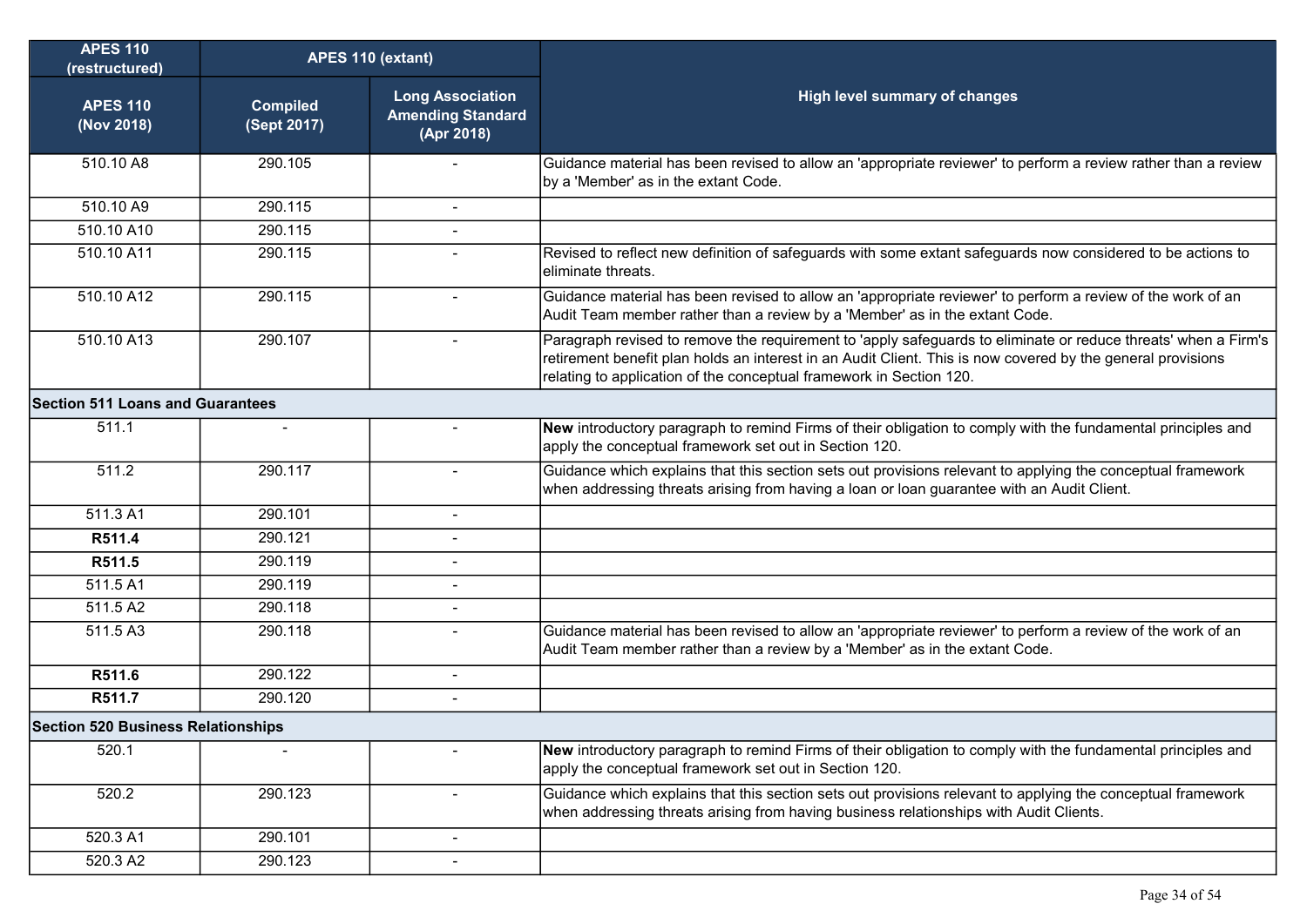| <b>APES 110</b><br>(restructured)                    | APES 110 (extant)              |                                                                   |                                                                                                                                                                                                          |
|------------------------------------------------------|--------------------------------|-------------------------------------------------------------------|----------------------------------------------------------------------------------------------------------------------------------------------------------------------------------------------------------|
| <b>APES 110</b><br>(Nov 2018)                        | <b>Compiled</b><br>(Sept 2017) | <b>Long Association</b><br><b>Amending Standard</b><br>(Apr 2018) | High level summary of changes                                                                                                                                                                            |
| R520.4                                               | 290.123                        |                                                                   |                                                                                                                                                                                                          |
| 520.4 A1                                             | 290.123                        |                                                                   | Guidance paragraph revised to remove the statement about application of safeguards to reduce/eliminate<br>threats as this is now covered by the requirements in Section 120 on the conceptual framework. |
| R520.5                                               | 290.124                        | $\sim$                                                            |                                                                                                                                                                                                          |
| 520.6 A1                                             | 290.125                        |                                                                   |                                                                                                                                                                                                          |
| 520.6 A2                                             | 290.125                        | $\blacksquare$                                                    |                                                                                                                                                                                                          |
| <b>Section 521 Family and Personal Relationships</b> |                                |                                                                   |                                                                                                                                                                                                          |
| 521.1                                                |                                |                                                                   | New introductory paragraph to remind Firms of their obligation to comply with the fundamental principles and<br>apply the conceptual framework set out in Section 120.                                   |
| 521.2                                                | 290.126                        | $\blacksquare$                                                    | Guidance which explains that this section sets out provisions relevant to applying the conceptual framework<br>when addressing threats arising from family and personal relationships.                   |
| 521.3 A1                                             | 290.126                        | $\blacksquare$                                                    |                                                                                                                                                                                                          |
| 521.3 A2                                             | 290.126                        |                                                                   |                                                                                                                                                                                                          |
| 521.4 A1                                             | 290.128                        | $\blacksquare$                                                    |                                                                                                                                                                                                          |
| 521.4 A2                                             | 290.128                        | $\blacksquare$                                                    |                                                                                                                                                                                                          |
| 521.4 A3                                             | 290.128                        | $\blacksquare$                                                    | Paragraph revised to reflect the new definition of safeguards with some extant safeguards now considered to<br>be actions to eliminate threats.                                                          |
| 521.4 A4                                             | 290.128                        | $\blacksquare$                                                    |                                                                                                                                                                                                          |
| R521.5                                               | 290.127                        |                                                                   |                                                                                                                                                                                                          |
| 521.6 A1                                             | 290.129                        |                                                                   |                                                                                                                                                                                                          |
| 521.6 A2                                             | 290.129                        |                                                                   |                                                                                                                                                                                                          |
| 521.6 A3                                             | 290.129                        |                                                                   | Paragraph revised to reflect the new definition of safeguards with some extant safeguards now considered to<br>be actions to eliminate threats.                                                          |
| 521.6 A4                                             | 290.129                        | $\sim$                                                            |                                                                                                                                                                                                          |
| R521.7                                               | 290.130                        |                                                                   |                                                                                                                                                                                                          |
| 521.7 A1                                             | 290.130                        |                                                                   |                                                                                                                                                                                                          |
| 521.7 A2                                             | 290.130                        | $\sim$                                                            | Paragraph revised to reflect the new definition of safeguards with some extant safeguards now considered to<br>be actions to eliminate threats.                                                          |
| 521.7 A3                                             | 290.130                        | $\blacksquare$                                                    |                                                                                                                                                                                                          |
| R521.8                                               | 290.131                        |                                                                   |                                                                                                                                                                                                          |
| 521.8 A1                                             | 290.131                        |                                                                   | Guidance revised to explain that a factor to consider when evaluating threats is the degree of the interaction<br>between a partner/employee and the Audit Team.                                         |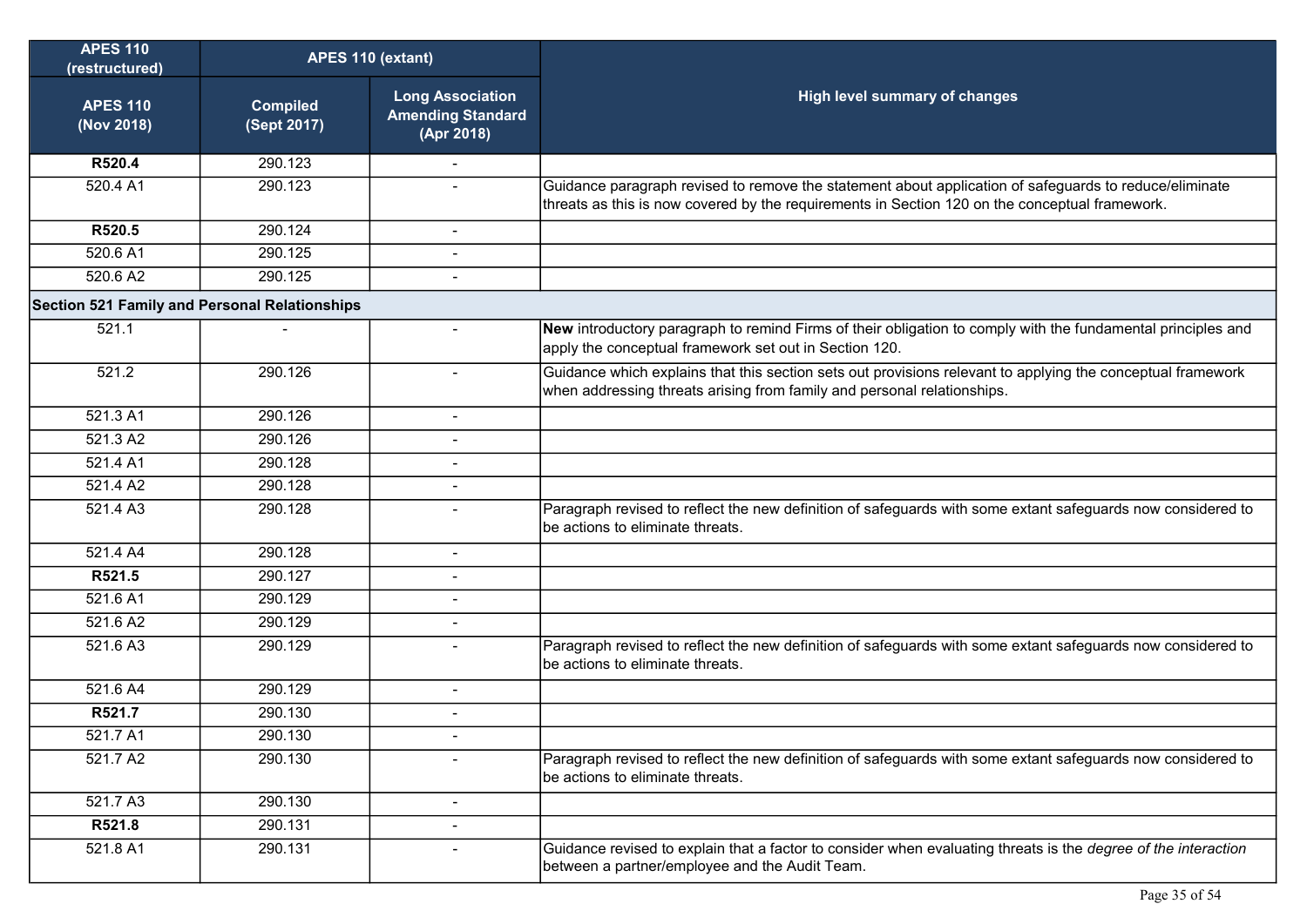| <b>APES 110</b><br>(restructured)           | APES 110 (extant)                                                                                                                           |                          |                                                                                                                                                                                                  |
|---------------------------------------------|---------------------------------------------------------------------------------------------------------------------------------------------|--------------------------|--------------------------------------------------------------------------------------------------------------------------------------------------------------------------------------------------|
| <b>APES 110</b><br>(Nov 2018)               | <b>Long Association</b><br><b>High level summary of changes</b><br><b>Compiled</b><br><b>Amending Standard</b><br>(Sept 2017)<br>(Apr 2018) |                          |                                                                                                                                                                                                  |
| 521.8 A2                                    | 290.131                                                                                                                                     |                          | Guidance material has been revised to allow an 'appropriate reviewer' to perform a review of the work of an<br>Audit Team member rather than a review by a 'Member' as in the extant Code.       |
|                                             | Section 522 Recent Service with an Audit Client                                                                                             |                          |                                                                                                                                                                                                  |
| 522.1                                       |                                                                                                                                             |                          | New introductory paragraph to remind Firms of their obligation to comply with the fundamental principles and<br>apply the conceptual framework set out in Section 120.                           |
| 522.2                                       | 290.141                                                                                                                                     |                          | Guidance which explains that this section sets out provisions relevant to applying the conceptual framework<br>when addressing threats arising from these circumstances.                         |
| R522.3                                      | 290.142                                                                                                                                     | $\blacksquare$           |                                                                                                                                                                                                  |
| 522.4 A1                                    | 290.143                                                                                                                                     |                          |                                                                                                                                                                                                  |
| 522.4 A2                                    | 290.143                                                                                                                                     |                          |                                                                                                                                                                                                  |
| 522.4 A3                                    | 290.143                                                                                                                                     |                          | Guidance material has been revised to allow an 'appropriate reviewer' to perform a review of the work of an<br>Audit Team member, whereas the reviewer was not specified in the extant Code.     |
|                                             | Section 523 Serving as a Director or Officer of an Audit Client                                                                             |                          |                                                                                                                                                                                                  |
| 523.1                                       |                                                                                                                                             |                          | New introductory paragraph to remind Firms of their obligation to comply with the fundamental principles and<br>apply the conceptual framework set out in Section 120.                           |
| 523.2                                       | 290.144                                                                                                                                     | $\overline{a}$           | Guidance which explains that this section sets out provisions relevant to applying the conceptual framework<br>when addressing threats arising from such circumstances.                          |
| R523.3                                      | 290.144                                                                                                                                     | $\blacksquare$           |                                                                                                                                                                                                  |
| <b>AUST R523.3.1</b>                        | AUST290.144.1                                                                                                                               |                          | New footnote to refer to the relevant sections in the Corporations Act 2001 relating to serving as a Director or<br>Officer of an Audit Client.                                                  |
| R523.4                                      | 290.146                                                                                                                                     | $\overline{\phantom{a}}$ |                                                                                                                                                                                                  |
| 523.4 A1                                    | 290.145                                                                                                                                     |                          | Paragraph revised to include a cross-reference to Section 600 Provision of Non-assurance Services to an Audit<br>Client.                                                                         |
| <b>AUST R523.5</b>                          | AUST290.146.1                                                                                                                               | $\blacksquare$           |                                                                                                                                                                                                  |
| Section 524 Employment with an Audit Client |                                                                                                                                             |                          |                                                                                                                                                                                                  |
| 524.1                                       |                                                                                                                                             |                          | New introductory paragraph to remind Firms of their obligation to comply with the fundamental principles and<br>apply the conceptual framework set out in Section 120.                           |
| 524.2                                       | 290.132                                                                                                                                     | $\overline{\phantom{a}}$ | Guidance which explains that this section sets out provisions relevant to applying the conceptual framework<br>when addressing threats arising from employment relationships with Audit Clients. |
| 524.3 A1                                    | 290.132                                                                                                                                     | $\blacksquare$           | New footnote to refer to prohibitions in the Corporations Act 2001 on employment with an Audit Client.                                                                                           |
| R524.4                                      | 290.133                                                                                                                                     | $\blacksquare$           |                                                                                                                                                                                                  |
| 524.4 A1                                    | 290.134                                                                                                                                     | $\blacksquare$           |                                                                                                                                                                                                  |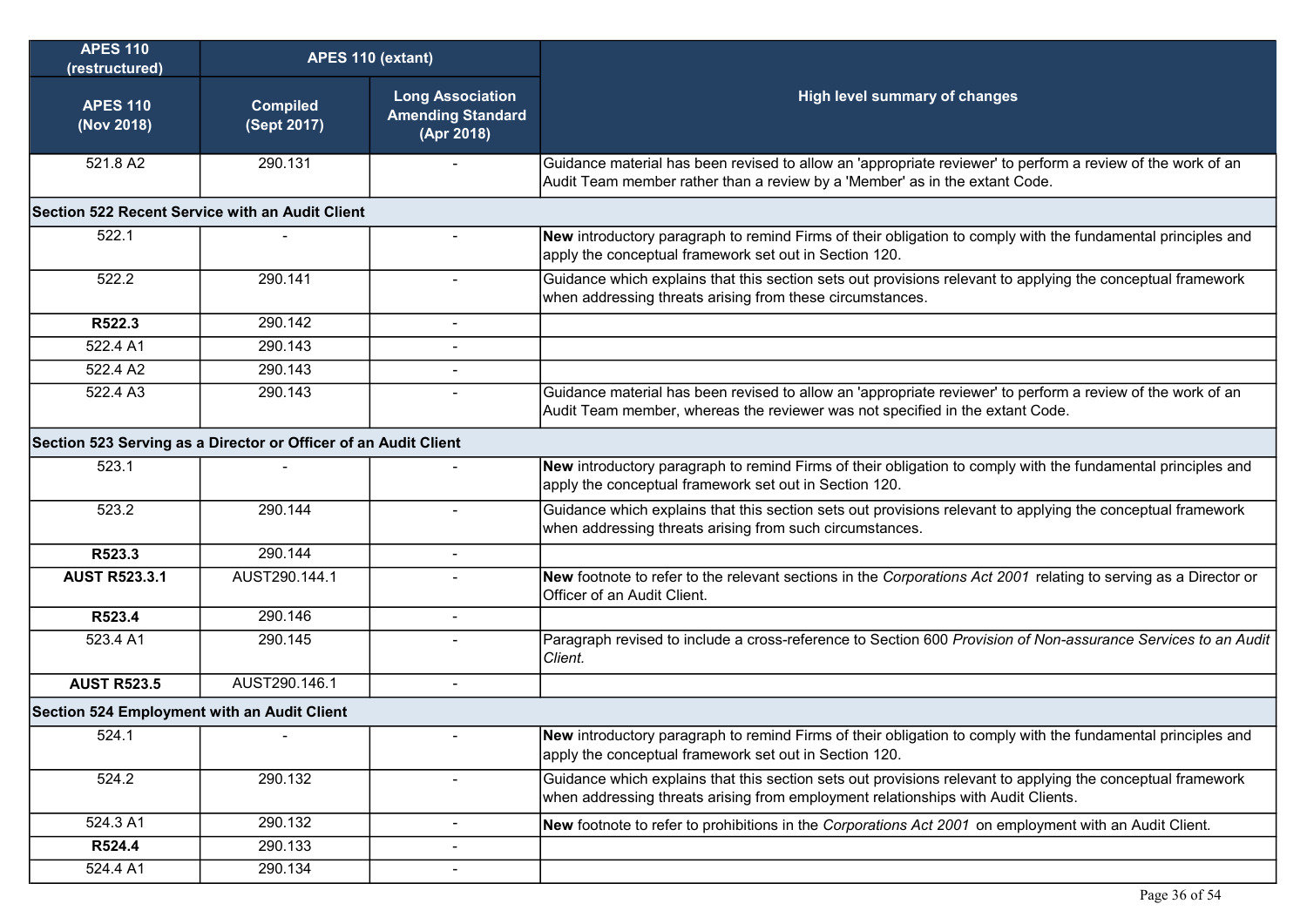| <b>APES 110</b><br>(restructured)                                                           | APES 110 (extant)              |                                                                   |                                                                                                                                                                                                                                                   |
|---------------------------------------------------------------------------------------------|--------------------------------|-------------------------------------------------------------------|---------------------------------------------------------------------------------------------------------------------------------------------------------------------------------------------------------------------------------------------------|
| <b>APES 110</b><br>(Nov 2018)                                                               | <b>Compiled</b><br>(Sept 2017) | <b>Long Association</b><br><b>Amending Standard</b><br>(Apr 2018) | High level summary of changes                                                                                                                                                                                                                     |
| 524.4 A2                                                                                    | 290.135                        |                                                                   |                                                                                                                                                                                                                                                   |
| 524.4 A3                                                                                    | 290.134                        |                                                                   |                                                                                                                                                                                                                                                   |
| 524.4 A4                                                                                    | 290.134                        |                                                                   |                                                                                                                                                                                                                                                   |
| R524.5                                                                                      | 290.136                        | $\blacksquare$                                                    |                                                                                                                                                                                                                                                   |
| 524.5 A1                                                                                    | 290.136                        | $\overline{a}$                                                    |                                                                                                                                                                                                                                                   |
| 524.5A2                                                                                     | 290.136                        | $\overline{a}$                                                    | Revised to reflect new definition of safeguards with some extant safeguards now considered to be actions to<br>leliminate threats.                                                                                                                |
| 524.5A3                                                                                     | 290.136                        | $\blacksquare$                                                    | Guidance material has been revised to allow an 'appropriate reviewer' to perform a review, whereas the<br>reviewer was not specified in the extant Code.                                                                                          |
| R524.6                                                                                      | 290.137                        | Ĭ.                                                                |                                                                                                                                                                                                                                                   |
| R524.7                                                                                      | 290.138                        | $\overline{a}$                                                    |                                                                                                                                                                                                                                                   |
| R524.8                                                                                      | 290.139                        | $\overline{a}$                                                    |                                                                                                                                                                                                                                                   |
| <b>Section 525 Temporary Personnel Assignments</b>                                          |                                |                                                                   |                                                                                                                                                                                                                                                   |
| 525.1                                                                                       |                                | $\sim$                                                            | New introductory paragraph to remind Firms of their obligation to comply with the fundamental principles and<br>apply the conceptual framework set out in Section 120.                                                                            |
| 525.2                                                                                       | 290.140                        | $\overline{a}$                                                    | Guidance which clarifies that this section sets out provisions relevant to applying the conceptual framework<br>when addressing threats arising from temporary personnel assignments in Audit Clients.                                            |
| 525.3 A1                                                                                    | 290.140                        | $\sim$                                                            |                                                                                                                                                                                                                                                   |
| 525.3 A2                                                                                    |                                |                                                                   | New guidance paragraph which clarifies that safeguards might not be available when the Firm or Network Firms<br>becomes too closely aligned with the views of management.                                                                         |
| R525.4                                                                                      | 290.140                        |                                                                   |                                                                                                                                                                                                                                                   |
| Section 540 Long Association of Personnel (Including Partner Rotation) with an Audit Client |                                |                                                                   |                                                                                                                                                                                                                                                   |
| 540.1                                                                                       |                                |                                                                   | New introductory paragraph to remind Firms of their obligation to comply with the fundamental principles and<br>apply the conceptual framework set out in Section 120.                                                                            |
| 540.2                                                                                       | (290.148)                      | $\blacksquare$<br>(290.148)                                       | Guidance paragraph which sets out threats created by long association with an Audit Client, and specifies that<br>this section sets out the provisions relevant to the application of the conceptual framework when these threats<br>are created. |
| 540.3 A1                                                                                    | 290.148                        | 290.148                                                           |                                                                                                                                                                                                                                                   |
| 540.3 A2                                                                                    | 290.148                        | 290.148                                                           |                                                                                                                                                                                                                                                   |
| 540.3A3                                                                                     | 290.148                        | 290.149                                                           |                                                                                                                                                                                                                                                   |
| 540.3 A4                                                                                    | $\overline{a}$                 | 290.150                                                           |                                                                                                                                                                                                                                                   |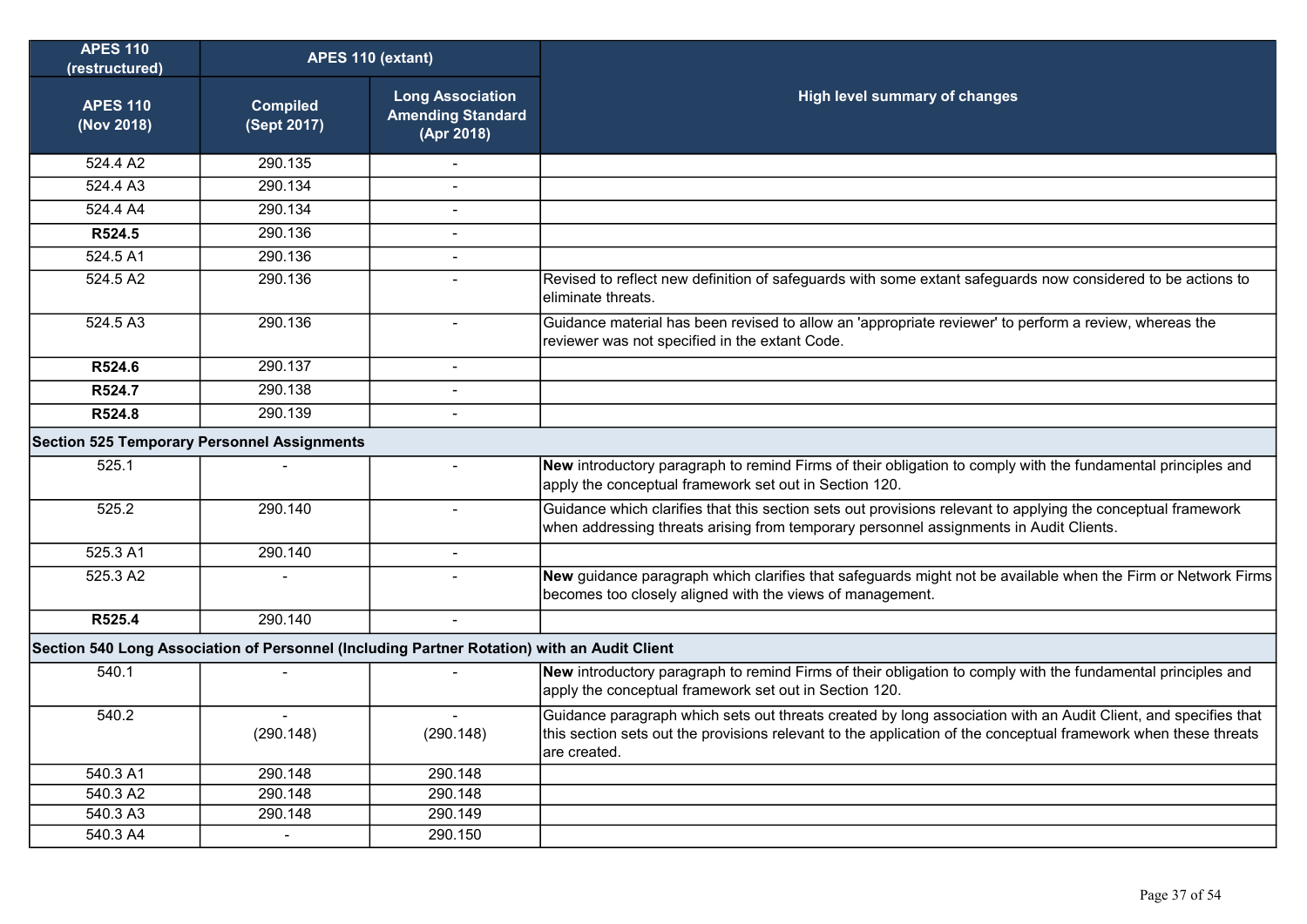| <b>APES 110</b><br>(restructured)                                  | APES 110 (extant)              |                                                                   |                                                                                                                                                                        |
|--------------------------------------------------------------------|--------------------------------|-------------------------------------------------------------------|------------------------------------------------------------------------------------------------------------------------------------------------------------------------|
| <b>APES 110</b><br>(Nov 2018)                                      | <b>Compiled</b><br>(Sept 2017) | <b>Long Association</b><br><b>Amending Standard</b><br>(Apr 2018) | <b>High level summary of changes</b>                                                                                                                                   |
| 540.3 A5                                                           | 290.148                        | 290.151                                                           | Guidance material has been revised to reflect new definition of safeguards with some extant safeguards now<br>considered to be actions to eliminate threats.           |
| 540.3 A6                                                           | 290.148                        | 290.151                                                           | Guidance material has been revised to allow an 'appropriate reviewer' to perform a review instead of a Member<br>in Public Practice as specified in the extant Code.   |
| R540.4                                                             | $\sim$                         | 290.152                                                           |                                                                                                                                                                        |
| R540.5                                                             | 290.149                        | 290.153                                                           |                                                                                                                                                                        |
| R540.6                                                             | $\sim$                         | 290.154                                                           |                                                                                                                                                                        |
| 540.6 A1                                                           | $\blacksquare$                 | 290.154                                                           |                                                                                                                                                                        |
| R540.7                                                             | 290.150                        | 290.166                                                           |                                                                                                                                                                        |
| 540.7 A1                                                           | 290.150                        | 290.166                                                           |                                                                                                                                                                        |
| R540.8                                                             | 290.152                        | 290.167                                                           |                                                                                                                                                                        |
| R540.9                                                             | 290.153                        | 290.168                                                           |                                                                                                                                                                        |
| R540.10                                                            | $\sim$                         | 290.165                                                           |                                                                                                                                                                        |
| 540.10 A1                                                          |                                | 290.165                                                           |                                                                                                                                                                        |
| R540.11                                                            | $\blacksquare$                 | 290.155                                                           |                                                                                                                                                                        |
| R540.12                                                            | $\mathbf{r}$                   | 290.156                                                           |                                                                                                                                                                        |
| R540.13                                                            | $\sim$                         | 290.157                                                           |                                                                                                                                                                        |
| R540.14                                                            |                                | 290.158                                                           |                                                                                                                                                                        |
| R540.15                                                            | $\blacksquare$                 | 290.159                                                           |                                                                                                                                                                        |
| R540.16                                                            | $\sim$                         | 290.160                                                           |                                                                                                                                                                        |
| R540.17                                                            | $\blacksquare$                 | 290.161                                                           |                                                                                                                                                                        |
| R540.18                                                            | $\blacksquare$                 | 290.162                                                           |                                                                                                                                                                        |
| R540.19                                                            | $\sim$                         | 290.163                                                           | New footnote added which refers to more restrictive Audit Partner rotation requirements for Listed Entities<br>under the Corporation Act 2001.                         |
| <b>AUST R540.19.1</b>                                              | $\blacksquare$                 | AUST 290.163.1                                                    | New footnote which refers to more restrictive Audit Partner rotation requirements for Listed Entities under the<br>Corporation Act 2001.                               |
| R540.20                                                            |                                | 290.164                                                           |                                                                                                                                                                        |
| 540.20 A1                                                          |                                | 290.164                                                           |                                                                                                                                                                        |
|                                                                    | 290.151                        |                                                                   | Paragraph deleted by the amending standard on Long Association.                                                                                                        |
| Section 600 Provision of Non-Assurance Services to an Audit Client |                                |                                                                   |                                                                                                                                                                        |
| 600.1                                                              |                                |                                                                   | New introductory paragraph to remind Firms of their obligation to comply with the fundamental principles and<br>apply the conceptual framework set out in Section 120. |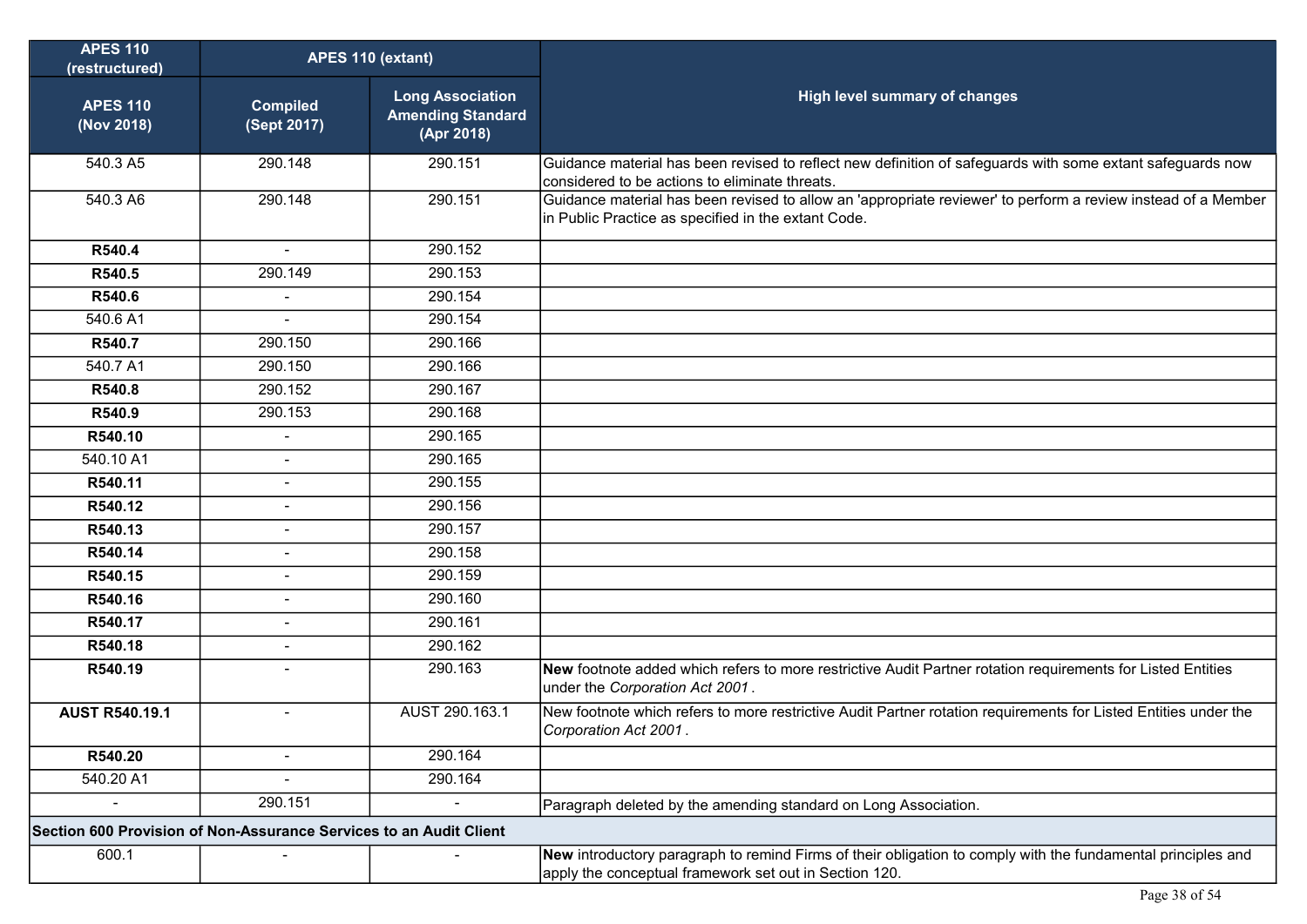| <b>APES 110</b><br>(restructured)                           | APES 110 (extant)              |                                                                   |                                                                                                                                                                                                                                            |
|-------------------------------------------------------------|--------------------------------|-------------------------------------------------------------------|--------------------------------------------------------------------------------------------------------------------------------------------------------------------------------------------------------------------------------------------|
| <b>APES 110</b><br>(Nov 2018)                               | <b>Compiled</b><br>(Sept 2017) | <b>Long Association</b><br><b>Amending Standard</b><br>(Apr 2018) | <b>High level summary of changes</b>                                                                                                                                                                                                       |
| 600.2                                                       | 290.154                        | 290.169                                                           |                                                                                                                                                                                                                                            |
| 600.3                                                       | 290.156                        | 290.171                                                           | Guidance paragraph which provides an overview of the structure of this section, including the use of<br>subsections which may contain specific requirements.                                                                               |
| R600.4                                                      | 290.156                        | 290.171                                                           |                                                                                                                                                                                                                                            |
| 600.4 A1                                                    |                                |                                                                   | New introductory paragraph which provides an overview of the section                                                                                                                                                                       |
| 600.4 A2                                                    | 290.155                        | 290.170                                                           |                                                                                                                                                                                                                                            |
| 600.5 A1                                                    |                                |                                                                   | New paragraph that lists factors to consider in evaluating threats created when Firms provide non-assurance<br>services to Audit Clients.                                                                                                  |
| 600.5 A2                                                    | $\blacksquare$                 | $\overline{\phantom{a}}$                                          | New paragraph that provides cross-references to other sections for further examples of factors to consider in<br>evaluating threats created when Firms provide non-assurance services to Audit Clients.                                    |
| 600.5 A3                                                    | $\blacksquare$                 | $\blacksquare$                                                    | New paragraph which provides guidance on materiality in relation to Financial Statements with a cross-<br>reference to the Auditing and Assurance Standards.                                                                               |
| 600.5 A4                                                    |                                |                                                                   | New paragraph which explains the need to consider the combined effect of threats created by offering multiple<br>non-assurance services to an Audit Client.                                                                                |
| 600.6 A1                                                    | $\blacksquare$                 | $\overline{\phantom{a}}$                                          | New paragraph which provides cross-references to other sections for further examples of actions, including<br>safeguards, that can be undertaken to address threats created by Firms providing non-assurance services to<br>Audit Clients. |
| 600.6 A2                                                    | $\overline{a}$                 | $\sim$                                                            | New paragraph which explains that some subsections have specific prohibitions on providing certain services to<br>Audit Clients.                                                                                                           |
| 600.6 A3                                                    | 290.156                        | 290.171                                                           |                                                                                                                                                                                                                                            |
| R600.7                                                      | 290.161                        | 290.176                                                           |                                                                                                                                                                                                                                            |
| 600.7 A1                                                    | 290.159                        | 290.174                                                           |                                                                                                                                                                                                                                            |
| 600.7 A2                                                    | 290.161                        | 290.176                                                           |                                                                                                                                                                                                                                            |
| 600.7 A3                                                    | 290.160                        | 290.175                                                           |                                                                                                                                                                                                                                            |
| 600.7 A4                                                    | 290.161                        | 290.176                                                           |                                                                                                                                                                                                                                            |
| R600.8                                                      | 290.162                        | 290.177                                                           |                                                                                                                                                                                                                                            |
| R600.9                                                      | 290.158                        | 290.173                                                           |                                                                                                                                                                                                                                            |
| R600.10                                                     | 290.161, 290.157               | 290.176, 290.172                                                  |                                                                                                                                                                                                                                            |
| <b>Subsection 601 - Accounting and Bookkeeping Services</b> |                                |                                                                   |                                                                                                                                                                                                                                            |
| 601.1                                                       | 290.165                        | 290.180                                                           |                                                                                                                                                                                                                                            |
| 601.2                                                       |                                | $\blacksquare$                                                    | New guidance to link the general provisions in paragraphs 600.1 to 600.10 to those in this subsection.                                                                                                                                     |
| 601.3 A1                                                    | 290.165                        | 290.180                                                           | Paragraph revised to provide additional examples of accounting and bookkeeping services.                                                                                                                                                   |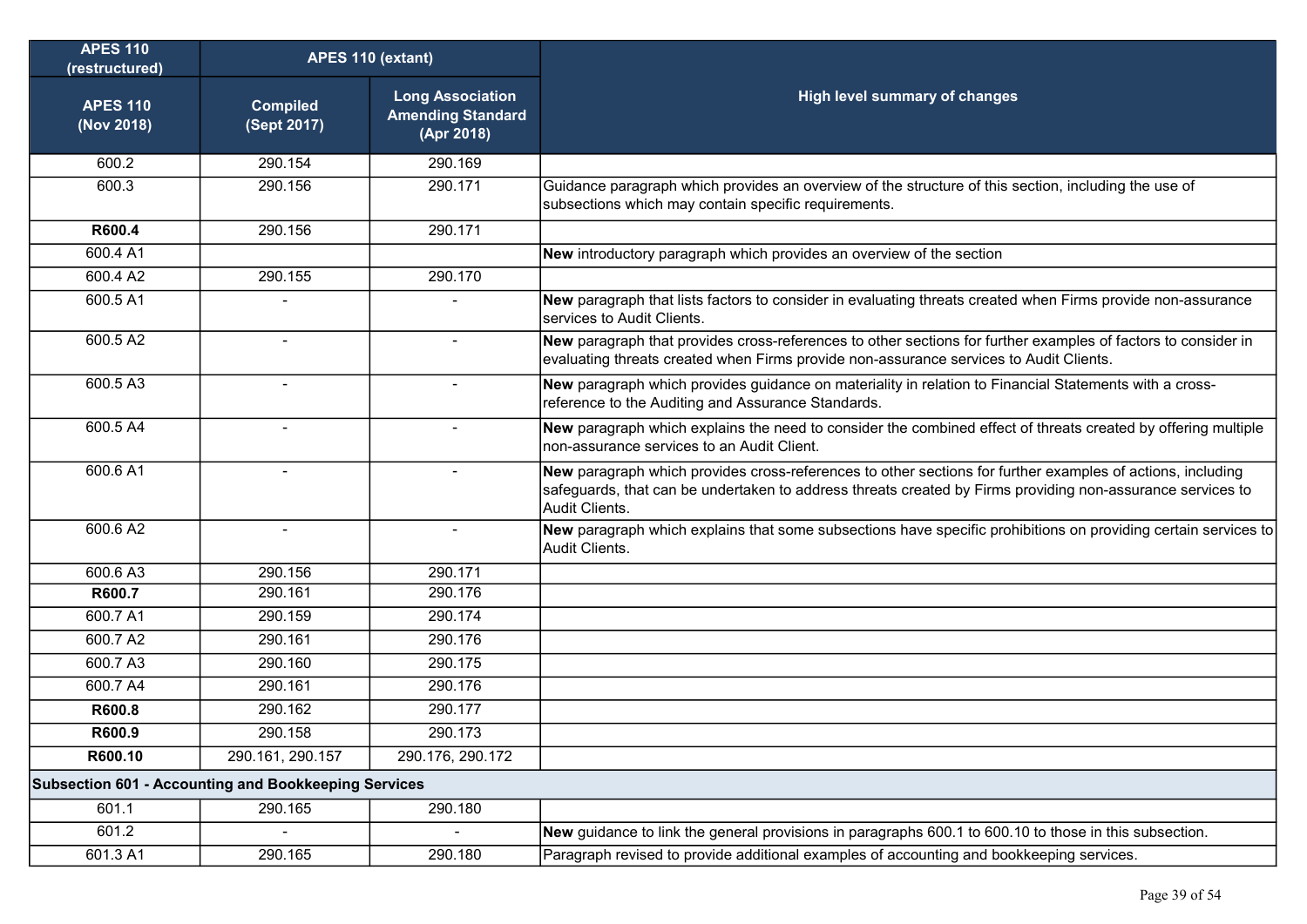| <b>APES 110</b><br>(restructured)          | APES 110 (extant)              |                                                                   |                                                                                                                                                                                                                                                          |
|--------------------------------------------|--------------------------------|-------------------------------------------------------------------|----------------------------------------------------------------------------------------------------------------------------------------------------------------------------------------------------------------------------------------------------------|
| <b>APES 110</b><br>(Nov 2018)              | <b>Compiled</b><br>(Sept 2017) | <b>Long Association</b><br><b>Amending Standard</b><br>(Apr 2018) | High level summary of changes                                                                                                                                                                                                                            |
| 601.3 A2                                   | 290.164                        | 290.179                                                           |                                                                                                                                                                                                                                                          |
| 601.3 A3                                   | 290.166                        | 290.181                                                           |                                                                                                                                                                                                                                                          |
| 601.3 A4                                   | 290.167                        | 290.182                                                           |                                                                                                                                                                                                                                                          |
| 601.4 A1                                   | 290.168                        | 290.183                                                           | List of examples in the guidance material has been revised.                                                                                                                                                                                              |
| R601.5                                     | 290.168                        | 290.183                                                           | Paragraph revised to strengthen the requirement that a Firm or Network Firm shall not provide bookkeeping<br>services to non-Public Interest Entity clients unless they are routine/mechanical in nature and the Firm<br>addresses any relevant threats. |
| 601.5 A1                                   | 290.168                        | 290.183                                                           | Guidance material has been revised to allow an 'appropriate reviewer' to perform a review.                                                                                                                                                               |
| R601.6                                     | 290.169                        | 290.184                                                           |                                                                                                                                                                                                                                                          |
| R601.7                                     | 290.170                        | 290.185                                                           |                                                                                                                                                                                                                                                          |
| Subsection 602 - Administrative Services   |                                |                                                                   |                                                                                                                                                                                                                                                          |
| 602.1                                      | 290.163, 290.147               | 290.178, 290.147                                                  |                                                                                                                                                                                                                                                          |
| 602.2                                      |                                |                                                                   | New guidance paragraph to link the general provisions in Section 600 to this subsection.                                                                                                                                                                 |
| 602.3 A1                                   | 290.163, 290.147               | 290.178, 290.147                                                  |                                                                                                                                                                                                                                                          |
| 602.3 A2                                   | 290.163                        | 290.178                                                           |                                                                                                                                                                                                                                                          |
| <b>Subsection 603 - Valuation Services</b> |                                |                                                                   |                                                                                                                                                                                                                                                          |
| 603.1                                      | 290.172                        | 290.187                                                           |                                                                                                                                                                                                                                                          |
| 603.2                                      |                                |                                                                   | New guidance paragraph to link the general provisions in Section 600 to this subsection.                                                                                                                                                                 |
| 603.3 A1                                   | 290.171                        | 290.186                                                           |                                                                                                                                                                                                                                                          |
| 603.3 A2                                   | 290.174                        | 290.189                                                           |                                                                                                                                                                                                                                                          |
| 603.3 A3                                   | 290.172                        | 290.187                                                           | Guidance revised to focus on evaluating the level of threats.                                                                                                                                                                                            |
| 603.3 A4                                   | 290.172                        | 290.87                                                            | Guidance material has been revised to allow an 'appropriate reviewer' to review the audit or valuation service<br>rather than a 'Member' as in the extant Code.                                                                                          |
| R603.4                                     | 290.175                        | 290.190                                                           |                                                                                                                                                                                                                                                          |
| 603.4 A1                                   | 290.173                        | 290.188                                                           |                                                                                                                                                                                                                                                          |
| R603.5                                     | 290.176                        | 290.191                                                           |                                                                                                                                                                                                                                                          |
| <b>Subsection 604 - Tax Services</b>       |                                |                                                                   |                                                                                                                                                                                                                                                          |
| 604.1                                      | 290.178                        | 290.193                                                           |                                                                                                                                                                                                                                                          |
| 604.2                                      |                                | $\sim$                                                            | New guidance paragraph explaining that the requirements and application material in Section 600 are<br>applicable to this subsection.                                                                                                                    |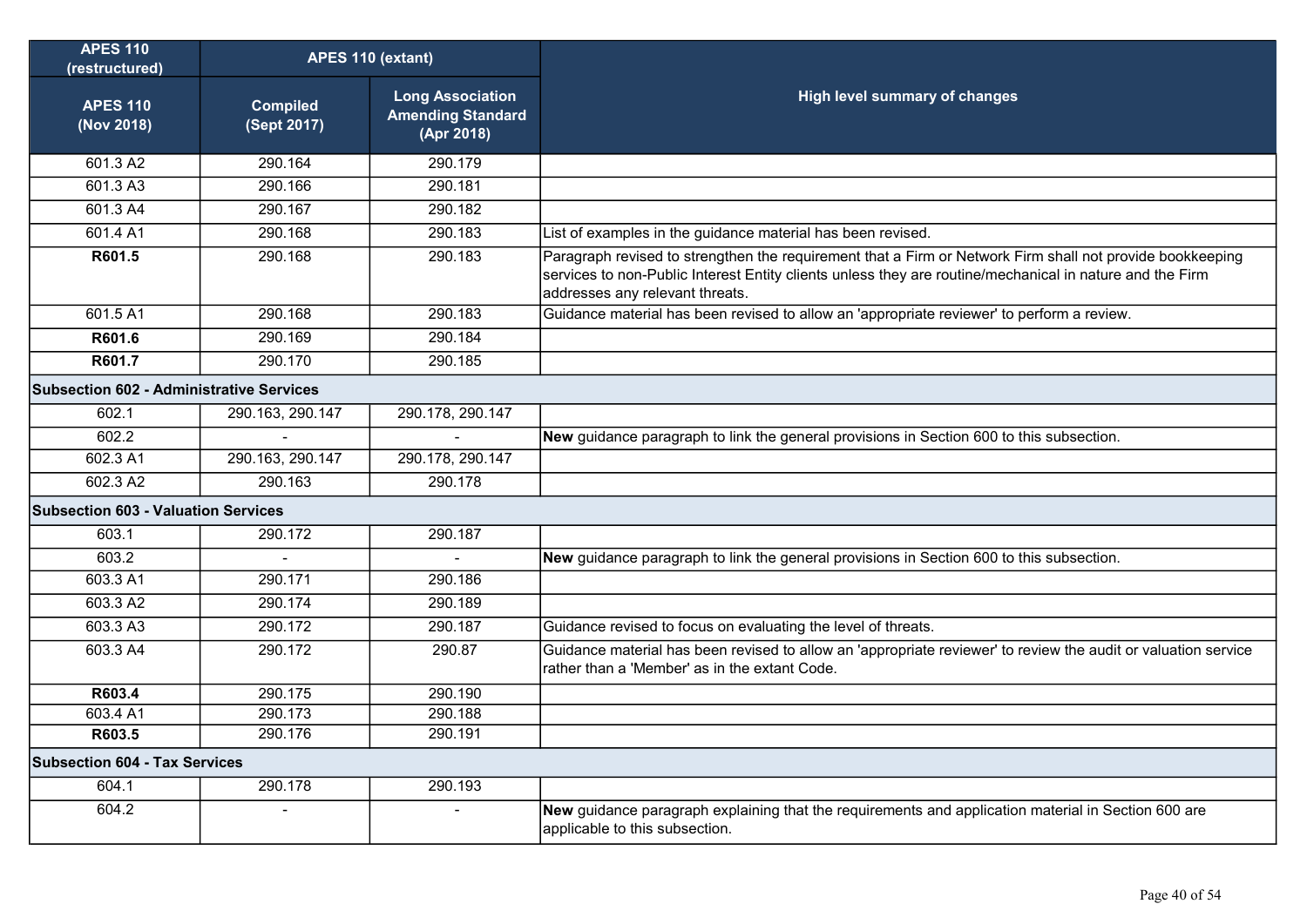| <b>APES 110</b><br>(restructured) | APES 110 (extant)              |                                                                   |                                                                                                                                                                                                                                                                                                              |
|-----------------------------------|--------------------------------|-------------------------------------------------------------------|--------------------------------------------------------------------------------------------------------------------------------------------------------------------------------------------------------------------------------------------------------------------------------------------------------------|
| <b>APES 110</b><br>(Nov 2018)     | <b>Compiled</b><br>(Sept 2017) | <b>Long Association</b><br><b>Amending Standard</b><br>(Apr 2018) | <b>High level summary of changes</b>                                                                                                                                                                                                                                                                         |
| 604.3 A1                          | 290.177                        | 290.192                                                           | Guidance material revised to specify that tax services include tax services involving valuations, which in the<br>extant Code was included within the category 'tax planning and other advisory services'.                                                                                                   |
| 604.3 A2                          | 290.178                        | 290.193                                                           |                                                                                                                                                                                                                                                                                                              |
| 604.4 A1                          | 290.179                        | 290.194                                                           |                                                                                                                                                                                                                                                                                                              |
| 604.4 A2                          | 290.179                        | 290.194                                                           |                                                                                                                                                                                                                                                                                                              |
| 604.4 A3                          | 290.179                        | 290.194                                                           |                                                                                                                                                                                                                                                                                                              |
| 604.5 A1                          | 290.180                        | 290.195                                                           | Guidance paragraph revised to specify its applicability to audits of all Audit Clients rather than for just for audits<br>of non-Public Interest Entity Audit Clients as in the extant Code.                                                                                                                 |
| 604.5 A2                          | 290.180                        | 290.195                                                           | Guidance paragraph revised to specify its applicability to audits of all Audit Clients rather than for just for audits<br>of non-Public Interest Entity Audit Clients as in the extant Code.                                                                                                                 |
| 604.5 A3                          | 290.180                        | 290.195                                                           | List of examples revised to remove consultation with third parties (which is not a safeguard in the restructured<br>Code) and to allow an 'appropriate reviewer' to review the work performed.                                                                                                               |
| R604.6                            | 290.181                        | 290.196                                                           |                                                                                                                                                                                                                                                                                                              |
| 604.6 A1                          | (290.180)                      | (290.180)                                                         | Guidance paragraph which provides an explanation on appropriate safeguards when preparing tax calculations<br>for Audit Clients that are Public Interest Entities where the amounts are immaterial to the Financial Statements.                                                                              |
| 604.7 A1                          | 290.183                        | 290.198                                                           | Guidance revised to explain tax planning services may create advocacy threats.                                                                                                                                                                                                                               |
| 604.7 A2                          | 290.182                        | 290.197                                                           |                                                                                                                                                                                                                                                                                                              |
| 604.7 A3                          | 290.183                        | 290.198                                                           |                                                                                                                                                                                                                                                                                                              |
| 604.7 A4                          | 290.184                        | 290.199                                                           | Guidance material revised to remove consultation with other tax professionals from the list of safeguards (as it<br>is not a safeguard in the restructured Code) and to allow an 'appropriate reviewer' to review the work performed<br>rather than a 'professional' not involved in providing that service. |
| R604.8                            | 290.185                        | 290.200                                                           |                                                                                                                                                                                                                                                                                                              |
| 604.9 A1                          |                                |                                                                   | New guidance paragraph to explain the threats applicable to tax services involving valuations.                                                                                                                                                                                                               |
| 604.9 A2                          | 290.186                        | 290.201                                                           |                                                                                                                                                                                                                                                                                                              |
| 604.9 A3                          | 290.186                        | 290.201                                                           |                                                                                                                                                                                                                                                                                                              |
| 604.9 A4                          | 290.186                        | 290.201                                                           | Guidance material has been revised to allow an 'appropriate reviewer' to review the audit work or the tax service<br>rather than a 'professional' as in the extant Code.                                                                                                                                     |
| 604.9 A5                          | 290.186                        | 290.201                                                           |                                                                                                                                                                                                                                                                                                              |
| 604.10 A1                         | 290.187                        | 290.202                                                           |                                                                                                                                                                                                                                                                                                              |
| 604.10 A2                         | 290.187                        | 290.202                                                           |                                                                                                                                                                                                                                                                                                              |
| 604.10 A3                         | 290.187                        | 290.202                                                           |                                                                                                                                                                                                                                                                                                              |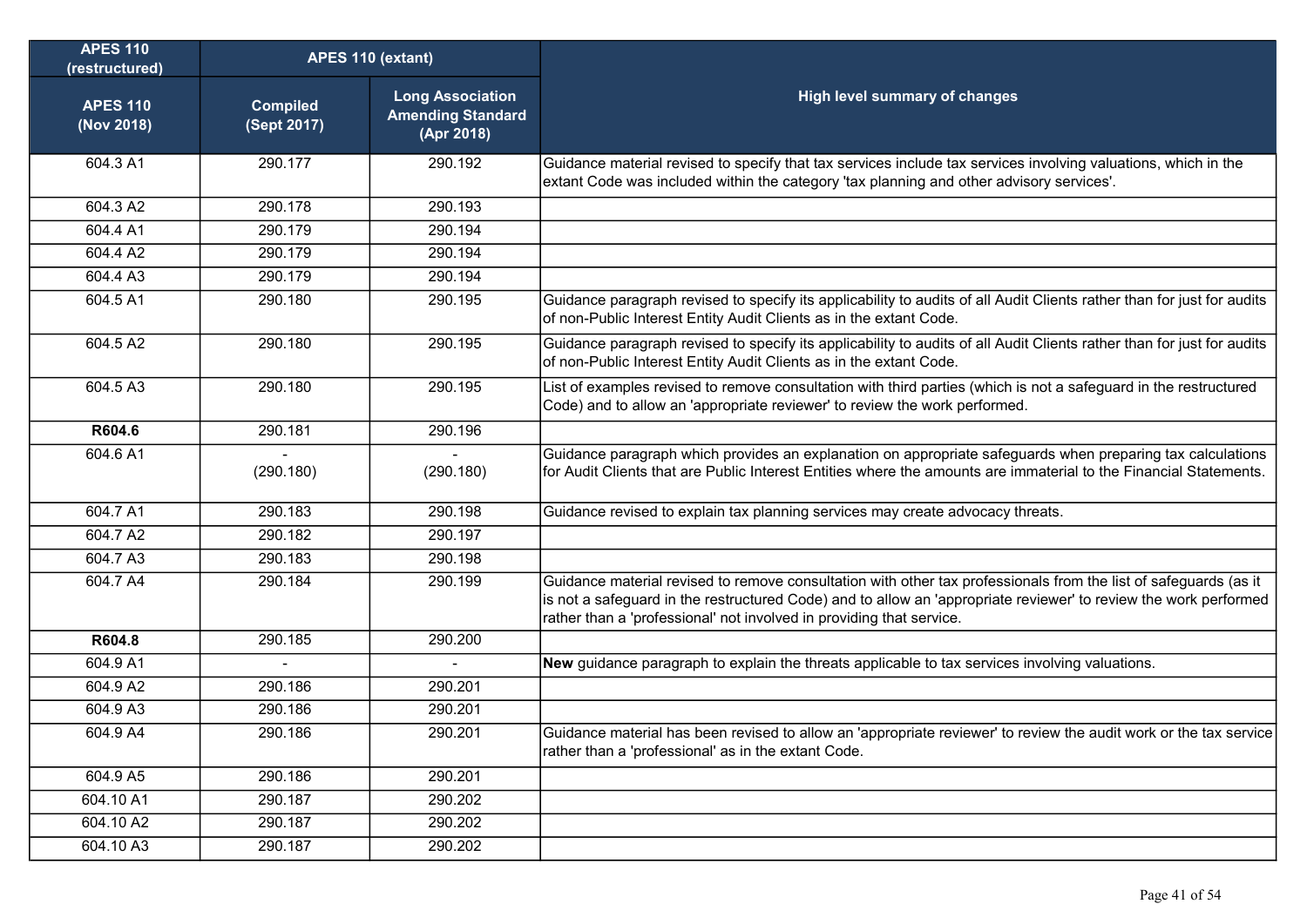| <b>APES 110</b><br>(restructured)                        | APES 110 (extant)              |                                                                   |                                                                                                                                                                                                                                                                                                              |
|----------------------------------------------------------|--------------------------------|-------------------------------------------------------------------|--------------------------------------------------------------------------------------------------------------------------------------------------------------------------------------------------------------------------------------------------------------------------------------------------------------|
| <b>APES 110</b><br>(Nov 2018)                            | <b>Compiled</b><br>(Sept 2017) | <b>Long Association</b><br><b>Amending Standard</b><br>(Apr 2018) | <b>High level summary of changes</b>                                                                                                                                                                                                                                                                         |
| 604.10 A4                                                | 290.187                        | 290.202                                                           | Guidance material revised to remove consultation with external tax professionals from the list of safeguards (as<br>it is not a safeguard in the restructured Code) and to allow an 'appropriate reviewer' to review the work<br>performed.                                                                  |
| R604.11                                                  | 290.188                        | 290.203                                                           |                                                                                                                                                                                                                                                                                                              |
| 604.11 A1                                                | 290.189                        | 290.204                                                           |                                                                                                                                                                                                                                                                                                              |
| 604.11 A2                                                | 290.188                        | 290.203                                                           |                                                                                                                                                                                                                                                                                                              |
| <b>Subsection 605 - Internal Audit Services</b>          |                                |                                                                   |                                                                                                                                                                                                                                                                                                              |
| 605.1                                                    | 290.191                        | 290.206                                                           |                                                                                                                                                                                                                                                                                                              |
| 605.2                                                    |                                |                                                                   | New guidance paragraph to link the general provisions in Section 600 to this subsection.<br>New footnote which refers to the prohibition in AUS 610 Using the Work of Internal Auditors in relation to<br>receiving direct assistance from the internal audit team.                                          |
| 605.3 A1                                                 | 290.190                        | 290.205                                                           |                                                                                                                                                                                                                                                                                                              |
| 605.3 A2                                                 | 290.190                        | 290.205                                                           |                                                                                                                                                                                                                                                                                                              |
| R605.4                                                   | 290.193                        | 290.208                                                           |                                                                                                                                                                                                                                                                                                              |
| 605.4 A1                                                 | 290.191                        | 290.206                                                           |                                                                                                                                                                                                                                                                                                              |
| 605.4 A2                                                 | 290.192                        | 290.207                                                           |                                                                                                                                                                                                                                                                                                              |
| 605.4 A3                                                 | 290.194                        | 290.209                                                           |                                                                                                                                                                                                                                                                                                              |
| 605.4 A4                                                 | 290.194                        | 290.209                                                           |                                                                                                                                                                                                                                                                                                              |
| 605.4 A5                                                 | 290.194                        | 290.209                                                           |                                                                                                                                                                                                                                                                                                              |
| R605.5                                                   | 290.195                        | 290.210                                                           |                                                                                                                                                                                                                                                                                                              |
| Subsection 606 - Information Technology Systems Services |                                |                                                                   |                                                                                                                                                                                                                                                                                                              |
| 606.1                                                    | 290.196                        | 290.211                                                           |                                                                                                                                                                                                                                                                                                              |
| 606.2                                                    |                                |                                                                   | New guidance paragraph to link the general provisions in Section 600 to this subsection.                                                                                                                                                                                                                     |
| 606.3 A1                                                 | 290.196                        | 290.211                                                           |                                                                                                                                                                                                                                                                                                              |
| 606.3 A2                                                 | 290.197                        | 290.212                                                           |                                                                                                                                                                                                                                                                                                              |
| R606.4                                                   | 290.198, 290.199               | 290.213, 290.214                                                  | Paragraphs revised to strengthen the guidance material on the required actions of the client that the Firm must<br>be satisfied with when providing IT services to a requirement, and to specify it applies to all Audit Clients not<br>just non-Public Interest Entity Audit Clients as in the extant Code. |
| 606.4 A1                                                 |                                | $\blacksquare$                                                    | New guidance material which provides examples of factors relevant to evaluating the level of self-review threats<br>created by providing IT services to an Audit Client.                                                                                                                                     |
| 606.4 A2                                                 | 290.200                        | 290.215                                                           | Guidance material has been revised to allow a professional to perform the service if they are not part of the<br>Audit Team, rather than having the service reviewed by a Member who is not an Audit Team member as in the<br>extant Code.                                                                   |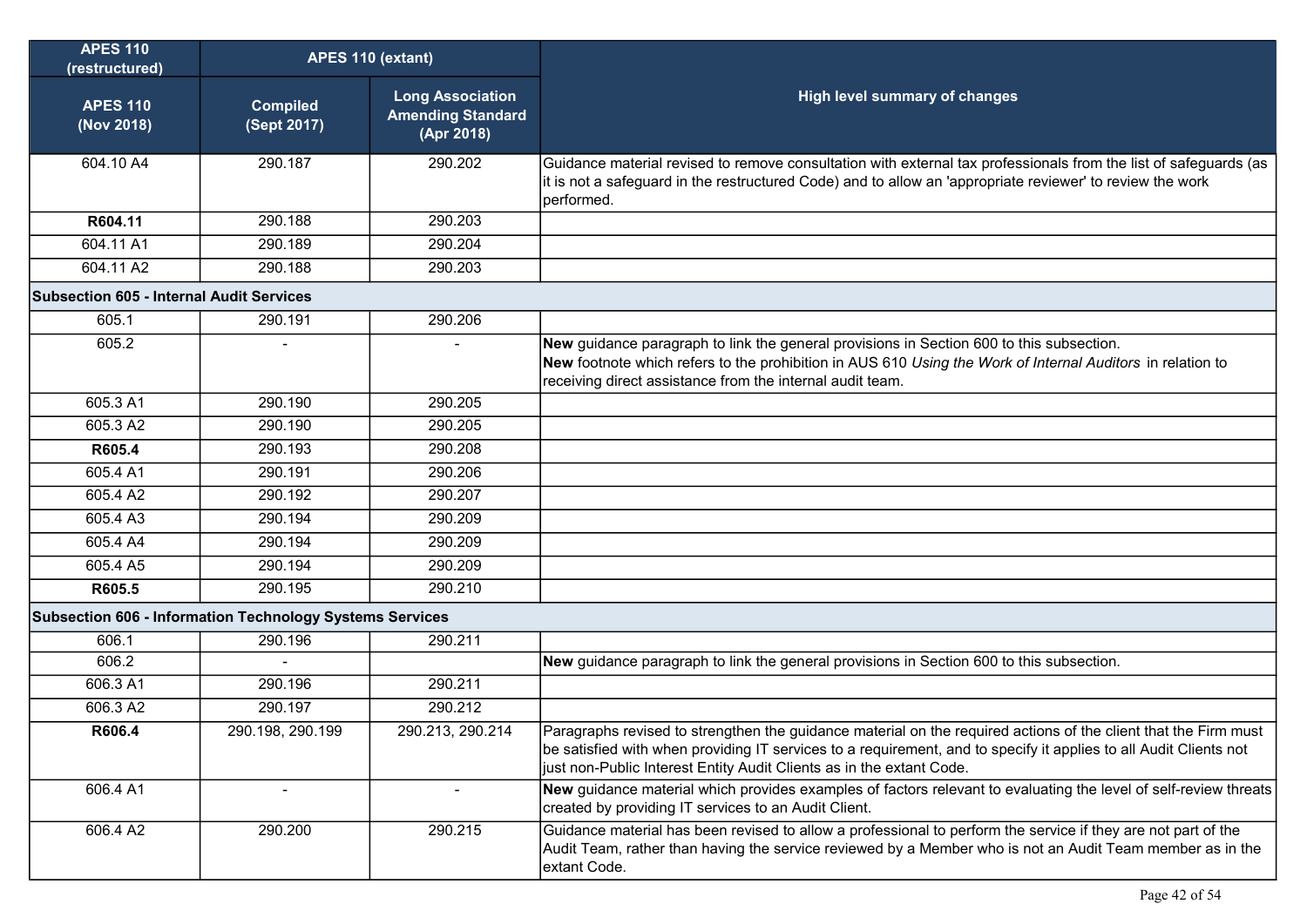| <b>APES 110</b><br>(restructured)                   | APES 110 (extant)              |                                                                   |                                                                                                                                                                                                             |
|-----------------------------------------------------|--------------------------------|-------------------------------------------------------------------|-------------------------------------------------------------------------------------------------------------------------------------------------------------------------------------------------------------|
| <b>APES 110</b><br>(Nov 2018)                       | <b>Compiled</b><br>(Sept 2017) | <b>Long Association</b><br><b>Amending Standard</b><br>(Apr 2018) | High level summary of changes                                                                                                                                                                               |
| R606.5                                              | 290.201                        | 290.216                                                           |                                                                                                                                                                                                             |
| <b>Subsection 607 - Litigation Support Services</b> |                                |                                                                   |                                                                                                                                                                                                             |
| 607.1                                               | 290.202                        | 290.217                                                           |                                                                                                                                                                                                             |
| 607.2                                               | $\mathbf{r}$                   | $\overline{a}$                                                    | New guidance paragraph to link the general provisions in Section 600 to this subsection.                                                                                                                    |
| 607.3 A1                                            | 290.202                        | 290.217                                                           |                                                                                                                                                                                                             |
| 607.3 A2                                            | 290.205                        | 290.220                                                           | Guidance paragraph which provides examples of factors relevant to evaluating the level of self-review and<br>advocacy threats created by providing litigation support services to an Audit Client.          |
| 607.3 A3                                            | $\overline{a}$<br>(290.205)    | $\sim$<br>(290.220)                                               | Guidance material revised to include a safeguard which was applicable to Legal Services under the extant<br>Code.                                                                                           |
| 607.3 A4                                            | 290.203                        | 290.218                                                           |                                                                                                                                                                                                             |
| <b>Subsection 608 - Legal Services</b>              |                                |                                                                   |                                                                                                                                                                                                             |
| 608.1                                               | 290.204                        | 290.219                                                           |                                                                                                                                                                                                             |
| 608.2                                               |                                |                                                                   | New guidance paragraph explaining that the requirements and application material in Section 600 are<br>applicable to this subsection.                                                                       |
| 608.3 A1                                            | 290.204                        | 290.219                                                           |                                                                                                                                                                                                             |
| 608.4 A1                                            | 290.204                        | 290.219                                                           | Guidance paragraph revised to include new examples of legal advisory services including supporting an Audit<br>Client in executing a transaction, legal due diligence and restructuring.                    |
| 608.4 A2                                            | 290.205                        | 290.220                                                           | Guidance revised to focus on evaluating the level of threats rather than what may cause threats to occur.                                                                                                   |
| 608.4 A3                                            | 290.205                        | 290.220                                                           | Guidance material has been revised to allow an appropriate reviewer to review the work or service provided,<br>rather than having a professional provide advice to the Audit Team as per the extant Code.   |
| R608.5                                              | 290.208                        | 290.223                                                           |                                                                                                                                                                                                             |
| 608.5 A1                                            | 290.208                        | 290.223                                                           |                                                                                                                                                                                                             |
| R608.6                                              | 290.206                        | 290.221                                                           |                                                                                                                                                                                                             |
| 608.6 A1                                            | 290.207                        | 290.222                                                           | Guidance material has been revised to allow an appropriate reviewer to review the work or service provided,<br>rather than having the professional provide advice to the Audit Team as per the extant Code. |
| <b>Subsection - 609 Recruiting Services</b>         |                                |                                                                   |                                                                                                                                                                                                             |
| 609.1                                               | 290.209                        | 290.224                                                           |                                                                                                                                                                                                             |
| 609.2                                               |                                |                                                                   | New guidance paragraph to link the general provisions in Section 600 to this subsection.                                                                                                                    |
| 609.3 A1                                            | $\overline{a}$                 | $\sim$                                                            | New guidance paragraph which provides examples of recruiting services.                                                                                                                                      |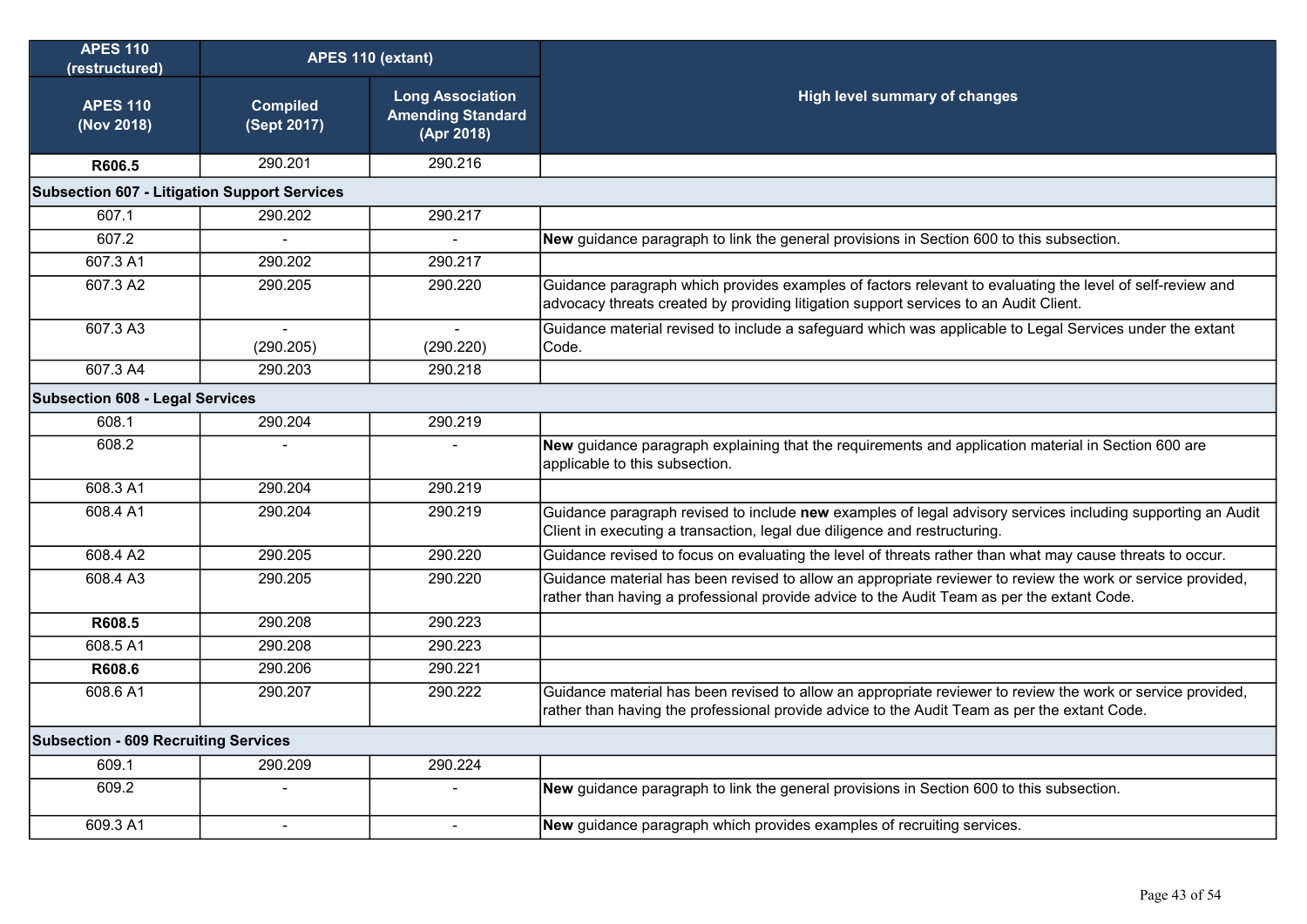| <b>APES 110</b><br>(restructured)                  | APES 110 (extant)              |                                                                   |                                                                                                                                                                                                                                                                                  |
|----------------------------------------------------|--------------------------------|-------------------------------------------------------------------|----------------------------------------------------------------------------------------------------------------------------------------------------------------------------------------------------------------------------------------------------------------------------------|
| <b>APES 110</b><br>(Nov 2018)                      | <b>Compiled</b><br>(Sept 2017) | <b>Long Association</b><br><b>Amending Standard</b><br>(Apr 2018) | <b>High level summary of changes</b>                                                                                                                                                                                                                                             |
| 609.3 A2                                           | 290.209                        | 290.224                                                           | Paragraph revised to remove the statement that the Firm's personnel shall not assume a management<br>responsibility when providing recruiting services to an Audit Client. This requirement is now covered in<br>paragraph R600.7 which applies to this subsection.              |
| R609.4                                             | $\blacksquare$                 | $\overline{\phantom{a}}$                                          | New requirement that sets out prerequisite client responsibilities when a Firm or Network Firm provides<br>recruiting services to Audit Clients.                                                                                                                                 |
| 609.5 A1                                           | 290.209                        | 290.224                                                           | Guidance material revised to include a new factor in evaluating the level of threats when providing recruiting<br>services.                                                                                                                                                      |
| 609.5 A2                                           |                                |                                                                   | New guidance paragraph which provides an example of a relevant safeguard when providing recruiting services<br>to an Audit Client (i.e. using a professional who is not part of the Audit Team to perform the service).                                                          |
| R609.6                                             | 290.209                        | 290.224                                                           |                                                                                                                                                                                                                                                                                  |
| R609.7                                             | 290.210                        | 290.225                                                           | Requirement for a Firm to not provide recruiting services to a Public Interest Entity Audit Client for the<br>recruitment of Directors, Officers or a member of senior management who can influence the Financial<br>Statements has been expanded to apply to ALL Audit Clients. |
| <b>Subsection 610 - Corporate Finance Services</b> |                                |                                                                   |                                                                                                                                                                                                                                                                                  |
| 610.1                                              | 290.211                        | 290.226                                                           |                                                                                                                                                                                                                                                                                  |
| 610.2                                              |                                |                                                                   | New guidance paragraph to link the general provisions in Section 600 to this subsection.                                                                                                                                                                                         |
| 610.3 A1                                           | 290.211, 290.212               | 290.226, 290.227                                                  |                                                                                                                                                                                                                                                                                  |
| 610.3 A2                                           | 290.212                        | 290.227                                                           |                                                                                                                                                                                                                                                                                  |
| 610.3 A3                                           | 290.212                        | 290.227                                                           | Guidance material has been revised to allow a professional to review the work or service provided, rather than<br>having the professional provide advice to the Audit Team as per the extant Code.                                                                               |
| R610.4                                             | 290.214                        | 290.229                                                           |                                                                                                                                                                                                                                                                                  |
| R610.5                                             | 290.213                        | 290.228                                                           |                                                                                                                                                                                                                                                                                  |
|                                                    |                                |                                                                   | Section 800 Reports on Special Purpose Financial Statements that Include a Restriction on Use and Distribution (Audit and Review Engagements)                                                                                                                                    |
| 800.1                                              |                                |                                                                   | New introductory paragraph to remind Firms of their obligation to comply with the fundamental principles and<br>apply the conceptual framework set out in Section 120.                                                                                                           |
| 800.2                                              | 290.500                        | $\overline{\phantom{a}}$                                          | New guidance included on the use of the term 'eligible audit engagement'.                                                                                                                                                                                                        |
| R800.3                                             | 290.501, 290.502               | $\blacksquare$                                                    |                                                                                                                                                                                                                                                                                  |
| 800.3 A1                                           | 290.501                        | $\blacksquare$                                                    |                                                                                                                                                                                                                                                                                  |
| R800.4                                             | 290.502                        | $\blacksquare$                                                    |                                                                                                                                                                                                                                                                                  |
| 800.4 A1                                           | 290.502                        | $\blacksquare$                                                    |                                                                                                                                                                                                                                                                                  |
| R800.5                                             | 290.500, 290.2, 290.504        | $\overline{\phantom{a}}$                                          |                                                                                                                                                                                                                                                                                  |
| R800.6                                             | 290.503                        | $\blacksquare$                                                    |                                                                                                                                                                                                                                                                                  |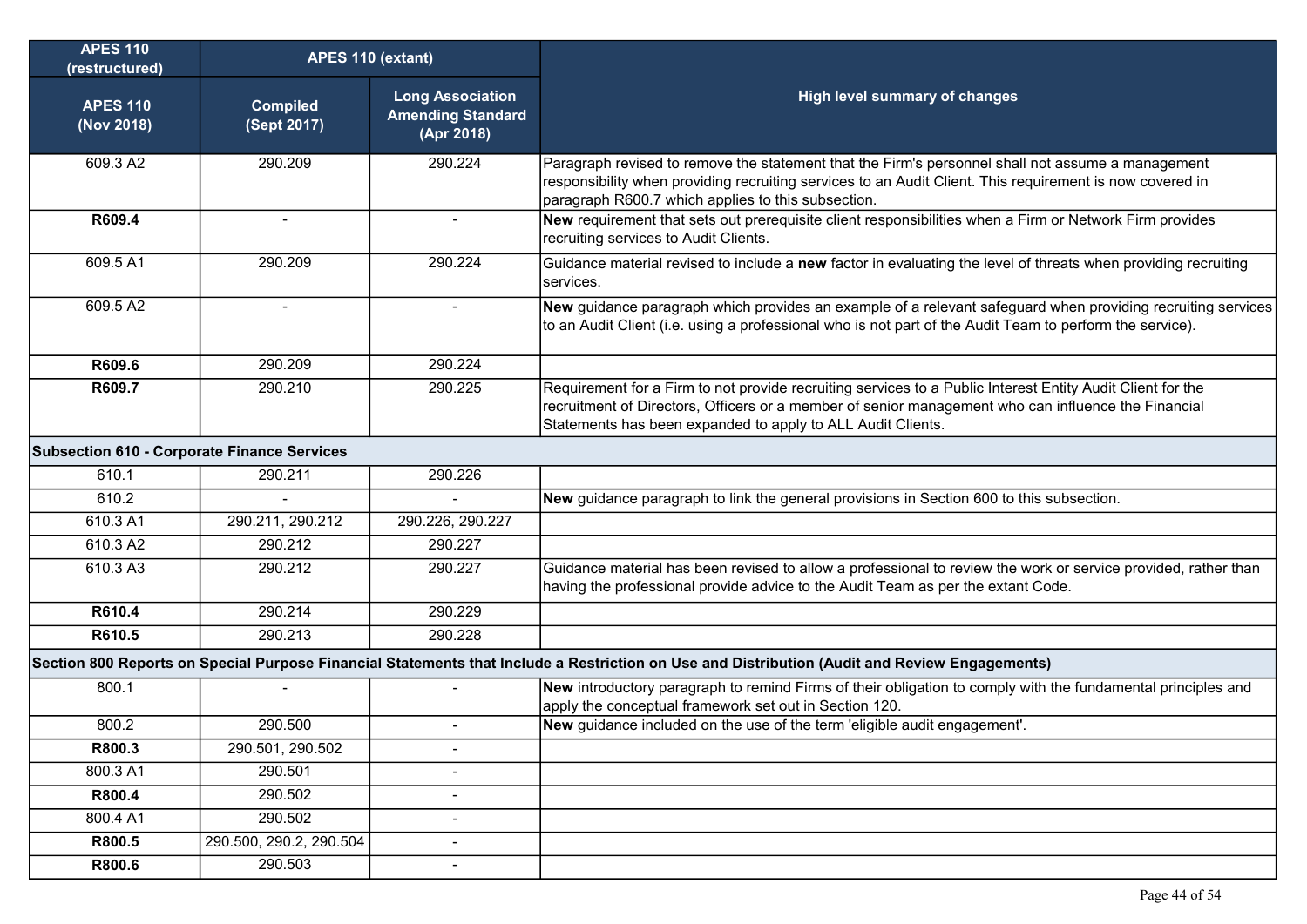| <b>APES 110</b><br>(restructured) | APES 110 (extant)                                                                        |                                                                   |                                                                                                                                                                                                                                                                                                                                                                                                                         |
|-----------------------------------|------------------------------------------------------------------------------------------|-------------------------------------------------------------------|-------------------------------------------------------------------------------------------------------------------------------------------------------------------------------------------------------------------------------------------------------------------------------------------------------------------------------------------------------------------------------------------------------------------------|
| <b>APES 110</b><br>(Nov 2018)     | <b>Compiled</b><br>(Sept 2017)                                                           | <b>Long Association</b><br><b>Amending Standard</b><br>(Apr 2018) | <b>High level summary of changes</b>                                                                                                                                                                                                                                                                                                                                                                                    |
| R800.7                            | 290.505                                                                                  |                                                                   |                                                                                                                                                                                                                                                                                                                                                                                                                         |
| R800.8                            | 290.506                                                                                  |                                                                   |                                                                                                                                                                                                                                                                                                                                                                                                                         |
| R800.9                            | 290.507                                                                                  | $\blacksquare$                                                    |                                                                                                                                                                                                                                                                                                                                                                                                                         |
| R800.10                           | 290.508, 290.509                                                                         |                                                                   |                                                                                                                                                                                                                                                                                                                                                                                                                         |
| 800.10 A1                         | 290.509                                                                                  | $\blacksquare$                                                    |                                                                                                                                                                                                                                                                                                                                                                                                                         |
| R800.11                           | 290.510                                                                                  | $\overline{\phantom{a}}$                                          |                                                                                                                                                                                                                                                                                                                                                                                                                         |
| R800.12                           | 290.512                                                                                  | $\blacksquare$                                                    |                                                                                                                                                                                                                                                                                                                                                                                                                         |
| R800.13                           | 290.513                                                                                  |                                                                   |                                                                                                                                                                                                                                                                                                                                                                                                                         |
| R800.14                           | 290.514                                                                                  | $\blacksquare$                                                    |                                                                                                                                                                                                                                                                                                                                                                                                                         |
|                                   | 290.511                                                                                  |                                                                   | The extant paragraph has been removed as it is a general statement about applying safeguards to address<br>threats to Independence which is now covered by Section 120 The Conceptual Framework.                                                                                                                                                                                                                        |
|                                   | Part 4B - Independence for Assurance Engagements Other Than Audit and Review Engagements |                                                                   |                                                                                                                                                                                                                                                                                                                                                                                                                         |
|                                   |                                                                                          |                                                                   | Section 900 Applying the Conceptual Framework to Independence for Assurance Engagements Other Than Audit and Review Engagements                                                                                                                                                                                                                                                                                         |
| 900.1                             | 291.1                                                                                    |                                                                   | New guidance material which provides examples of Assurance Engagements.                                                                                                                                                                                                                                                                                                                                                 |
| 900.2                             |                                                                                          |                                                                   | New guidance to explain that in Part 4B the term 'Member' refers to individual Members in Public Practice and                                                                                                                                                                                                                                                                                                           |
|                                   |                                                                                          |                                                                   | their Firms.                                                                                                                                                                                                                                                                                                                                                                                                            |
| 900.3                             | 291.11                                                                                   | $\blacksquare$                                                    | Paragraph revised to explain the responsibilities of individual Members in Public Practice and their Firms.                                                                                                                                                                                                                                                                                                             |
| 900.4                             | 291.5                                                                                    |                                                                   | The definition of Independence has been revised so that the description of Independence in appearance does<br>not include the words 'weighing all the specific facts and circumstances', which is now included in the term<br>'reasonable and informed third party'.<br>New paragraph which states that references to an individual/Firm as 'independent' means they have complied<br>with the provisions of this Part. |
| 900.5                             | 291.4, 291.8<br>(291.6, 291.9, 291.100)                                                  |                                                                   |                                                                                                                                                                                                                                                                                                                                                                                                                         |
| 900.6                             | 291.7, 291.8<br>(291.6, 291.9, 291.100)                                                  | $\blacksquare$                                                    | Paragraph revised to remove statement that different circumstances may be relevant to addressing threats and<br>it is impossible to define every situation that creates threats and specify appropriate action. This is now covered<br>by paragraph 120.1 and is not duplicated in Part 4B.                                                                                                                             |
| 900.7                             | 291.2, 291.12                                                                            | $\overline{\phantom{a}}$                                          |                                                                                                                                                                                                                                                                                                                                                                                                                         |
| 900.8                             | 291.13                                                                                   | $\overline{\phantom{a}}$                                          |                                                                                                                                                                                                                                                                                                                                                                                                                         |
| 900.9                             | 291.14                                                                                   | $\blacksquare$                                                    |                                                                                                                                                                                                                                                                                                                                                                                                                         |
| 900.10                            | 291.15                                                                                   | $\overline{\phantom{a}}$                                          |                                                                                                                                                                                                                                                                                                                                                                                                                         |
| 900.11                            | 291.16                                                                                   | $\overline{\phantom{a}}$                                          |                                                                                                                                                                                                                                                                                                                                                                                                                         |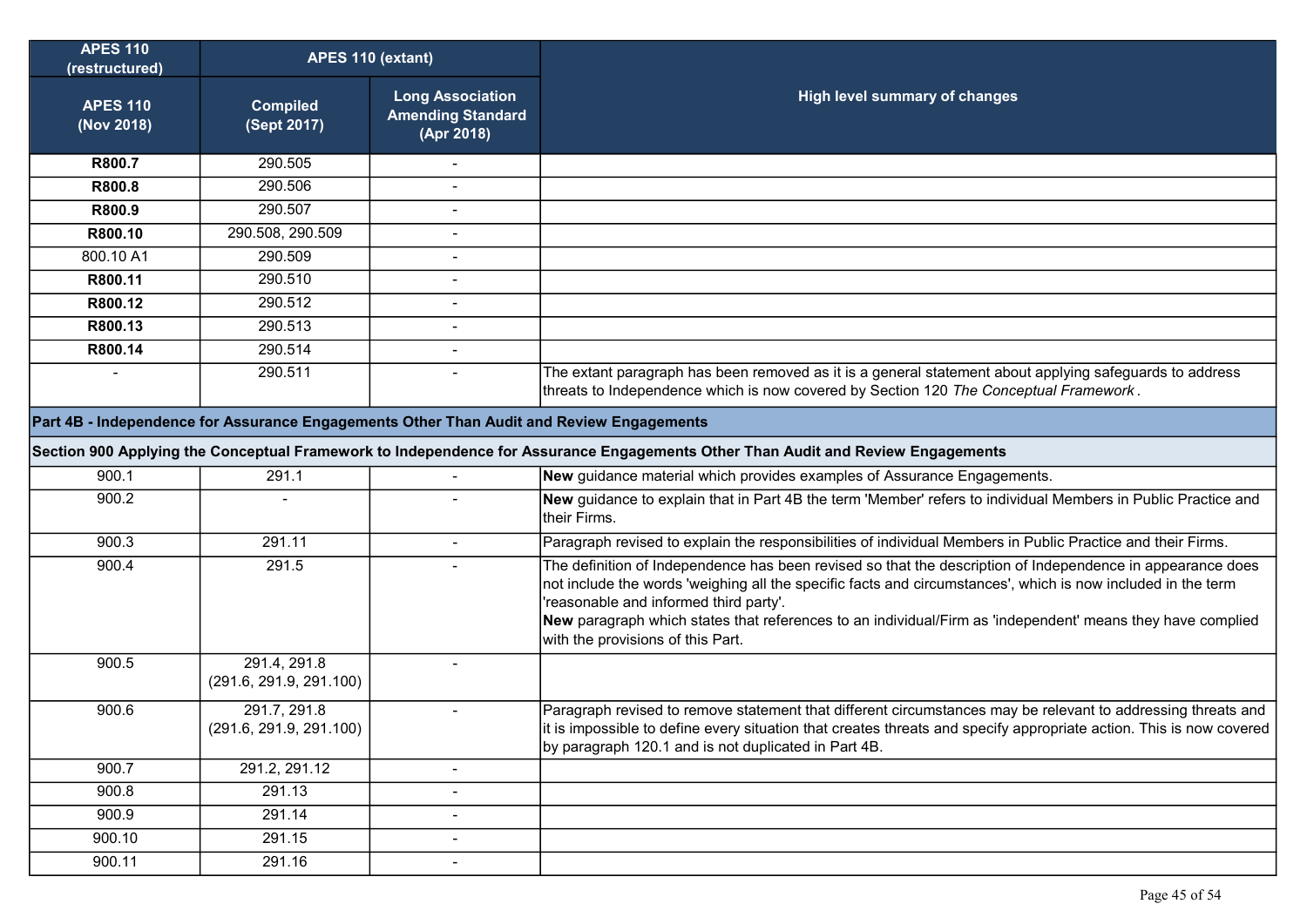| <b>APES 110</b><br>(restructured) | APES 110 (extant)              |                                                                   |                                                                                                                                                                                                                                                                                                                                        |
|-----------------------------------|--------------------------------|-------------------------------------------------------------------|----------------------------------------------------------------------------------------------------------------------------------------------------------------------------------------------------------------------------------------------------------------------------------------------------------------------------------------|
| <b>APES 110</b><br>(Nov 2018)     | <b>Compiled</b><br>(Sept 2017) | <b>Long Association</b><br><b>Amending Standard</b><br>(Apr 2018) | High level summary of changes                                                                                                                                                                                                                                                                                                          |
| AUST 900.11.1                     | AUST 291.16.1                  |                                                                   |                                                                                                                                                                                                                                                                                                                                        |
| 900.12                            | 291.1, 291.21                  | L.                                                                |                                                                                                                                                                                                                                                                                                                                        |
| 900.13                            | 291.1                          | $\blacksquare$                                                    |                                                                                                                                                                                                                                                                                                                                        |
| R900.14                           | 291.3                          | $\overline{a}$                                                    |                                                                                                                                                                                                                                                                                                                                        |
| R900.15                           | 291.6                          | $\overline{\phantom{a}}$                                          |                                                                                                                                                                                                                                                                                                                                        |
| <b>AUST R900.15.1</b>             | AUST 291.10.1                  | Ĭ.                                                                |                                                                                                                                                                                                                                                                                                                                        |
| R900.16                           | 291.3, 291.27                  | $\blacksquare$                                                    |                                                                                                                                                                                                                                                                                                                                        |
| 900.16 A1                         |                                | $\blacksquare$                                                    | New guidance paragraph which provides a cross-reference to paragraphs that discuss Network Firms.                                                                                                                                                                                                                                      |
| R900.17                           | 291.3                          | $\blacksquare$                                                    |                                                                                                                                                                                                                                                                                                                                        |
| R900.18                           | 291.17                         | $\overline{a}$                                                    |                                                                                                                                                                                                                                                                                                                                        |
| R900.19                           | 291.19, 291.101                | $\overline{\phantom{a}}$                                          |                                                                                                                                                                                                                                                                                                                                        |
| 900.19 A1                         | 291.18, 291.101                | $\overline{a}$                                                    |                                                                                                                                                                                                                                                                                                                                        |
| R900.20                           | 291.20                         | $\sim$                                                            |                                                                                                                                                                                                                                                                                                                                        |
| 900.21 A1                         | 291.28                         | $\blacksquare$                                                    |                                                                                                                                                                                                                                                                                                                                        |
| R900.30                           | 291.30                         | $\blacksquare$                                                    |                                                                                                                                                                                                                                                                                                                                        |
| 900.30 A1                         | 291.30                         | $\blacksquare$                                                    |                                                                                                                                                                                                                                                                                                                                        |
| R900.31                           | 291.31                         | $\sim$                                                            |                                                                                                                                                                                                                                                                                                                                        |
| R900.32                           | 291.32                         | $\blacksquare$                                                    |                                                                                                                                                                                                                                                                                                                                        |
| 900.32 A1                         | 291.32                         | $\overline{a}$                                                    | Guidance paragraph revised to reflect the new definition of safeguards, with the provision of a new safeguard<br>(having an appropriate reviewer review the assurance and non-assurance work) which replaces extant<br>safeguards (where a Member completes the review or another Firm is engaged to review or reperform the<br>work). |
| R900.33                           | 291.32                         | $\blacksquare$                                                    |                                                                                                                                                                                                                                                                                                                                        |
| R900.40                           | 291.29                         | Ĭ.                                                                |                                                                                                                                                                                                                                                                                                                                        |
| 900.40 A1                         | 291.29                         | $\overline{a}$                                                    |                                                                                                                                                                                                                                                                                                                                        |
| R900.50                           | 291.33                         | $\blacksquare$                                                    |                                                                                                                                                                                                                                                                                                                                        |
| R900.51                           | 291.34                         | $\blacksquare$                                                    |                                                                                                                                                                                                                                                                                                                                        |
| R900.52                           | 291.35                         | $\overline{\phantom{a}}$                                          |                                                                                                                                                                                                                                                                                                                                        |
| R900.53                           | 291.36                         | $\overline{a}$                                                    |                                                                                                                                                                                                                                                                                                                                        |
| R900.54                           | 291.37                         | $\blacksquare$                                                    |                                                                                                                                                                                                                                                                                                                                        |
| R900.55                           | 291.37                         | $\blacksquare$                                                    |                                                                                                                                                                                                                                                                                                                                        |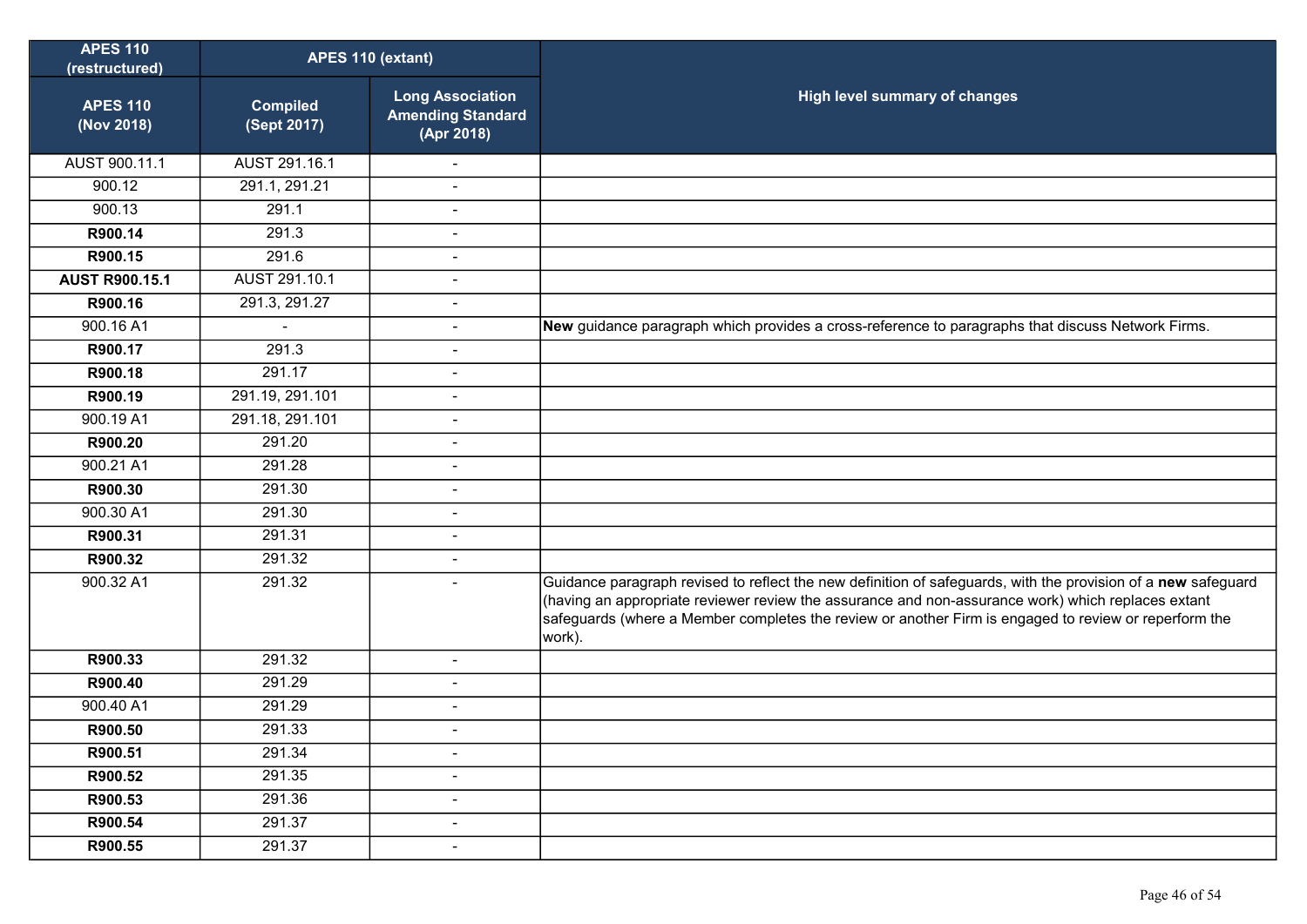| <b>APES 110</b><br>(restructured) | APES 110 (extant)              |                                                                   |                                                                                                                                                                                                                                                                                                                          |
|-----------------------------------|--------------------------------|-------------------------------------------------------------------|--------------------------------------------------------------------------------------------------------------------------------------------------------------------------------------------------------------------------------------------------------------------------------------------------------------------------|
| <b>APES 110</b><br>(Nov 2018)     | <b>Compiled</b><br>(Sept 2017) | <b>Long Association</b><br><b>Amending Standard</b><br>(Apr 2018) | High level summary of changes                                                                                                                                                                                                                                                                                            |
| $\blacksquare$                    | 291.102                        |                                                                   | The extant paragraph has ben removed as it refers to Interpretation 2005-1 which is not included in the<br>restructured Code.                                                                                                                                                                                            |
| <b>Section 905 Fees</b>           |                                |                                                                   |                                                                                                                                                                                                                                                                                                                          |
| 905.1                             | $\overline{\phantom{a}}$       |                                                                   | New introductory paragraph to remind Firms of their obligation to comply with the fundamental principles and<br>apply the conceptual framework set out in Section 120.                                                                                                                                                   |
| 905.2                             |                                |                                                                   | New paragraph which sets out threats created by the level of fees and other types of remuneration. Also notes<br>that this section sets out the provisions relevant to the application of the conceptual framework when these<br>threats are created.                                                                    |
| 905.3 A1                          | 291.148                        | 291.152                                                           |                                                                                                                                                                                                                                                                                                                          |
| 905.3 A2                          | 291.148                        | 291.152                                                           |                                                                                                                                                                                                                                                                                                                          |
| 905.3 A3                          | 291.148                        | 291.152                                                           | List of examples revised to remove consultation with third parties (which is not considered to be a safeguard in<br>the restructured Code) and to further explain that reducing dependence on an Assurance Client can be<br>achieved by increasing the client base.                                                      |
| 905.3 A4                          | 291.149                        | 291.153                                                           |                                                                                                                                                                                                                                                                                                                          |
| 905.3 A5                          | 291.149                        | 291.153                                                           | Guidance revised to provide a list of examples of actions that might be safeguards including reducing<br>dependence on an Assurance Client by increasing the client base of the partner and allowing an 'appropriate<br>reviewer' to review the work of the Assurance Team rather than a 'Member' as in the extant Code. |
| 905.4 A1                          | 291.150                        | 291.154                                                           | Guidance material revised to explain that the provisions in Section 911 Loans and Guarantees might apply to<br>significant fees not paid before the assurance report is issued.                                                                                                                                          |
| 905.4 A2                          | 291.150                        | 291.154                                                           | Guidance revised to allow an 'appropriate reviewer' to review the work performed rather than a review by a<br>'Member' as in the extant Code.<br>New safeguard included (obtaining partial payment of fees).                                                                                                             |
| R905.5                            | 291.150                        | 291.154                                                           |                                                                                                                                                                                                                                                                                                                          |
| 905.6 A1                          | 291.151                        | 291.155                                                           |                                                                                                                                                                                                                                                                                                                          |
| R905.7                            | 291.152                        | 291.156                                                           |                                                                                                                                                                                                                                                                                                                          |
| R905.8                            | 291.153                        | 290.157                                                           |                                                                                                                                                                                                                                                                                                                          |
| 905.9 A1                          | $\blacksquare$                 | $\sim$                                                            | A new guidance paragraph which explains that self-interest threats may be created even if charging a<br>Contingent Fee is not precluded.                                                                                                                                                                                 |
| 905.9 A2                          | 291.154                        | 291.158                                                           | A new factor has been added in evaluating threats in the restructured Code, i.e. 'disclosure to intended users of<br>the work performed by the Firm and basis of remuneration'.                                                                                                                                          |
| 905.9 A3                          | 291.154                        | 291.158                                                           | Guidance material revised to allow an 'appropriate reviewer' to review the work instead of a 'Member' as in the<br>extant Code, and the inclusion of a new safeguard (obtain an advance written agreement from client regarding<br>the basis of remuneration).                                                           |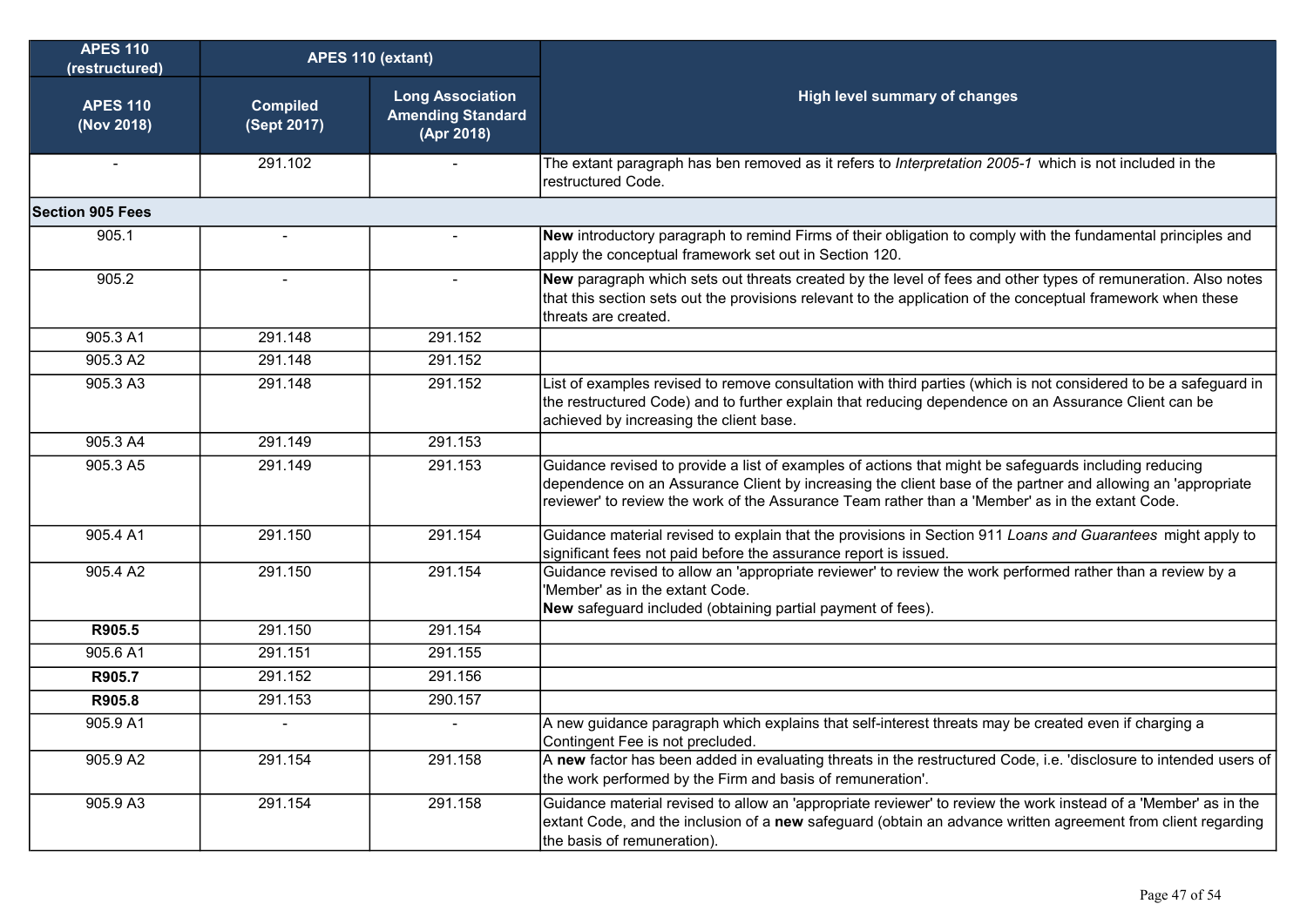| <b>APES 110</b><br>(restructured)                  |                                | APES 110 (extant)                                                 |                                                                                                                                                                                                                   |
|----------------------------------------------------|--------------------------------|-------------------------------------------------------------------|-------------------------------------------------------------------------------------------------------------------------------------------------------------------------------------------------------------------|
| <b>APES 110</b><br>(Nov 2018)                      | <b>Compiled</b><br>(Sept 2017) | <b>Long Association</b><br><b>Amending Standard</b><br>(Apr 2018) | High level summary of changes                                                                                                                                                                                     |
| <b>Section 906 Gifts and Hospitality</b>           |                                |                                                                   |                                                                                                                                                                                                                   |
| 906.1                                              | $\blacksquare$                 |                                                                   | New introductory paragraph to remind Firms of their obligation to comply with the fundamental principles and<br>apply the conceptual framework set out in Section 120.                                            |
| 906.2                                              | 291.155                        |                                                                   |                                                                                                                                                                                                                   |
| R906.3                                             | 291.155                        |                                                                   |                                                                                                                                                                                                                   |
| 906.3 A1                                           |                                |                                                                   | New application material which cross-references to applicable requirements in Section 340 which apply if the<br>Firm or Assurance Team member is offering or accepting an Inducement from an Assurance Client.    |
| 906.3 A2                                           | $\overline{\phantom{a}}$       | $\blacksquare$                                                    | New application material which cross-references to applicable requirements in Section 340 which prohibit<br>Inducements, even when trivial or inconsequential if the intent is to improperly influence behaviour. |
| <b>Section 907 Actual or Threatened Litigation</b> |                                |                                                                   |                                                                                                                                                                                                                   |
| 907.1                                              |                                |                                                                   | New introductory paragraph to remind Firms of their obligation to comply with the fundamental principles and<br>apply the conceptual framework set out in Section 120.                                            |
| 907.2                                              | 291.156                        | 291.160                                                           | Guidance which specifies that this section sets out provisions relevant to applying the conceptual framework<br>when addressing threats arising from litigation with an Assurance Client.                         |
| 907.3 A1                                           | 291.156                        | 291.160                                                           |                                                                                                                                                                                                                   |
| 907.3 A2                                           | 291.156                        | 291.160                                                           |                                                                                                                                                                                                                   |
| 907.3 A3                                           | 291.156                        | 291.160                                                           |                                                                                                                                                                                                                   |
| 907.3 A4                                           | 291.156                        | 291.160                                                           | Guidance material revised to allow an 'appropriate reviewer' to review the work instead of a 'professional' as in<br>the extant Code.                                                                             |
| <b>Section 910 Financial Interests</b>             |                                |                                                                   |                                                                                                                                                                                                                   |
| 910.1                                              |                                |                                                                   | New introductory paragraph to remind Firms of their obligation to comply with the fundamental principles and<br>apply the conceptual framework set out in Section 120.                                            |
| 910.2                                              | 291.104                        | $\blacksquare$                                                    | New guidance which specifies that this section sets out provisions relevant to applying the conceptual<br>framework when addressing threats arising from having financial interests in Assurance Clients.         |
| 910.3 A1                                           | 291.105                        | $\blacksquare$                                                    |                                                                                                                                                                                                                   |
| 910.3 A2                                           | 291.103                        | $\blacksquare$                                                    |                                                                                                                                                                                                                   |
| 910.3 A3                                           | 291.104                        | $\blacksquare$                                                    |                                                                                                                                                                                                                   |
| R910.4                                             | 291.106                        | $\blacksquare$                                                    |                                                                                                                                                                                                                   |
| R910.5                                             | 291.108                        | $\overline{\phantom{a}}$                                          |                                                                                                                                                                                                                   |
| R910.6                                             | 291.109                        | $\blacksquare$                                                    |                                                                                                                                                                                                                   |
| R910.7                                             | 291.111                        | $\blacksquare$                                                    |                                                                                                                                                                                                                   |
| 910.8 A1                                           | 291.107                        | $\overline{\phantom{a}}$                                          |                                                                                                                                                                                                                   |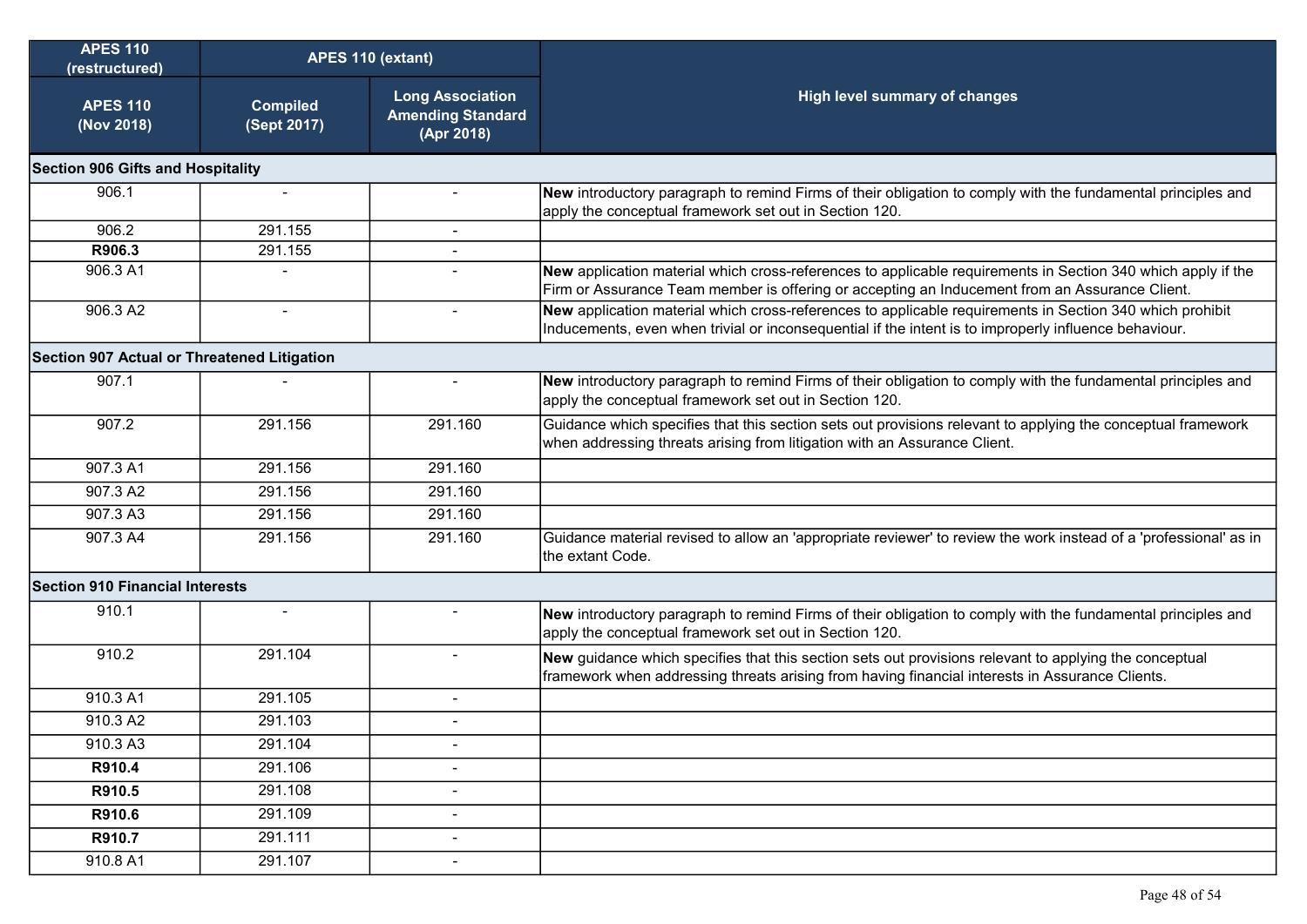| <b>APES 110</b><br>(restructured)         | APES 110 (extant)              |                                                                   |                                                                                                                                                                                                                                                                                                          |
|-------------------------------------------|--------------------------------|-------------------------------------------------------------------|----------------------------------------------------------------------------------------------------------------------------------------------------------------------------------------------------------------------------------------------------------------------------------------------------------|
| <b>APES 110</b><br>(Nov 2018)             | <b>Compiled</b><br>(Sept 2017) | <b>Long Association</b><br><b>Amending Standard</b><br>(Apr 2018) | <b>High level summary of changes</b>                                                                                                                                                                                                                                                                     |
| 910.8 A2                                  | 291.107                        |                                                                   | New guidance material including an additional factor to consider in evaluating threats, i.e. 'whether the financial<br>interest is direct or indirect'.                                                                                                                                                  |
| 910.8 A3                                  | 291.107                        |                                                                   |                                                                                                                                                                                                                                                                                                          |
| 910.8 A4                                  | 291.107                        |                                                                   | Guidance material revised to allow an 'appropriate reviewer' to review the work of the Assurance Team instead<br>of a 'Member' as in the extant Code.                                                                                                                                                    |
| 910.8 A5                                  | 291.110                        | $\blacksquare$                                                    | Paragraph revised to remove the requirement to 'apply safeguards to eliminate or reduce threats' when a Firm's<br>retirement benefit plan holds an interest in an Audit Client. This is now covered by the general provisions<br>relating to the application of the conceptual framework in Section 120. |
| 910.8 A6                                  | 291.110                        | $\sim$                                                            | Revised to reflect new definition of safeguards with some extant safeguards now considered to be actions to<br>eliminate threats.                                                                                                                                                                        |
| 910.8 A7                                  | 291.110                        | $\overline{a}$                                                    | Guidance material revised to allow an 'appropriate reviewer' to review the work of the Assurance Team instead<br>of a 'Member' as in the extant Code.                                                                                                                                                    |
| <b>Section 911 Loans and Guarantees</b>   |                                |                                                                   |                                                                                                                                                                                                                                                                                                          |
| 911.1                                     | $\sim$                         |                                                                   | New introductory paragraph to remind Firms of their obligation to comply with the fundamental principles and<br>apply the conceptual framework set out in Section 120.                                                                                                                                   |
| 911.2                                     | 291.112                        | $\overline{a}$                                                    | Guidance which specifies that this section sets out provisions relevant to applying the conceptual framework<br>when addressing threats arising from having a loan or loan guarantee with an Assurance Client.                                                                                           |
| 911.3 A1                                  | 291.103                        | $\sim$                                                            |                                                                                                                                                                                                                                                                                                          |
| R911.4                                    | 291.116                        |                                                                   | Paragraph revised to strengthen the extant provisions by specifying that a Member shall not make or guarantee<br>a loan to an Assurance Client unless certain circumstances are met.                                                                                                                     |
| R911.5                                    | 291.112                        | $\blacksquare$                                                    |                                                                                                                                                                                                                                                                                                          |
| 911.5 A1                                  | 291.114                        |                                                                   |                                                                                                                                                                                                                                                                                                          |
| 911.5 A2                                  | 291.113                        |                                                                   |                                                                                                                                                                                                                                                                                                          |
| 911.5 A3                                  | 291.113                        | $\blacksquare$                                                    | Guidance material revised to allow an 'appropriate reviewer' to review the work of the Assurance Team instead<br>of a 'Member' as in the extant Code.                                                                                                                                                    |
| R911.6                                    | 291.117                        |                                                                   | Paragraph revised to strengthen the extant provision by specifying that a Member shall not have deposits or a<br>brokerage account with an Assurance Client unless it is held under normal commercial terms.                                                                                             |
| R911.7                                    | 291.115                        |                                                                   | Paragraph revised to strengthen the extant provisions by specifying that a Member shall not accept a loan or<br>have a borrowing guaranteed by an Assurance Client that is not a bank or similar institution unless certain<br>circumstances are met.                                                    |
| <b>Section 920 Business Relationships</b> |                                |                                                                   |                                                                                                                                                                                                                                                                                                          |
| 920.1                                     |                                |                                                                   | New introductory paragraph to remind Firms of their obligation to comply with the fundamental principles and<br>apply the conceptual framework set out in Section 120.                                                                                                                                   |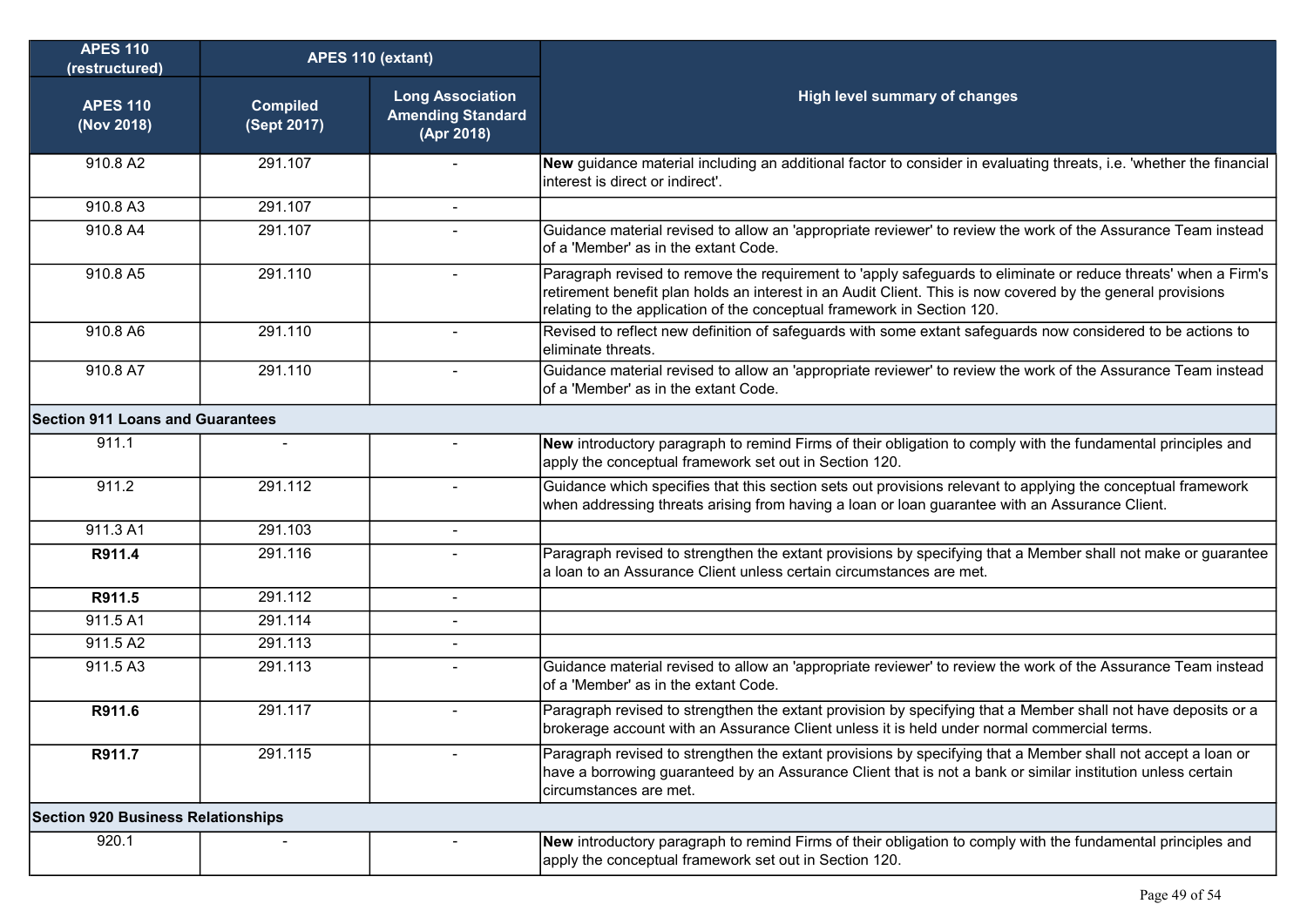| <b>APES 110</b><br>(restructured)             | APES 110 (extant)              |                                                                   |                                                                                                                                                                                                                                                 |
|-----------------------------------------------|--------------------------------|-------------------------------------------------------------------|-------------------------------------------------------------------------------------------------------------------------------------------------------------------------------------------------------------------------------------------------|
| <b>APES 110</b><br>(Nov 2018)                 | <b>Compiled</b><br>(Sept 2017) | <b>Long Association</b><br><b>Amending Standard</b><br>(Apr 2018) | High level summary of changes                                                                                                                                                                                                                   |
| 920.2                                         | 291.118                        |                                                                   | New guidance which specifies that this section sets out provisions relevant to applying the conceptual<br>framework when addressing threats arising from having business relationships with Assurance Clients.                                  |
| 920.3 A1                                      | 291.103                        | $\blacksquare$                                                    |                                                                                                                                                                                                                                                 |
| 920.3 A2                                      | 291.118                        | $\blacksquare$                                                    |                                                                                                                                                                                                                                                 |
| R920.4                                        | 291.118                        |                                                                   | Paragraph revised to strengthen the extant provisions by specifying that a Firm or an Assurance Team Member<br>shall not have a close business relationship with an Assurance Client or its management unless certain<br>circumstances are met. |
| 920.4 A1                                      | 291.118                        | -                                                                 |                                                                                                                                                                                                                                                 |
| 920.5 A1                                      | 291.119                        | $\blacksquare$                                                    |                                                                                                                                                                                                                                                 |
| 920.5 A2                                      | 291.119                        | $\blacksquare$                                                    |                                                                                                                                                                                                                                                 |
| Section 921 Family and Personal Relationships |                                |                                                                   |                                                                                                                                                                                                                                                 |
| 921.1                                         |                                |                                                                   | New introductory paragraph to remind Firms of their obligation to comply with the fundamental principles and<br>apply the conceptual framework set out in Section 120.                                                                          |
| 921.2                                         | 291.120                        | $\sim$                                                            | Guidance which specifies that this section sets out provisions relevant to applying the conceptual framework<br>when addressing threats arising from family and personal relationships.                                                         |
| 921.3 A1                                      | 291.120                        | $\blacksquare$                                                    |                                                                                                                                                                                                                                                 |
| 921.3 A2                                      | 291.120                        | $\mathbf{r}$                                                      |                                                                                                                                                                                                                                                 |
| 921.4 A1                                      | 291.122                        | $\blacksquare$                                                    |                                                                                                                                                                                                                                                 |
| 921.4 A2                                      | 291.122                        | $\blacksquare$                                                    |                                                                                                                                                                                                                                                 |
| 921.4 A3                                      | 291.122                        |                                                                   | Revised to reflect new definition of safeguards with some extant safeguards now considered to be actions to<br>eliminate threats.                                                                                                               |
| 921.4 A4                                      | 291.122                        | $\blacksquare$                                                    |                                                                                                                                                                                                                                                 |
| R921.5                                        | 291.121                        | $\blacksquare$                                                    |                                                                                                                                                                                                                                                 |
| 921.6 A1                                      | 291.123                        |                                                                   |                                                                                                                                                                                                                                                 |
| 921.6 A2                                      | 291.123                        | $\blacksquare$                                                    |                                                                                                                                                                                                                                                 |
| 921.6 A3                                      | 291.123                        | $\blacksquare$                                                    | Revised to reflect new definition of safeguards with some extant safeguards now considered to be actions to<br>eliminate threats.                                                                                                               |
| 921.6 A4                                      | 291.123                        | -                                                                 |                                                                                                                                                                                                                                                 |
| R921.7                                        | 291.124                        | ÷                                                                 |                                                                                                                                                                                                                                                 |
| 921.7 A1                                      | 291.124                        | $\overline{\phantom{0}}$                                          |                                                                                                                                                                                                                                                 |
| 921.7 A2                                      | 291.124                        |                                                                   | Revised to reflect new definition of safeguards with some extant safeguards now considered to be actions to<br>eliminate threats.                                                                                                               |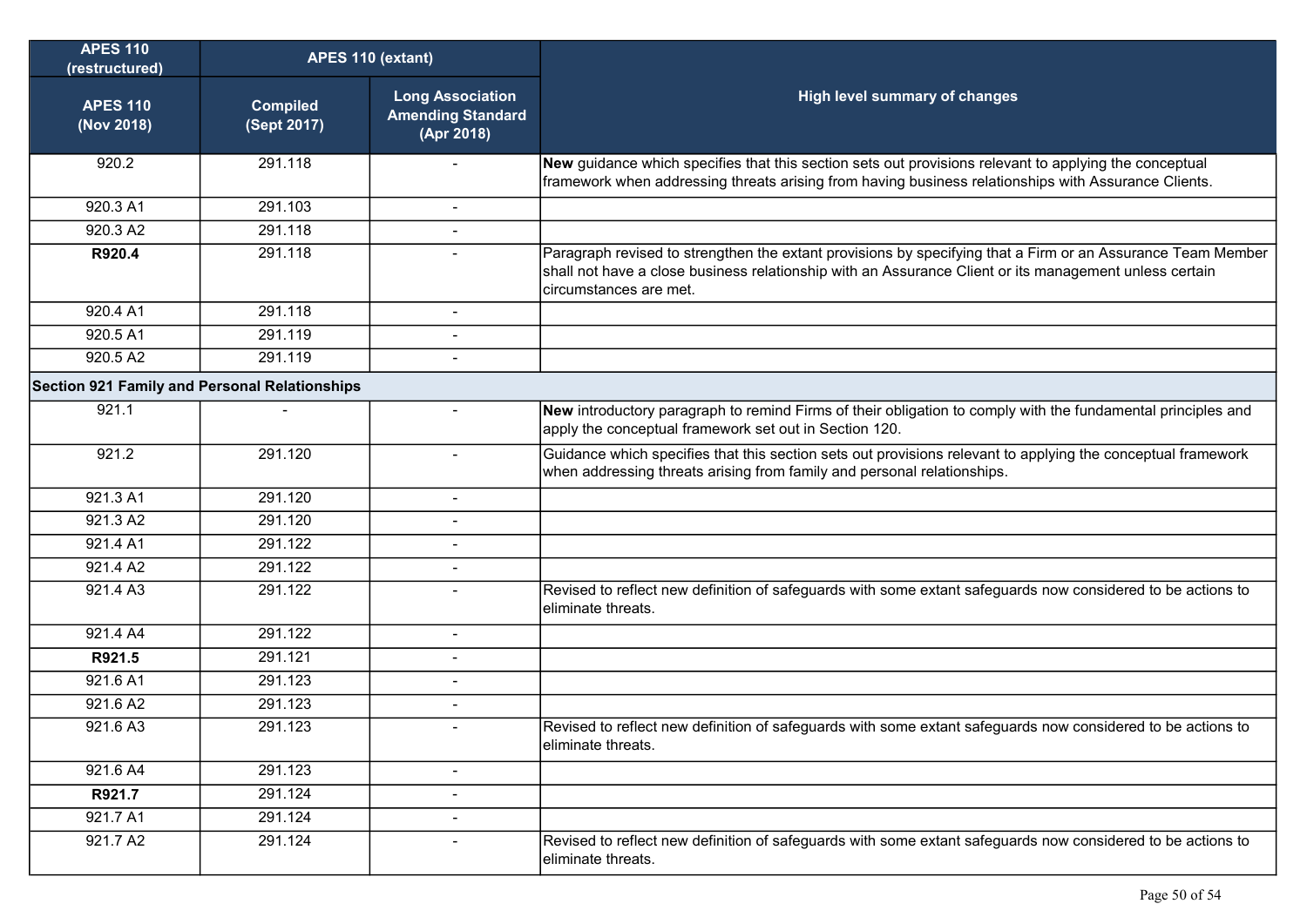| <b>APES 110</b><br>(restructured)                   | APES 110 (extant)                                                   |                                                                   |                                                                                                                                                                                                                         |  |
|-----------------------------------------------------|---------------------------------------------------------------------|-------------------------------------------------------------------|-------------------------------------------------------------------------------------------------------------------------------------------------------------------------------------------------------------------------|--|
| <b>APES 110</b><br>(Nov 2018)                       | <b>Compiled</b><br>(Sept 2017)                                      | <b>Long Association</b><br><b>Amending Standard</b><br>(Apr 2018) | High level summary of changes                                                                                                                                                                                           |  |
| 921.7 A3                                            | 291.124                                                             |                                                                   |                                                                                                                                                                                                                         |  |
| 921.8 A1                                            | 291.125                                                             |                                                                   |                                                                                                                                                                                                                         |  |
| 921.8 A2                                            | 291.125                                                             |                                                                   | Guidance revised to explain that a factor to consider when evaluating threats is the 'degree of the interaction'<br>between a partner/employee and the Assurance Team.                                                  |  |
| 921.8 A3                                            | 291.125                                                             |                                                                   | Guidance material revised to allow an 'appropriate reviewer' to review the work performed instead of a 'Member'<br>as in the extant Code.                                                                               |  |
| Section 922 Recent Service with an Assurance Client |                                                                     |                                                                   |                                                                                                                                                                                                                         |  |
| 922.1                                               |                                                                     | $\blacksquare$                                                    | New introductory paragraph to remind Firms of their obligation to comply with the fundamental principles and<br>apply the conceptual framework set out in Section 120.                                                  |  |
| 922.2                                               | 291.130                                                             | $\blacksquare$                                                    | Guidance which specifies that this section sets out provisions relevant to applying the conceptual framework<br>when addressing threats arising from these circumstances.                                               |  |
| R922.3                                              | 291.131                                                             | $\blacksquare$                                                    |                                                                                                                                                                                                                         |  |
| 922.4 A1                                            | 291.132                                                             | $\blacksquare$                                                    |                                                                                                                                                                                                                         |  |
| 922.4 A2                                            | 291.132                                                             |                                                                   |                                                                                                                                                                                                                         |  |
| 922.4 A3                                            | 291.132                                                             | $\blacksquare$                                                    | Guidance material revised to allow an 'appropriate reviewer' to review the work performed.                                                                                                                              |  |
|                                                     | Section 923 Serving as a Director or Officer of an Assurance Client |                                                                   |                                                                                                                                                                                                                         |  |
| 923.1                                               |                                                                     |                                                                   | New introductory paragraph to remind Firms of their obligation to comply with the fundamental principles and<br>apply the conceptual framework set out in Section 120.                                                  |  |
| 923.2                                               | 291.133                                                             |                                                                   | Guidance which specifies that this section sets out provisions relevant to applying conceptual framework when<br>addressing threats arising from such circumstances.                                                    |  |
| R923.3                                              | 291.133                                                             | $\overline{\phantom{0}}$                                          |                                                                                                                                                                                                                         |  |
| R923.4                                              | 291.135                                                             |                                                                   |                                                                                                                                                                                                                         |  |
| 923.4 A1                                            | 291.134                                                             |                                                                   | New guidance material which provides a cross-reference to Section 950 Provision of Non-assurance Services<br>to an Assurance Client.                                                                                    |  |
| ۰                                                   | 291.136                                                             | $\blacksquare$                                                    | Removal of the extant paragraph which stated that providing administrative services to support a secretarial<br>function or providing advice on administrative matters do not generally create threats to Independence. |  |
| Section 924 Employment with an Assurance Client     |                                                                     |                                                                   |                                                                                                                                                                                                                         |  |
| 924.1                                               |                                                                     |                                                                   | New introductory paragraph to remind Firms of their obligation to comply with the fundamental principles and<br>apply the conceptual framework set out in Section 120.                                                  |  |
| 924.2                                               | 291.126                                                             | $\blacksquare$                                                    | New guidance which specifies that this section sets out provisions relevant to applying the conceptual<br>framework when addressing threats arising from such circumstances.                                            |  |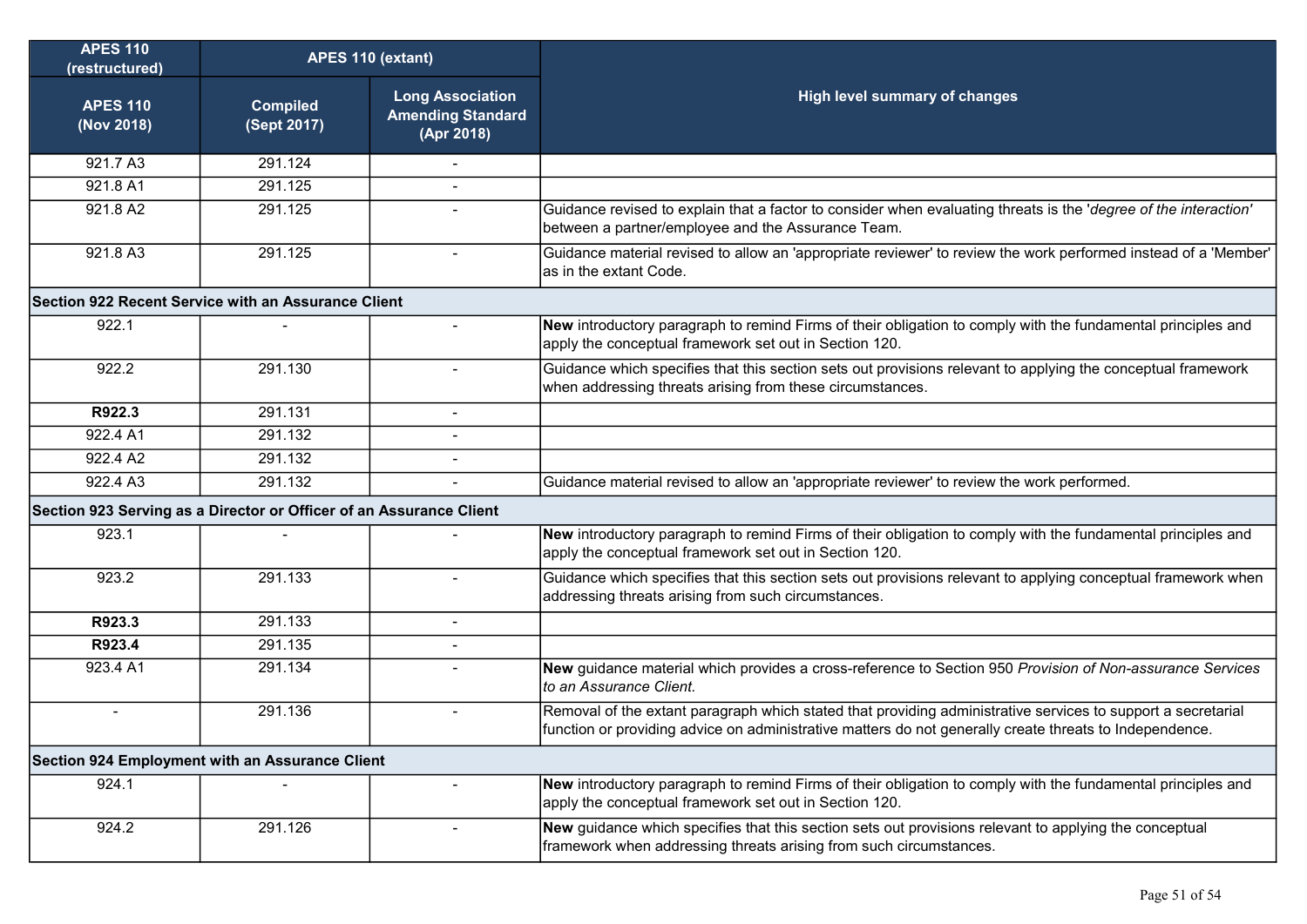| <b>APES 110</b><br>(restructured)                                                                                   | APES 110 (extant)              |                                                                   |                                                                                                                                                                                                                                                  |
|---------------------------------------------------------------------------------------------------------------------|--------------------------------|-------------------------------------------------------------------|--------------------------------------------------------------------------------------------------------------------------------------------------------------------------------------------------------------------------------------------------|
| <b>APES 110</b><br>(Nov 2018)                                                                                       | <b>Compiled</b><br>(Sept 2017) | <b>Long Association</b><br><b>Amending Standard</b><br>(Apr 2018) | <b>High level summary of changes</b>                                                                                                                                                                                                             |
| 924.3 A1                                                                                                            | 291.126                        |                                                                   |                                                                                                                                                                                                                                                  |
| R924.4                                                                                                              | 291.127                        |                                                                   |                                                                                                                                                                                                                                                  |
| 924.4 A1                                                                                                            | Derived from 291.127           | $\blacksquare$                                                    |                                                                                                                                                                                                                                                  |
| 924.4 A2                                                                                                            | 291.128                        | $\overline{\phantom{a}}$                                          |                                                                                                                                                                                                                                                  |
| 924.4A3                                                                                                             | 291.127                        | $\overline{a}$                                                    |                                                                                                                                                                                                                                                  |
| 924.4 A4                                                                                                            | 291.127                        | $\sim$                                                            | Guidance material revised to allow an 'appropriate reviewer' to review the work performed rather than a<br>'Member' as in the extant Code.                                                                                                       |
| R924.5                                                                                                              | 291.129                        | $\blacksquare$                                                    |                                                                                                                                                                                                                                                  |
| 924.5A1                                                                                                             | 291.129                        | $\blacksquare$                                                    |                                                                                                                                                                                                                                                  |
| 924.5 A2                                                                                                            | 291.129                        | $\overline{a}$                                                    | Revised to reflect the new definition of safeguards with some extant safeguards now considered to be actions<br>to eliminate threats.                                                                                                            |
| 924.5A3                                                                                                             | 291.129                        | $\blacksquare$                                                    | Guidance material revised to allow an 'appropriate reviewer' to review the work performed instead of a 'Member'<br>as in the extant Code.                                                                                                        |
| Section 940 Long Association of Personnel with an Assurance Client                                                  |                                |                                                                   |                                                                                                                                                                                                                                                  |
| 940.1                                                                                                               |                                |                                                                   | New introductory paragraph to remind Firms of their obligation to comply with the fundamental principles and<br>apply the conceptual framework set out in Section 120.                                                                           |
| 940.2                                                                                                               | $\sim$                         | $\sim$                                                            | New paragraph which sets out threats created by long association with an Assurance Client, and specifies that<br>this section sets out the provisions relevant to the application of the conceptual framework when these threats<br>are created. |
| 940.3 A1                                                                                                            | 291.137                        | 291.137                                                           |                                                                                                                                                                                                                                                  |
| 940.3 A2                                                                                                            | 291.137                        | 291.137                                                           |                                                                                                                                                                                                                                                  |
| 940.3 A3                                                                                                            | 291.137                        | 291.138                                                           |                                                                                                                                                                                                                                                  |
| 940.3 A4                                                                                                            |                                | 291.139                                                           |                                                                                                                                                                                                                                                  |
| 940.3 A5                                                                                                            | 291.137                        | 291.140                                                           | Revised to reflect new definition of safeguards with some extant safeguards now considered to be actions to<br>eliminate threats.                                                                                                                |
| 940.3 A6                                                                                                            | 291.137                        | Derived from 290.140,<br>291.140                                  | Guidance material has been revised to allow an 'appropriate reviewer' to perform a review instead of a Member<br>in Public Practice as specified in the extant Code.                                                                             |
| R940.4                                                                                                              |                                | 291.141                                                           |                                                                                                                                                                                                                                                  |
| Section 950 Provision of Non-Assurance Services to Assurance Clients Other Than Audit and Review Engagement Clients |                                |                                                                   |                                                                                                                                                                                                                                                  |
| 950.1                                                                                                               |                                |                                                                   | New introductory paragraph to remind Firms of their obligation to comply with the fundamental principles and<br>apply the conceptual framework set out in Section 120.                                                                           |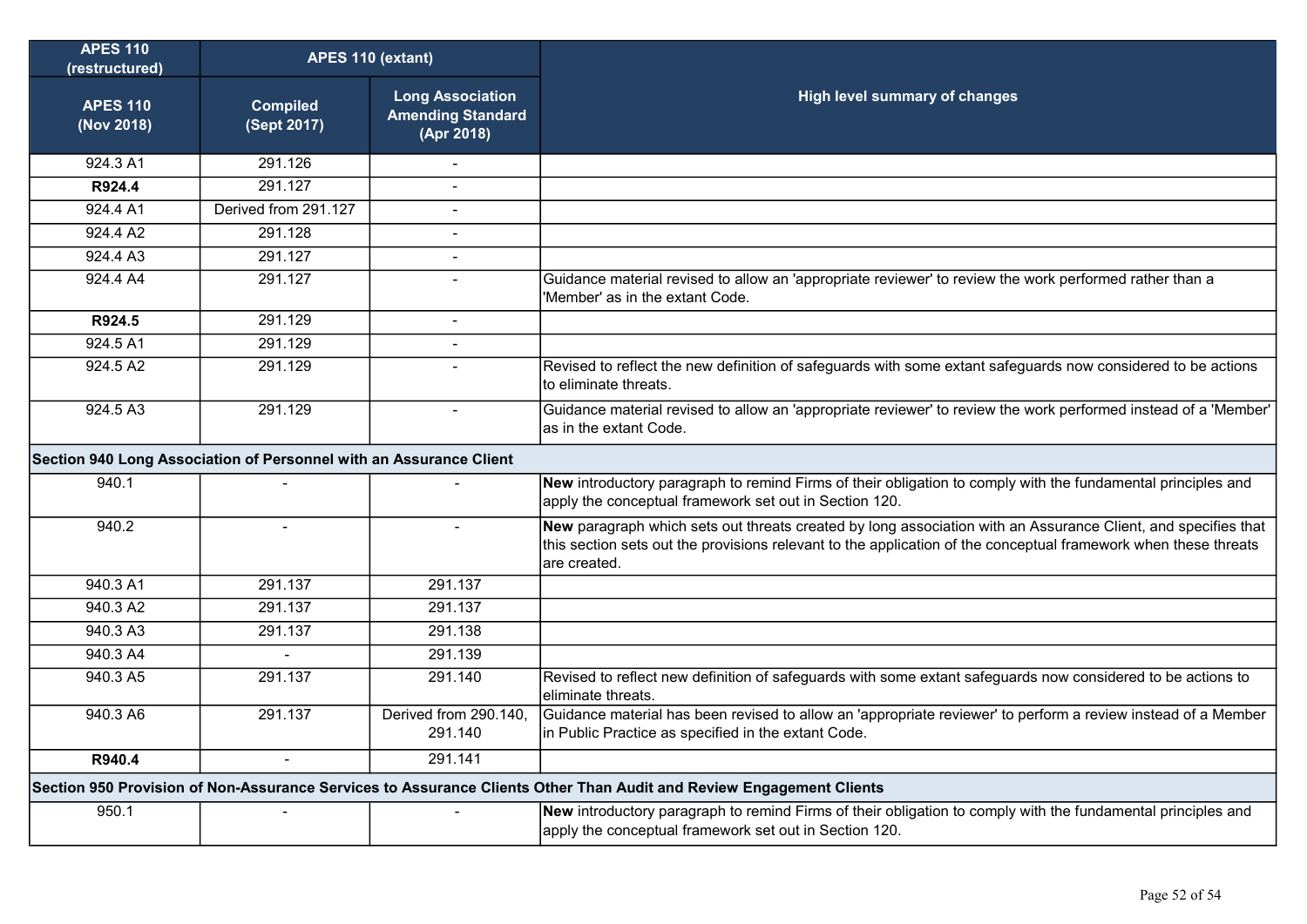| <b>APES 110</b><br>(restructured) | APES 110 (extant)                |                                                                   |                                                                                                                                                                                                                                                |
|-----------------------------------|----------------------------------|-------------------------------------------------------------------|------------------------------------------------------------------------------------------------------------------------------------------------------------------------------------------------------------------------------------------------|
| <b>APES 110</b><br>(Nov 2018)     | <b>Compiled</b><br>(Sept 2017)   | <b>Long Association</b><br><b>Amending Standard</b><br>(Apr 2018) | <b>High level summary of changes</b>                                                                                                                                                                                                           |
| 950.2                             | 291.138                          | 291.142                                                           | Guidance which specifies that this section sets out provisions relevant to applying the conceptual framework<br>when addressing threats arising from such circumstances.                                                                       |
| R950.3                            | 291.140                          | 291.144                                                           |                                                                                                                                                                                                                                                |
| 950.3 A1                          |                                  |                                                                   | New application paragraph included to explain that this section assists firms in analysing threats that might be<br>created when providing non-assurance services to an Assurance Client (consistent with paragraph 600.4 A1).                 |
| 950.3 A2                          | Derived from 290.155,<br>291.139 | Derived from 290.170,<br>291.143                                  | New application paragraph included to explain that the Code does not provide an exhaustive listing of all non-<br>assurance services that might be provided (consistent with paragraph 600.4 A2).                                              |
| 950.4 A1                          |                                  |                                                                   | New paragraph which lists factors to consider in evaluating threats created when Firms provide non-assurance<br>services to Assurance Clients.                                                                                                 |
| 950.4 A2                          | $\blacksquare$                   | $\blacksquare$                                                    | New paragraph which provides guidance on materiality in relation to Financial Statements and refer to Auditing<br>and Assurance Standards.                                                                                                     |
| 950.4 A3                          |                                  |                                                                   | New paragraph which explains the need to consider the combined effect of threats created by offering multiple<br>non-assurance services to an Assurance Client.                                                                                |
| 950.5 A1                          | (100.9, 100.13)                  | $\blacksquare$                                                    | New paragraph which provides cross-references to other sections for further examples of actions, including<br>safeguards, that can be undertaken to address threats created by Firms providing non-assurance services to<br>Assurance Clients. |
| R950.6                            | 291.143                          | 291.147                                                           |                                                                                                                                                                                                                                                |
| 950.6 A1                          | 291.141                          | 291.145                                                           |                                                                                                                                                                                                                                                |
| 950.6 A2                          | 291.138, 291.143                 | 291.142, 291.147                                                  |                                                                                                                                                                                                                                                |
| 950.6 A3                          | 291.142                          | 291.146                                                           |                                                                                                                                                                                                                                                |
| 950.6 A4                          |                                  | $\blacksquare$                                                    | New guidance paragraph which explains that providing advice and recommendations to assist the management<br>of an Assurance Client is not assuming management responsibilities (consistent with paragraph 600.7 A4).                           |
| R950.7                            | 291.144                          | 291.148                                                           |                                                                                                                                                                                                                                                |
| 950.8 A1                          | 291.145, 291.146,<br>291.147     | 291.149, 291.150,<br>290.151                                      |                                                                                                                                                                                                                                                |
|                                   |                                  |                                                                   | Section 990 Reports That Include a Restriction On Use and Distribution (Assurance Engagements Other Than Audit and Review Engagements)                                                                                                         |
| 990.1                             |                                  |                                                                   | New introductory paragraph to remind Firms of their obligation to comply with the fundamental principles and<br>apply the conceptual framework set out in Section 120.                                                                         |
| 990.2                             | 291.21                           | $\overline{a}$                                                    | New guidance included on the use of the term 'eligible Assurance Engagement'.                                                                                                                                                                  |
| R990.3                            | 291.21, 291.22                   | $\overline{a}$                                                    |                                                                                                                                                                                                                                                |
| 990.3 A1                          | 291.21                           | $\blacksquare$                                                    |                                                                                                                                                                                                                                                |